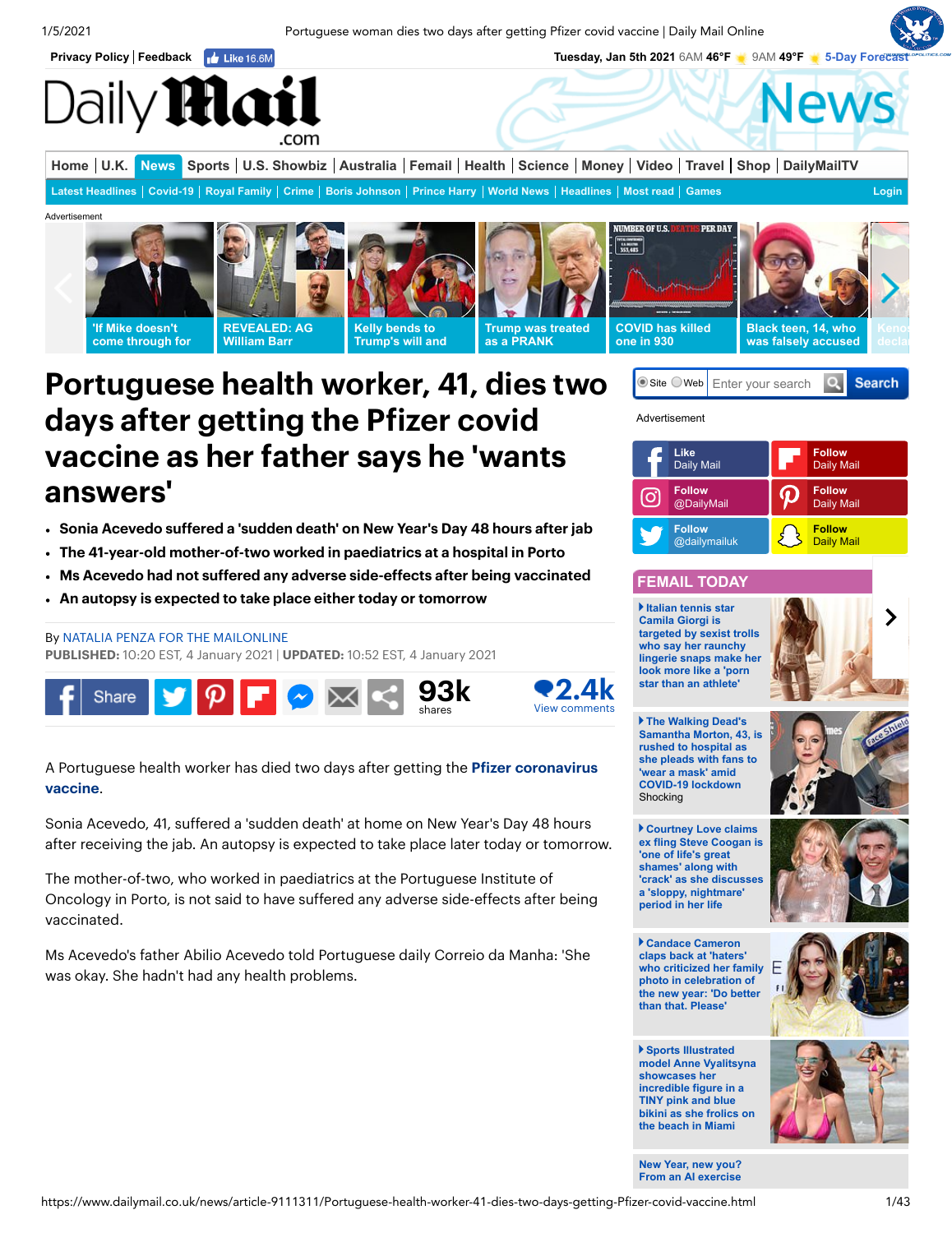### 1/5/2021 Portuguese woman dies two days after getting Pfizer covid vaccine | Daily Mail Online



Sonia Acevedo, 41, suffered a 'sudden death' on New Year's Day just 48 hours after receiving the jab

'She had the Covid-19 vaccine but she didn't have any symptoms. I don't know what happened. I just want answers.

'I want to know what led to my daughter's death.'

Ms Acevedo's employers confirmed the dead woman had been vaccinated against coronavirus on December 30 and said they had not been notified of any 'undesirable effect' when she was jabbed or in the hours afterwards.

The Portuguese Institute of Oncology said in a statement: 'With regards to the sudden death of an operational assistant from the Porto IPO on January 1, 2021, the Board of Directors confirms the event and expresses sincere regret to family and friends in the certainty that this loss is also felt here.'

It added: 'The explanation of the cause of death will follow the usual procedures in these circumstances.'

## SHARE THIS **ARTICLE**

## RELATED ARTICLES







Scotland will be plunged into a new national [lockdown](https://www.dailymail.co.uk/news/article-9111161/Nicola-Sturgeon-announces-new-coronavirus-lockdown-Scotland.html)

Ms Acevedo had worked at IPO Porto, a national and international reference health institution in cancer treatment, research and education, for more than 10 years.

She lived with her family in Maia near Porto but died at her partner's home in Trofa half an hour's drive north of the northern Portuguese city.

She changed her profile pic on Facebook shortly after her jab to post a selfie with a face mask on and the message: 'Covid-19 vaccinated.'

**bike to healthy meal delivery, 10 brands that will help you stick to [your resolutions in 2021](https://www.dailymail.co.uk/femail/article-9041345/10-brands-help-stick-resolutions-2021.html) SPONSORED**





**sports bra and tiny shorts as she does a VERY hands on workout [with boyfriend Benjamin](https://www.dailymail.co.uk/tvshowbiz/article-9112993/Bella-Thorne-does-hands-beach-workout-Tulum-boyfriend-Benjamin-Mascolo.html) Mascolo while vacationing in Tulum**

**Daniel Craig's [daughter Ella meets up](https://www.dailymail.co.uk/tvshowbiz/article-9114335/Daniel-Craigs-daughter-Ella-meets-ex-fianc-e-Satsuki-Mitchell.html) with his ex-fiancée Satsuki Mitchell... a decade on from their split Reunited** 



**'Poor baby is COVID positive': Harry Potter [star Jessie Cave reveals](https://www.dailymail.co.uk/tvshowbiz/article-9114151/Jessie-Cave-reveals-son-Abraham-three-months-treated-coronavirus-hospital.html) her son Abraham, three months, is being treated for coronavirus in hospital** 

**The Bachelor contestant Kristin Hopkins goes viral on Twitter after a friend shares an amazing [story from their college](https://www.dailymail.co.uk/tvshowbiz/article-9113703/The-Bachelor-contestant-Kristin-Hopkins-goes-viral-Twitter-friend-shares-amazing-story.html) days**

**Harry Styles, 26, says [the only woman 'too old'](https://www.dailymail.co.uk/tvshowbiz/article-9113665/Harry-Styles-says-woman-old-date-one-older-mother-2012-interview.html) for him to date is one 'older than' his mother in unearthed interview... amid rumored romance with Olivia Wilde, 36**

#### Advertisement

**Hoping to get fit in 2021? These \$36 'smart scales' take 13 measurements to track [your progress \(and they](https://www.dailymail.co.uk/health/article-9114377/These-36-smart-scales-13-measurements-track-progress.html) have 100,000 five-star reviews on Amazon) PROMOTED**

**Leighton Meester looks serene in [bodysuit as she hits the](https://www.dailymail.co.uk/tvshowbiz/article-9113629/Leighton-Meester-hits-waves-day-surfing-Malibu-alongside-husband-Adam-Brody.html) waves for a day of surfing in Malibu alongside husband Adam Brody**

**'I get the giggles!': Nicholas Hoult reveals he couldn't stop [laughing while shooting](https://www.dailymail.co.uk/tvshowbiz/article-9114093/Nicholas-Hoult-reveals-got-giggles-filming-Great-sex-scenes-Elle-Fanning.html) racy sex scenes with Elle Fanning in period drama The Great**

**Disney is accused of pushing 'unrealistic [beauty standards' on](https://www.dailymail.co.uk/femail/article-9110741/Disney-criticized-giving-female-characters-unrealistic-body-shapes-film-Inner-Workings.html)**

https://www.dailymail.co.uk/news/article-9111311/Portuguese-health-worker-41-dies-two-days-getting-Pfizer-covid-vaccine.html 2/43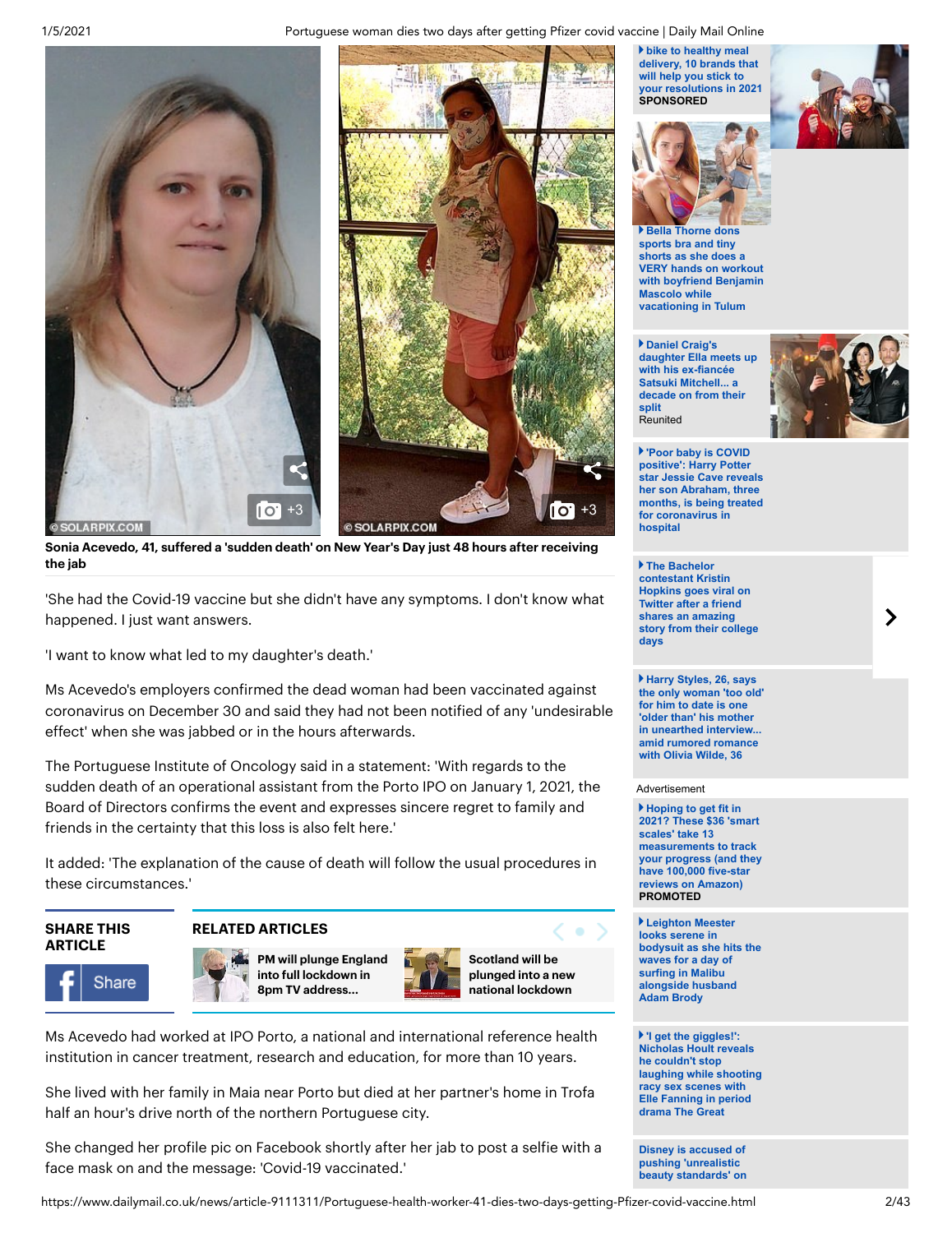**[children after spotting](https://www.dailymail.co.uk/femail/article-9110741/Disney-criticized-giving-female-characters-unrealistic-body-shapes-film-Inner-Workings.html) character with an enormous bottom in film Inner Workings**

**Tyrese Gibson DENIES locking estranged wife and daughter out of the [family home and brands](https://www.dailymail.co.uk/tvshowbiz/article-9114019/Tyrese-Gibson-DENIES-locking-estranged-wife-Samantha-Lee-daughter-family-home.html) her request for \$20K-amonth child support 'unreasonably high'** 

**Yolanda Hadid puts on [a stylish display in light](https://www.dailymail.co.uk/tvshowbiz/article-9113749/Yolanda-Hadid-puts-stylish-display-light-blue-beanie-white-puffer-jacket-NYC.html) blue beanie and white puffer jacket as she steps out in NYC** Yolanda put on a stylish display

**Olivia Munn cuts a casual figure in a grey [hoodie and leggings as](https://www.dailymail.co.uk/tvshowbiz/article-9113883/Olivia-Munn-cuts-casual-figure-grey-hoodie-leggings-goes-gym.html) she hits the gym after returning from idyllic holiday in Mexico** Low-key

**Outlander's Caitriona Balfe details her struggle while working as a model as she hits out at 's\*\*t agencies' and the 'weird balance [of power' in the fashion](https://www.dailymail.co.uk/tvshowbiz/article-9114365/Outlanders-Caitriona-Balfe-details-struggle-working-model.html) industry**

**For ALL the showbiz [news on the internet, go](https://www.newzit.com/?startTab=entertainment&ito=MOL_puffs) to Newzit.com**

SPONSORED

**You only live twice! Moment Bond girl Tanya Roberts' partner learns she is ALIVE during an interview - hours after [he and her rep both said](https://www.dailymail.co.uk/news/article-9112667/Bond-girl-Tanya-Roberts-husband-rep-said-dead-alive-claim.html) she had died aged 65**

#### Advertisement

**Tom Brady and Gisele Bündchen sell their Tribeca apartment for \$37M less than a month after offloading their [Massachusetts mansion](https://www.dailymail.co.uk/news/article-9112219/Tom-Brady-Gisele-B-ndchen-sell-Tribeca-apartment-37M-10M-paid-2018.html) and buying a \$17M property in Miami**

**Amelia Hamlin shares a bikini pinup photo while in Mexico as she suggests beau Scott [Disick has already flown](https://www.dailymail.co.uk/tvshowbiz/article-9112621/Amelia-Hamlin-shares-bikini-pinup-photos-Mexico.html) home as she writes 'miss you already'**

<span id="page-2-0"></span>

Share or comment on this article: Portuguese woman dies two days after getting

 $P$   $\blacktriangleright$   $\bowtie$ 

Ms Acevedo worked in paediatrics at the Portuguese Institute of Oncology in Porto

adding: 'My daughter left home and I never saw her alive again.'

Portugal's Ministry of Health has been informed.

Her father told Portuguese press he got the call to say she had been found dead around 11am last Friday morning hours after they ate together on New Years Eve,

Ms Acevedo's daughter Vania Figueredo said her mum had only complained about the 'normal' discomfort in the area where she was jabbed but was otherwise fine.

The health worker was one of 538 Porto IPO workers who received the Pfizer-

Portugal, with a population of just over 10 million, has reported 7,118 deaths and

After a relatively mild first wave, cases rose sharply in the second and have spiked

Pfizer covid vaccine

Share

BioNTech vaccine.

more than 427,000 cases.

again since Christmas.

Advertisement

https://www.dailymail.co.uk/news/article-9111311/Portuguese-health-worker-41-dies-two-days-getting-Pfizer-covid-vaccine.html 3/43

93k shares

Add [comment](#page-3-0)

 $\overline{1}$   $\overline{O}$  +3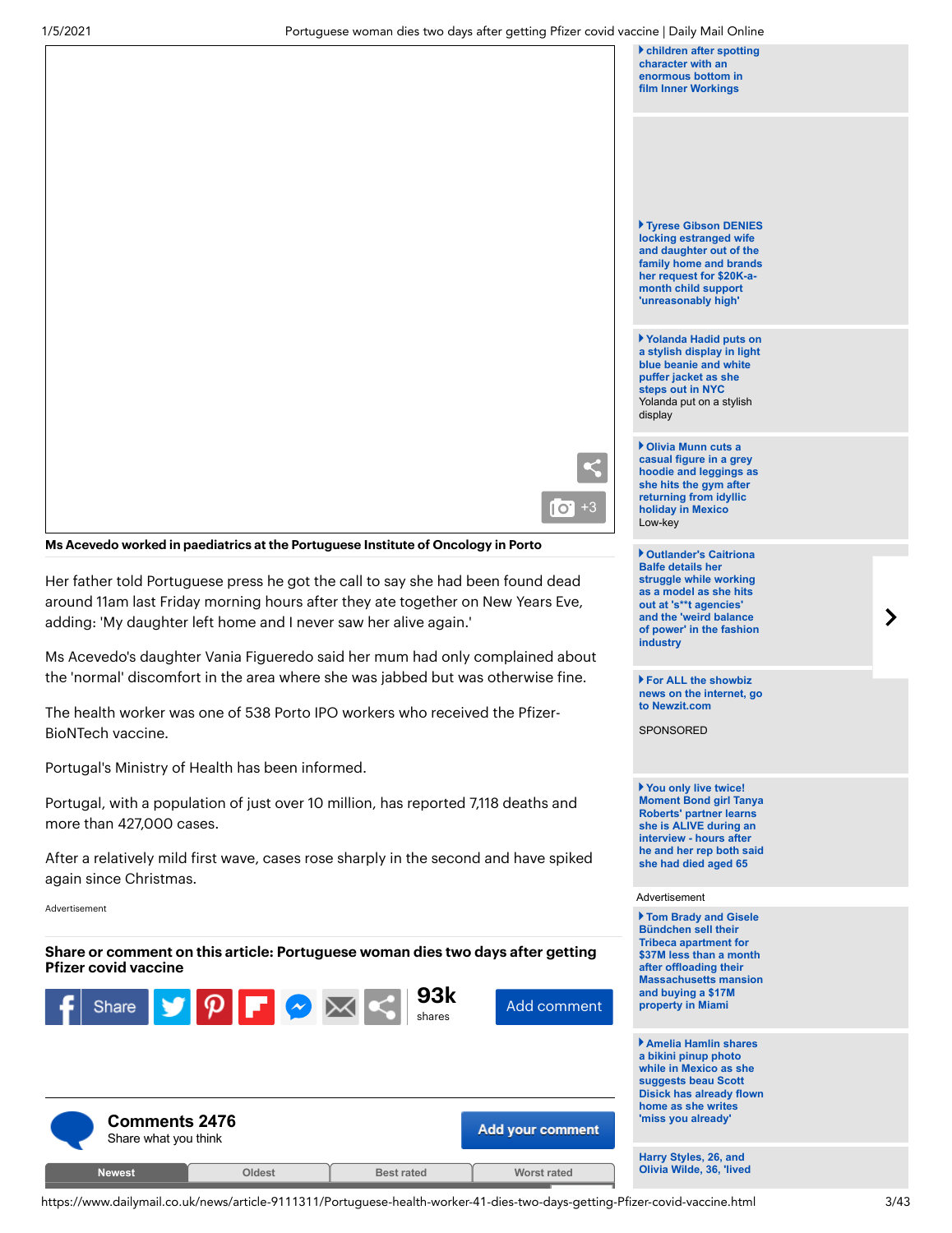<span id="page-3-0"></span>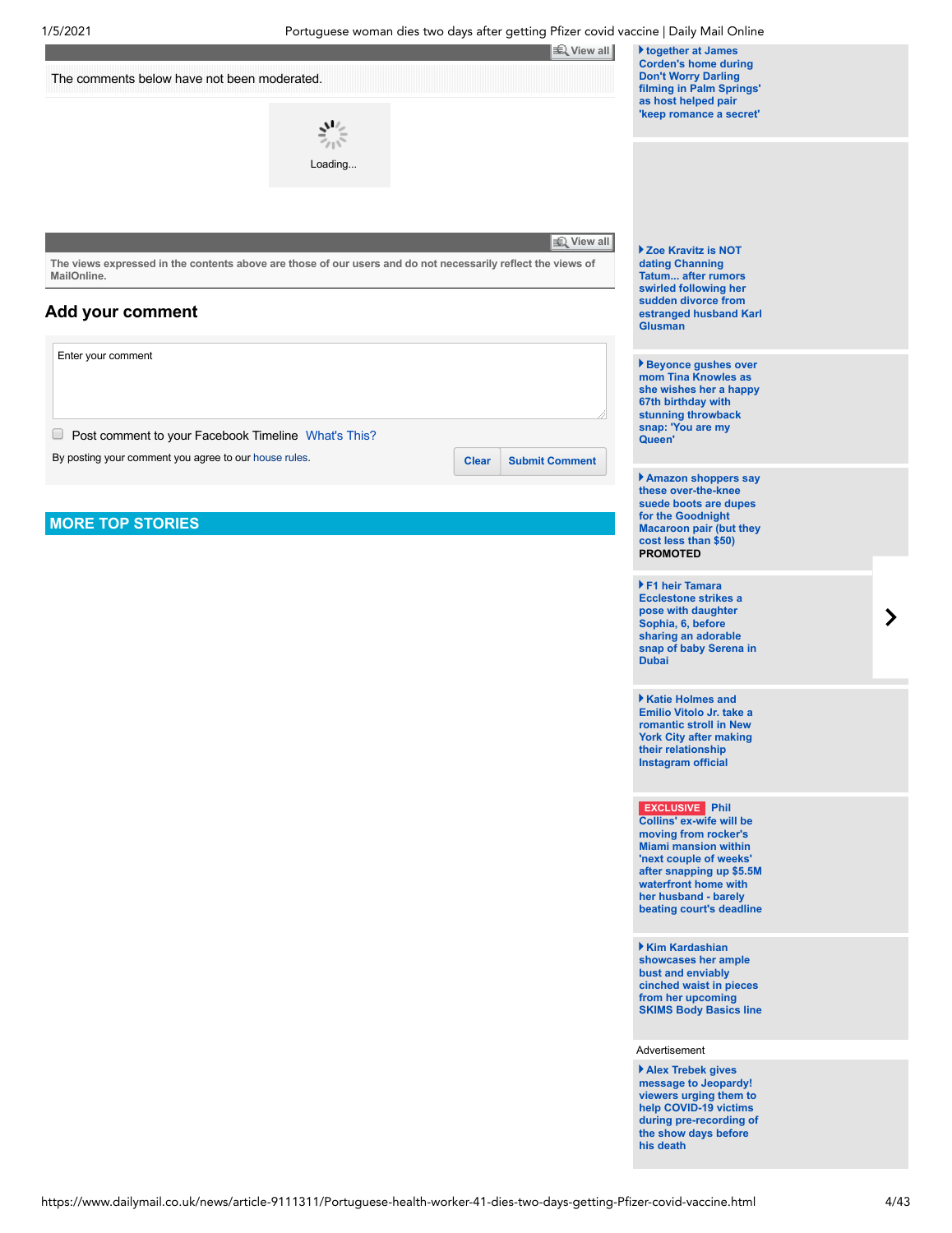**The Bachelor: Matt James shakes with anticipation while making historic debut [as 'first Black bachelor'](https://www.dailymail.co.uk/tvshowbiz/article-9113457/The-Bachelor-Matt-James-shakes-anticipation-making-debut-Black-bachelor.html) on ABC**

**Doctor Who fans claim Jo Martin's iteration of the character should return as the 14th Time [Lord as she is 'obvious'](https://www.dailymail.co.uk/tvshowbiz/article-9113773/Doctor-fans-say-Jo-Martin-obvious-choice-replace-Jodie-Whittaker-QUITS.html) successor to Jodie Whittaker**

**[This 'Glacial Dip' body](https://www.dailymail.co.uk/femail/article-9090777/This-Glacial-Dip-body-scrub-uses-Australian-white-clay-gently-exfoliate-soothe-skin.html) scrub uses Australian white clay to gently exfoliate and soothe skin (and it's already earning celeb fans) PROMOTED**

**Cobra Kai showrunners reveal the [show will likely NOT end](https://www.dailymail.co.uk/tvshowbiz/article-9113631/Cobra-Kai-showrunners-reveal-likely-NOT-end-Season-4.html) after Season 4... but they do have an 'endgame' mapped out**

**Hilary Duff reveals she had to go to the emergency room after getting an eye infection... as she returns to social media [with several posts after](https://www.dailymail.co.uk/tvshowbiz/article-9113277/Hilary-Duff-reveals-emergency-room-visit-getting-eye-infection-holiday-break.html) break**

**The Great Escapists FIRST LOOK: Richard Hammond and Tori Belleci become real-life [castaways as they come](https://www.dailymail.co.uk/tvshowbiz/article-9114111/The-Great-Escapists-LOOK-Richard-Hammond-Tori-Belleci-real-life-castaways.html) up with VERY explosive ways to get off a deserted island**

**'New year New beginnings': Teresa Giudice flashes cleavage in sparkly silver dress in Instagram snap with [new man Luis Ruelas](https://www.dailymail.co.uk/tvshowbiz/article-9113653/Teresa-Giudice-flashes-cleavage-sparkly-silver-dress-Instagram-snap-new-man-Luis-Ruelas.html)**

**EXCLUSIVE If the [bump fits! Emma Stone](https://www.dailymail.co.uk/news/article-9111897/Emma-Stone-spotted-lovingly-cradling-large-belly.html) is spotted lovingly cradling her large belly on a walk in LA - as a source confirms pregnancy rumors with husband Dave McCary** 

**'The weight of responsibility is not pleasant': Rowan [Atkinson finds Mr Bean](https://www.dailymail.co.uk/tvshowbiz/article-9111827/Rowan-Atkinson-reveals-doesnt-like-playing-Mr-Bean-finds-stressful-exhausting.html) 'stressful and exhausting' and hints he will never play role again**

**Like mother, like daughter! Supermodel Paulina Porizkova, 55, and her lookalike mom, 74, show off their [enviable abs in a playful](https://www.dailymail.co.uk/femail/article-9112093/Paulina-Porizkova-lookalike-mother-matching-abs.html)**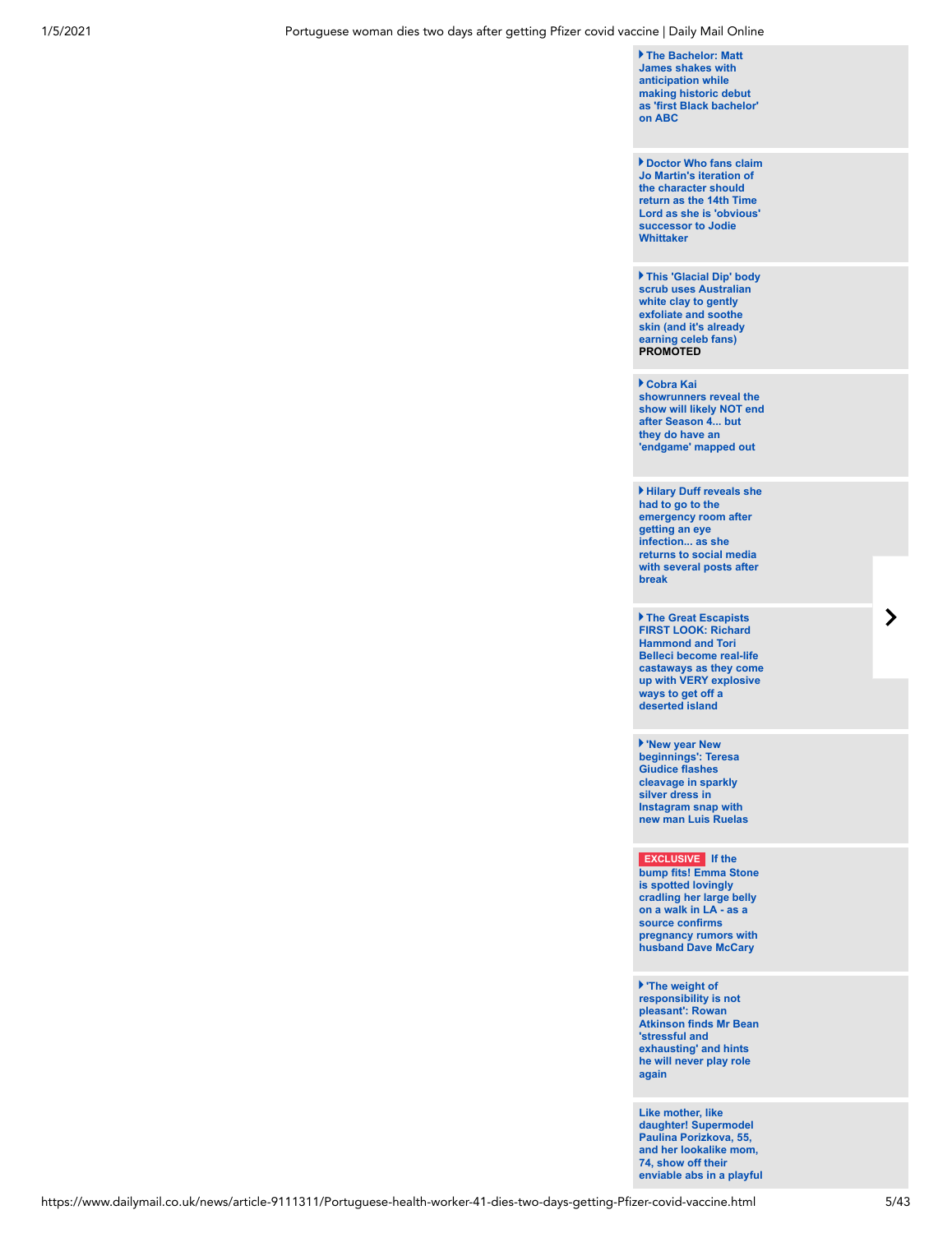**selfie after taking a [virtual Pilates class](https://www.dailymail.co.uk/femail/article-9112093/Paulina-Porizkova-lookalike-mother-matching-abs.html)**

**Lucy Hale puts her toned figure on full display in a pair of skintight leggings as [she ran errands around](https://www.dailymail.co.uk/tvshowbiz/article-9113497/Lucy-Hale-showed-toned-figure-skintight-black-leggings-ran-errands-LA.html) Los Angeles**

**Bella Hadid looks blissful as she rides a [snowmobile in a yellow](https://www.dailymail.co.uk/tvshowbiz/article-9113359/Bella-Hadid-rides-snowmobile-urging-fans-refrain-saying-hurtful-things.html) sweatshirt and fluffy grey earmuffs... after urging fans to refrain from saying hurtful things**

**Pregnant Elsa Hosk shows off her growing baby bump as she poses in underwear in her new home in LA** The Swedish model, 32, [posed wearing only black](https://www.dailymail.co.uk/tvshowbiz/article-9113535/Pregnant-Elsa-Hosk-shows-growing-baby-bump-poses-underwear-new-home-LA.html) underwear for the selfie

**Celebrity IOU: Rainn Wilson reverts to Dwight Schrute [character with shirtless](https://www.dailymail.co.uk/tvshowbiz/article-9113605/Celebrity-IOU-Rainn-Wilson-reverts-Dwight-Schrute-character-shirtless-demolition-nanny.html) demolition for nanny**

#### Advertisement

**Jenny From The Beach! Jennifer Lopez, [51, poses in a red bikini](https://www.dailymail.co.uk/tvshowbiz/article-9112201/Jennifer-Lopez-51-poses-red-bikini-beach-looks-Monday-motivation.html) as she ponders her 'Monday motivation'... after a successful New Year's Eve show**

**Zendaya reveals what [it was like to shoot her](https://www.dailymail.co.uk/tvshowbiz/article-9113495/Zendaya-reveals-like-shoot-new-Netflix-movie-Malcolm-Marie-quarantine.html) new Netflix movie Malcolm & Marie in quarantine with John David Washington**

**Maria Bakalova reveals she spoke with her Borat 2 'babysitter' Jeanise Jones over [Thanksgiving and calls](https://www.dailymail.co.uk/tvshowbiz/article-9113305/Maria-Bakalova-reveals-spoke-Borat-2-babysitter-Jeanise-Jones.html) her a 'true angel'**

**Sacha Baron Cohen and Isla Fisher are pictured enjoying a stroll through Byron [Bay... after appearing to](https://www.dailymail.co.uk/tvshowbiz/article-9113493/Sacha-Baron-Cohen-Isla-Fisher-enjoy-stroll-Byron-Bay.html) attend Liam Hemsworth's New Year's party at his \$6.5million mansion**

**[Rapper Bobby Shmurda](https://www.dailymail.co.uk/tvshowbiz/article-9113087/Rapper-Bobby-Shmurda-eligible-early-release-prison-February-serving-six-years.html) now eligible for early release from prison in February... after serving**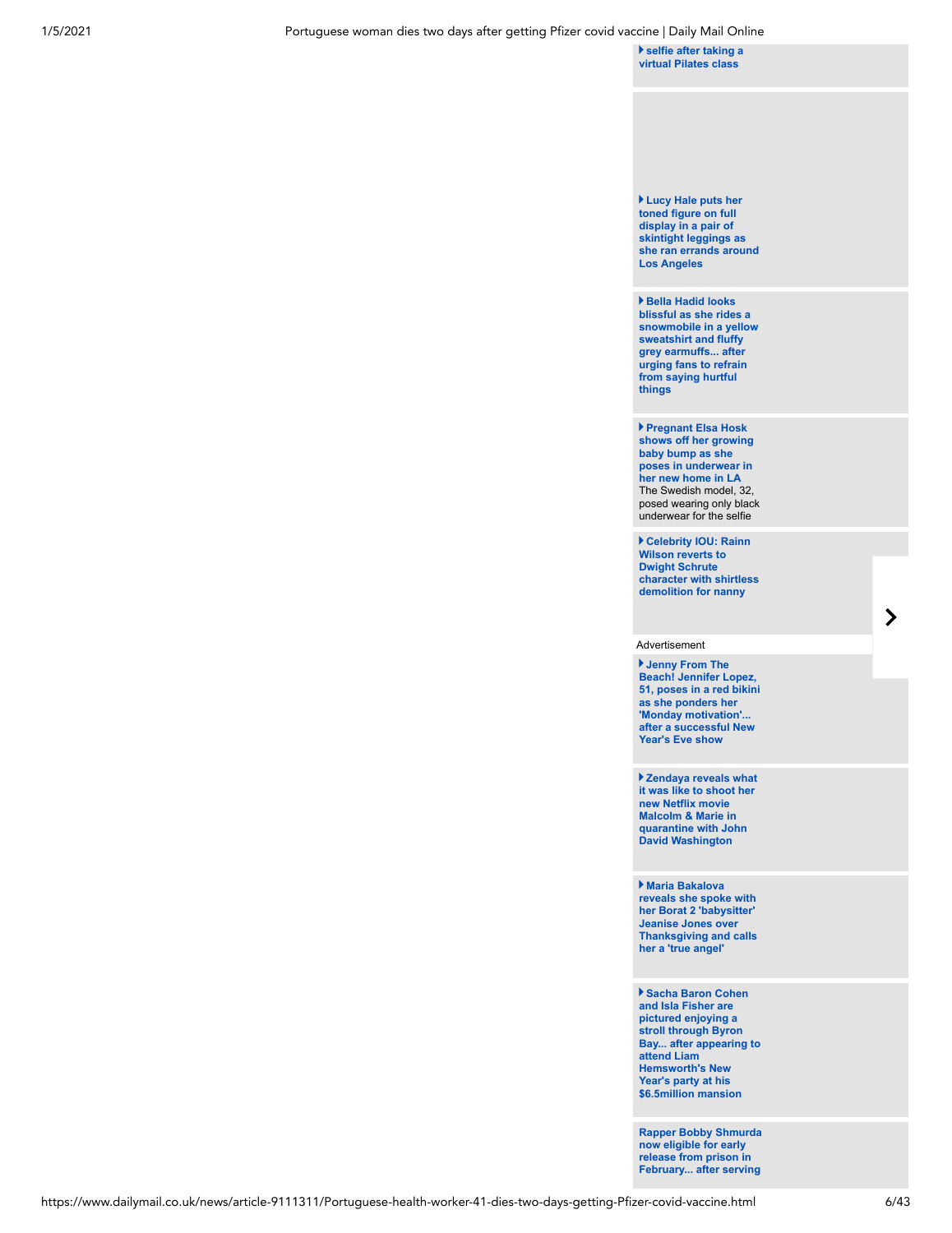**[more than six years](https://www.dailymail.co.uk/tvshowbiz/article-9113087/Rapper-Bobby-Shmurda-eligible-early-release-prison-February-serving-six-years.html) behind bars**

#### **Pregnant Ashley Tisdale admits she doesn't plan on [watching early Disney](https://www.dailymail.co.uk/tvshowbiz/article-9113061/Pregnant-Ashley-Tisdale-admits-doesnt-plan-watching-early-Disney-Channel-work-daughter.html) Channel work with daughter**

**Mischa Barton and boyfriend Gian Marco Flamini pick up coffee [after running errands in](https://www.dailymail.co.uk/tvshowbiz/article-9113343/Mischa-Barton-boyfriend-Gian-Marco-Flamini-pick-coffee-running-errands-Los-Angeles.html) Los Angeles**

**Alessandra Ambrosio flaunts her model physique in a slinky brown dress while [admiring the sunset on](https://www.dailymail.co.uk/tvshowbiz/article-9113197/Alessandra-Ambrosio-flaunts-model-physique-slinky-brown-dress-vacation-Brazil.html) vacation in Brazil**

**Miley Cyrus pairs her [pink surgical face mask](https://www.dailymail.co.uk/tvshowbiz/article-9112867/Miley-Cyrus-pairs-pink-surgical-face-mask-yellow-T-s-T-shirt.html) with a yellow 'Show Us Your T\*\*s' T-shirt** The 27-year-old Grammy nominee Instastoried her version of a coronavirus PSA on Monday

**Mel B insists the Spice Girls WILL reunite again 'as soon as rules allow [it' amid hopes the group](https://www.dailymail.co.uk/tvshowbiz/article-9113083/Mel-B-insists-Spice-Girls-reunite-soon-rules-allow-it.html) will mark their 25th anniversary in 2021**

Advertisement

**[Aubrey Plaza is casual](https://www.dailymail.co.uk/tvshowbiz/article-9113289/Aubrey-Plaza-casual-burgundy-sweater-eye-catching-pink-leggings-outing-LA.html) in burgundy sweater and eye-catching pink leggings on outing in LA**

**'That made me feel good': Hoda Kotb shares heartwarming story about how her [three-year-old daughter](https://www.dailymail.co.uk/femail/article-9112989/Hoda-Kotbs-three-year-old-daughter-Haley-Joy-giving-Christmas-presents-friend.html) Haley Joy is wrapping up her Christmas presents and giving them to her friend**

**WandaVision TV spot reveals new footage plus original theme [song from Frozen Oscar](https://www.dailymail.co.uk/tvshowbiz/article-9113185/WandaVision-TV-spot-reveals-new-footage-plus-original-theme-song.html) winners Robert Lopez and Kristen Anderson-Lopez**

**Netflix's Bridgerton projected to be streamed by 63 [MILLION households in](https://www.dailymail.co.uk/tvshowbiz/article-9113193/Netflixs-new-period-drama-Bridgerton-streamed-63-million-households-28-days.html) its first month as fans go wild for the racy**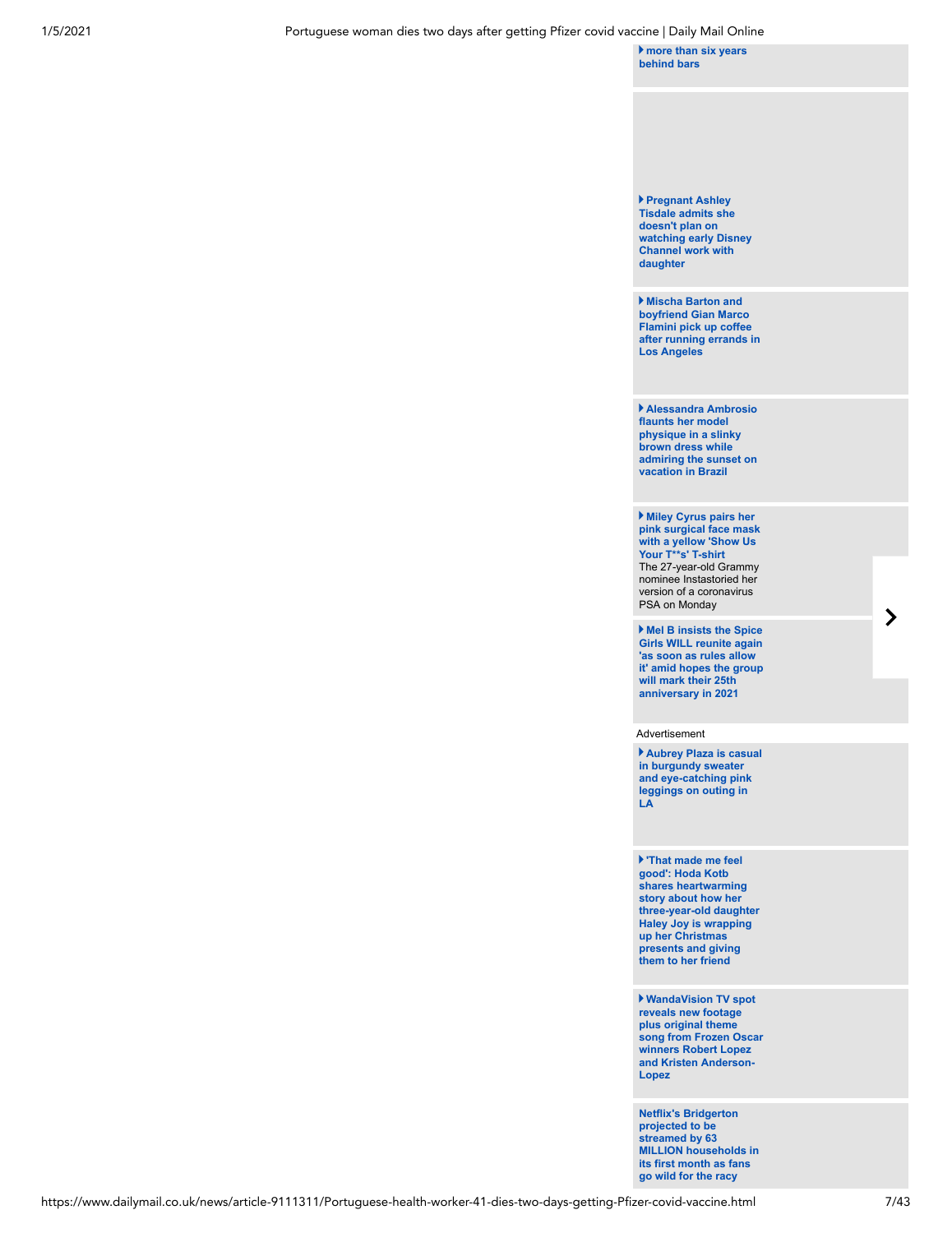

**medieval mob': Rowan Atkinson blasts social**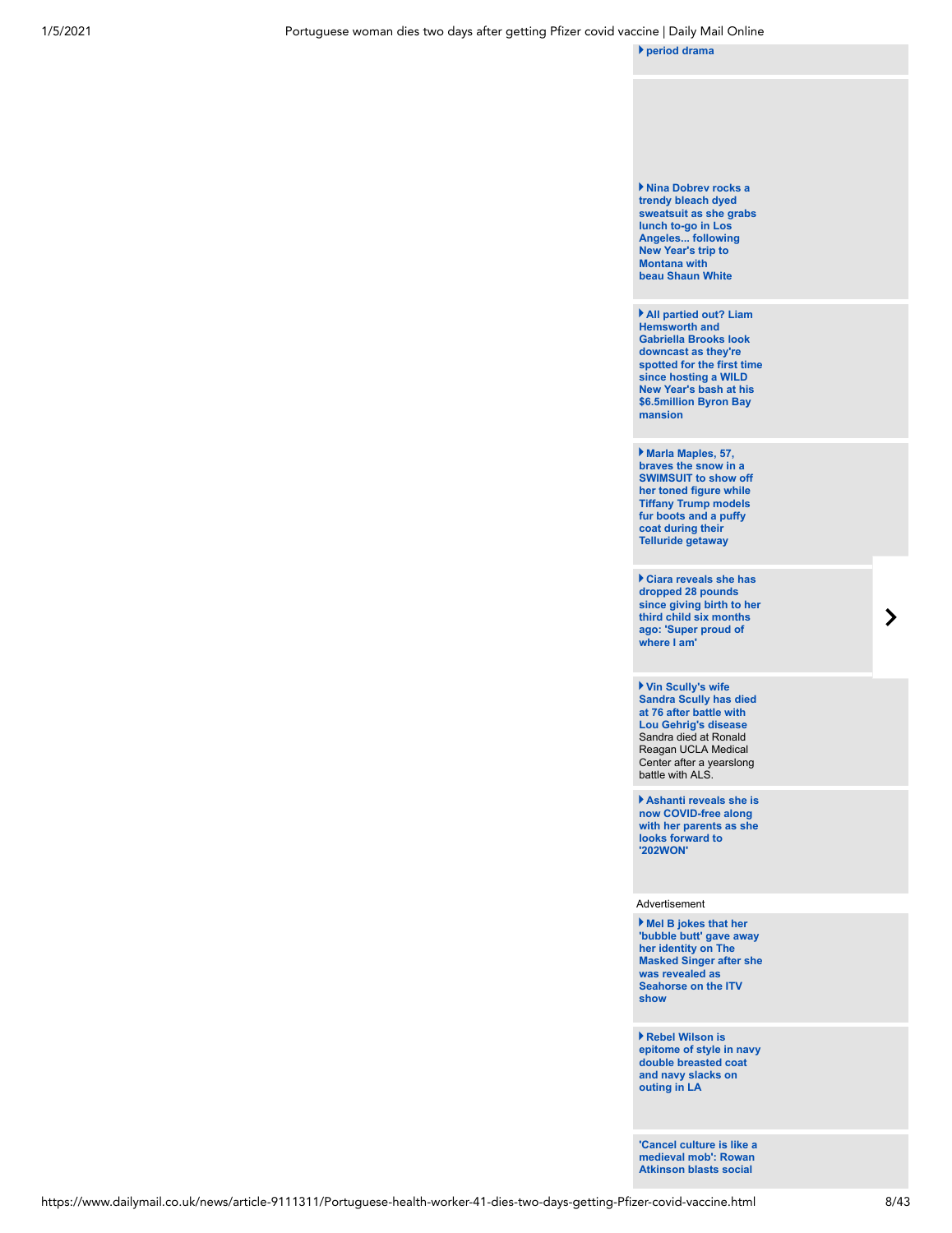**media and blames it [for widening divisions](https://www.dailymail.co.uk/news/article-9113095/Rowan-Atkinson-blasts-social-media-blames-widening-divisions-society.html) in society** 

**Kylie Jenner's BFF Stassie Karanikolaou is [one hot 'Bahama mama'](https://www.dailymail.co.uk/tvshowbiz/article-9112813/Kylie-Jenners-BFF-Stassie-Karanikolaou-flashes-curves-skimpy-leopard-bikini-Bahamas.html) as she flashes her curves in a skimpy leopard bikini**

**Amanda Kloots says co-hosting The Talk is the 'best job in the [world' after making her](https://www.dailymail.co.uk/tvshowbiz/article-9112919/Amanda-Kloots-says-hosting-Talk-best-job-world.html) debut on the CBS talk show during Monday's episode**

**'He was my true love': Iman, 65, declares she will never remarry after David Bowie's death but admits she 'gets [lonely' with her new life](https://www.dailymail.co.uk/tvshowbiz/article-9111157/Iman-admits-gets-lonely-countryside-says-shell-never-remarry-Bowies-death.html) in the countryside**

**Izabel Goulart shows off her model curves in polka dot sundress on [board luxury yacht in St.](https://www.dailymail.co.uk/tvshowbiz/article-9112879/Izabel-Goulart-shows-model-curves-polka-dot-sundress-board-luxury-yacht-St-Barts.html) Barts**

**Ben Affleck is 'working on writing his next movie' as he hunkers down amid the global COVID-19 pandemic** [The 48-year-old actor has](https://www.dailymail.co.uk/tvshowbiz/article-9112967/Ben-Affleck-working-writing-movie-hunkers-amid-COVID-19-pandemic.html) been laying low recently at home in Los Angeles

**Eminem says he 'should have thought better' of line referencing Chris Brown's assault on Rihanna ... amid [apology on latest album](https://www.dailymail.co.uk/tvshowbiz/article-9112793/Eminem-says-thought-better-line-referencing-Chris-Browns-assault-Rihanna.html)**

**EXCLUSIVE New couple alert? Harry Styles, 26, and Olivia [Wilde, 36, arrive back at](https://www.dailymail.co.uk/tvshowbiz/article-9111857/Harry-Styles-Olivia-Wilde-thought-dating.html) his LA home after 'growing close' on the set of their new movie** 

Advertisement

**Designer Diane von Furstenberg 'owns her [age' in swimsuit selfie...](https://www.dailymail.co.uk/tvshowbiz/article-9112059/Designer-Diane-von-Furstenberg-owns-age-swimsuit-selfie-three-days-turning-74.html) three days after turning 74** Kate Bosworth, Kris Jenner, and Andie

**[Drew Barrymore admits](https://www.dailymail.co.uk/tvshowbiz/article-9112403/Drew-Barrymore-admits-got-stood-using-celebrity-dating-app.html) she once got stood up while using a celebrity dating app: 'I felt so stupid'**

Macdowell commented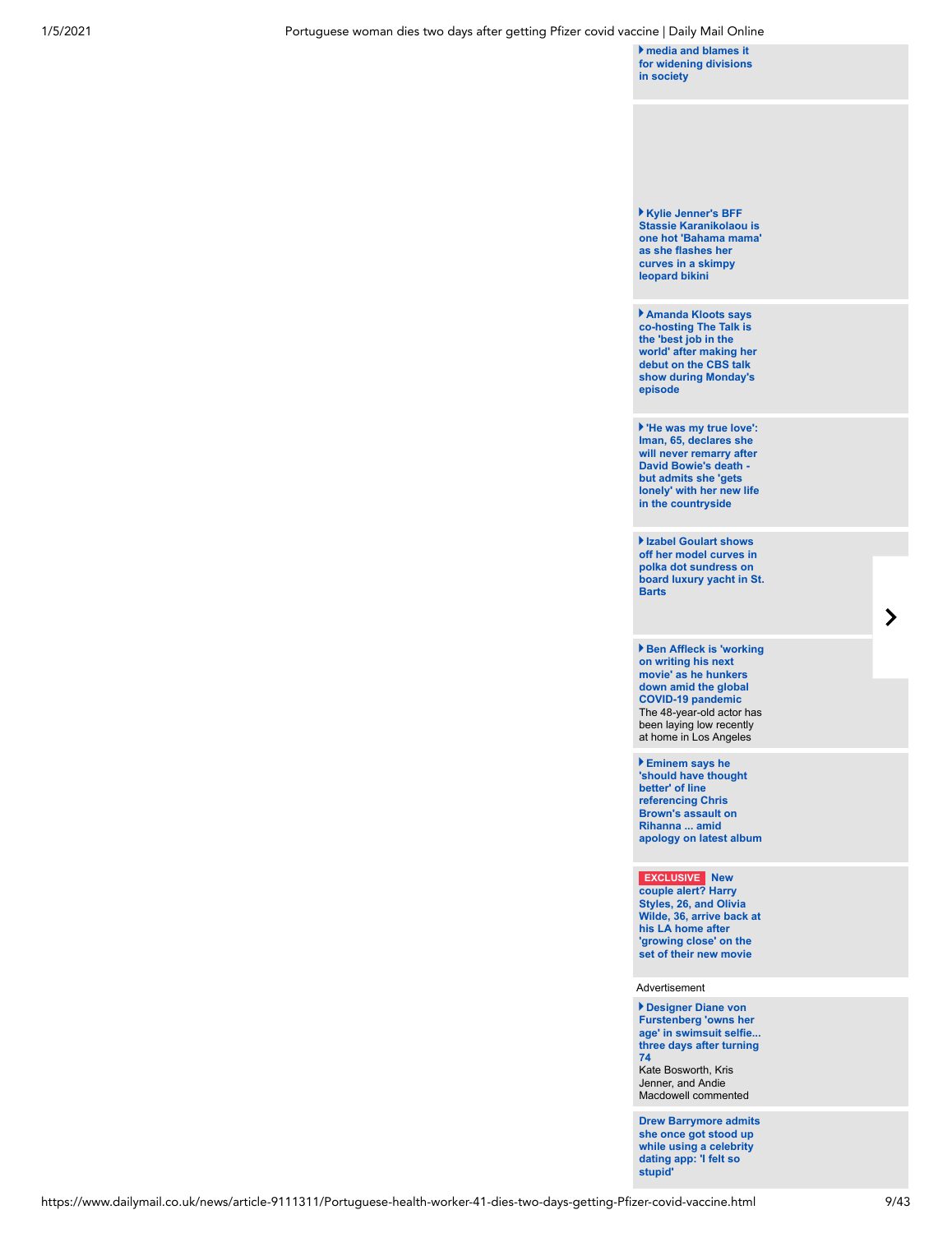[Chatted with comedian](https://www.dailymail.co.uk/tvshowbiz/article-9112403/Drew-Barrymore-admits-got-stood-using-celebrity-dating-app.html) Nikki Glaser

**[Charlize Theron sports](https://www.dailymail.co.uk/tvshowbiz/article-9112975/Charlize-Theron-sports-black-gym-attire-stops-Bristol-Farms-stock-groceries.html) all-black gym attire as she stops by Bristol Farms to stock up on groceries in Beverly Hills**

**RuPaul's Drag Race garners its biggest ratings ever with season 13 premiere** [The Emmy-winning show](https://www.dailymail.co.uk/tvshowbiz/article-9113017/RuPauls-Drag-Race-garners-biggest-ratings-season-13-premiere.html) got a a 0.4 P18-49/LSD rating on VH1, Deadline reported

**Nina Dobrev bundles up in a plaid overcoat [and a knitted sweater as](https://www.dailymail.co.uk/tvshowbiz/article-9112649/Nina-Dobrev-bundles-goes-horseback-ride-snowy-landscape-Winter-Wonderland.html) she goes for a horseback ride through a snowy landscape: 'Winter wonderland'**

**'Last time, I wasn't [ready for another child](https://www.dailymail.co.uk/tvshowbiz/article-9112777/Whitney-Port-announces-miscarriage-two-years-pregnancy-loss.html) but this time I was excited': Whitney Port announces she's suffered a miscarriage**

**Jonathan Rhys Meyers 'formally charged with DUI' after he was arrested for crashing his car in Malibu and [failing a sobriety test in](https://www.dailymail.co.uk/tvshowbiz/article-9112779/Jonathan-Rhys-Meyers-formally-charged-DUI-November-arrest.html) November**

**[Sean McEnroe, the son](https://www.dailymail.co.uk/tvshowbiz/article-9112909/Sean-McEnroe-son-Tatum-ONeal-John-McEnroe-reveals-married-wife-Niamh.html) of Tatum O'Neal and John McEnroe, reveals he married wife Niamh this past September in Arizona**

**Sylvester Stallone 'buys \$35M Bermuda[style, seven-bedroom](https://www.dailymail.co.uk/tvshowbiz/article-9112257/Sylvester-Stallone-buys-35M-Bermuda-style-seven-bedroom-Palm-Beach-estate-Florida.html) Palm Beach estate' in Florida** Oscar nominee, 74,

snatched up a 13,241square-foot property

**'Alcohol was involved [so we were a bit looser!'](https://www.dailymail.co.uk/tvshowbiz/article-9111657/Michael-Sheen-girlfriend-Anna-Lundberg-discuss-working-together.html) Michael Sheen, 51, and girlfriend Anna Lundberg, 26, discuss working together, parenting and bonding with the Tennants over babies**

Advertisement

**Christina Anstead opens up about 'past [traumas' and getting to](https://www.dailymail.co.uk/tvshowbiz/article-9112917/Christina-Anstead-opens-past-traumas-getting-know-new-series.html) know herself again in her new series Christina: Stronger by**

 $\blacktriangleright$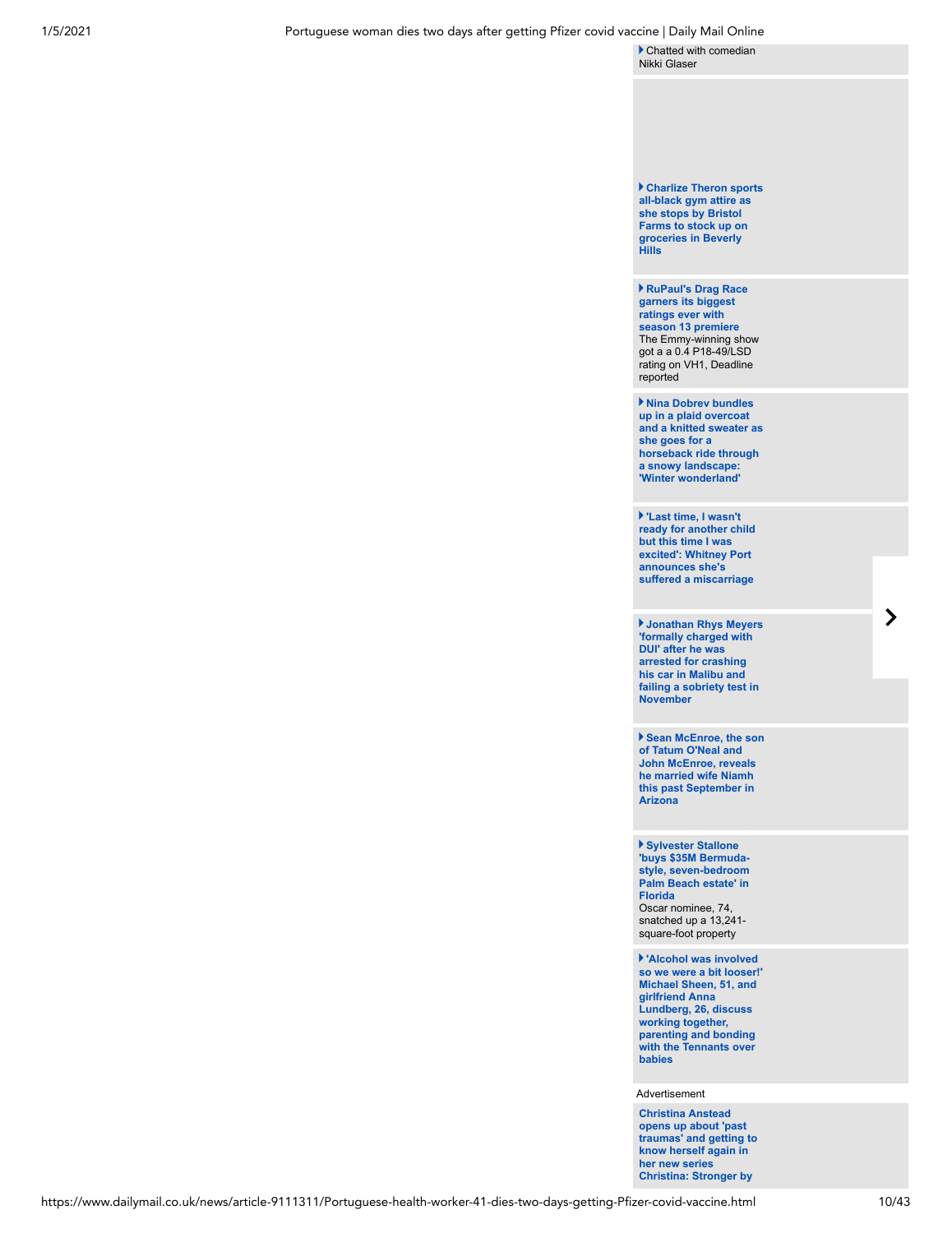**[Design](https://www.dailymail.co.uk/tvshowbiz/article-9112917/Christina-Anstead-opens-past-traumas-getting-know-new-series.html)**

**Demi Rose perches on [her sink while posing in](https://www.dailymail.co.uk/tvshowbiz/article-9112757/Demi-Rose-perches-sink-leans-against-bathroom-mirror-black-nude-lace-bra.html) a black and nude lace bra which barely contains her assets for a sultry snap**

**[Halsey announces she](https://www.dailymail.co.uk/tvshowbiz/article-9112397/Halsey-takes-Twitter-announce-arrival-new-beauty-line-entitled-Face.html) has launched her new beauty line named about-face: 'I am so happy I could faint'**

**Jennifer Garner falls victim to pesky foggedup glasses as she runs [errands wearing a taupe](https://www.dailymail.co.uk/tvshowbiz/article-9112625/Jennifer-Garner-falls-victim-pesky-fogged-glasses-runs-errands.html) face mask beneath her spectacles** 

**Lisa Kudrow lauded for impersonation of conservative spokesperson in Netflix's Death to 2020** HEr character is meant to [be an amalgam of Trump](https://www.dailymail.co.uk/tvshowbiz/article-9112765/Lisa-Kudrow-lauded-impersonation-conservative-spokesperson-Netflixs-Death-2020.html)era press secretaries

**Valerie Bertinelli tears [up as she discusses the](https://www.dailymail.co.uk/tvshowbiz/article-9112075/Valerie-Bertinelli-tears-discusses-death-late-ex-husband-Eddie-Van-Halen.html) death of her late exhusband Eddie Van Halen: 'It's been rough'**

**Dancing With The [Stars pro Witney Carson](https://www.dailymail.co.uk/tvshowbiz/article-9112645/DWTS-pro-Witney-Carson-gives-birth-perfect-angel-boy-husband-Carson-McAllister-side.html) gives birth to 'our perfect angel boy' with husband Carson McAllister by her side**

**Brittany Banks accuses Yazan Abo Horira of cheating on her and stealing money [during their relationship](https://www.dailymail.co.uk/tvshowbiz/article-9111865/Brittany-Banks-accuses-Yazan-Abo-Horira-cheating-stealing-money.html) as the exes reunite on 90 Day Fiancé Bares All**

**Jeopardy! producer [says Alex Trebek was in](https://www.dailymail.co.uk/femail/article-9112117/Jeopardy-producer-says-Alex-Trebek-enormous-pain-final-tapings-show.html) 'enormous pain' during his final tapings of the show as he praises the 'herculean' host for continuing to film just days before his death**

**Kristen Stewart cuts a casual figure as she steps out with girlfriend Dylan Meyer for coffee run in LA** She's been dating the [screenwriter/actress since](https://www.dailymail.co.uk/tvshowbiz/article-9112349/Kristen-Stewart-cuts-casual-figure-steps-girlfriend-Dylan-Meyer-coffee-run.html) August 2019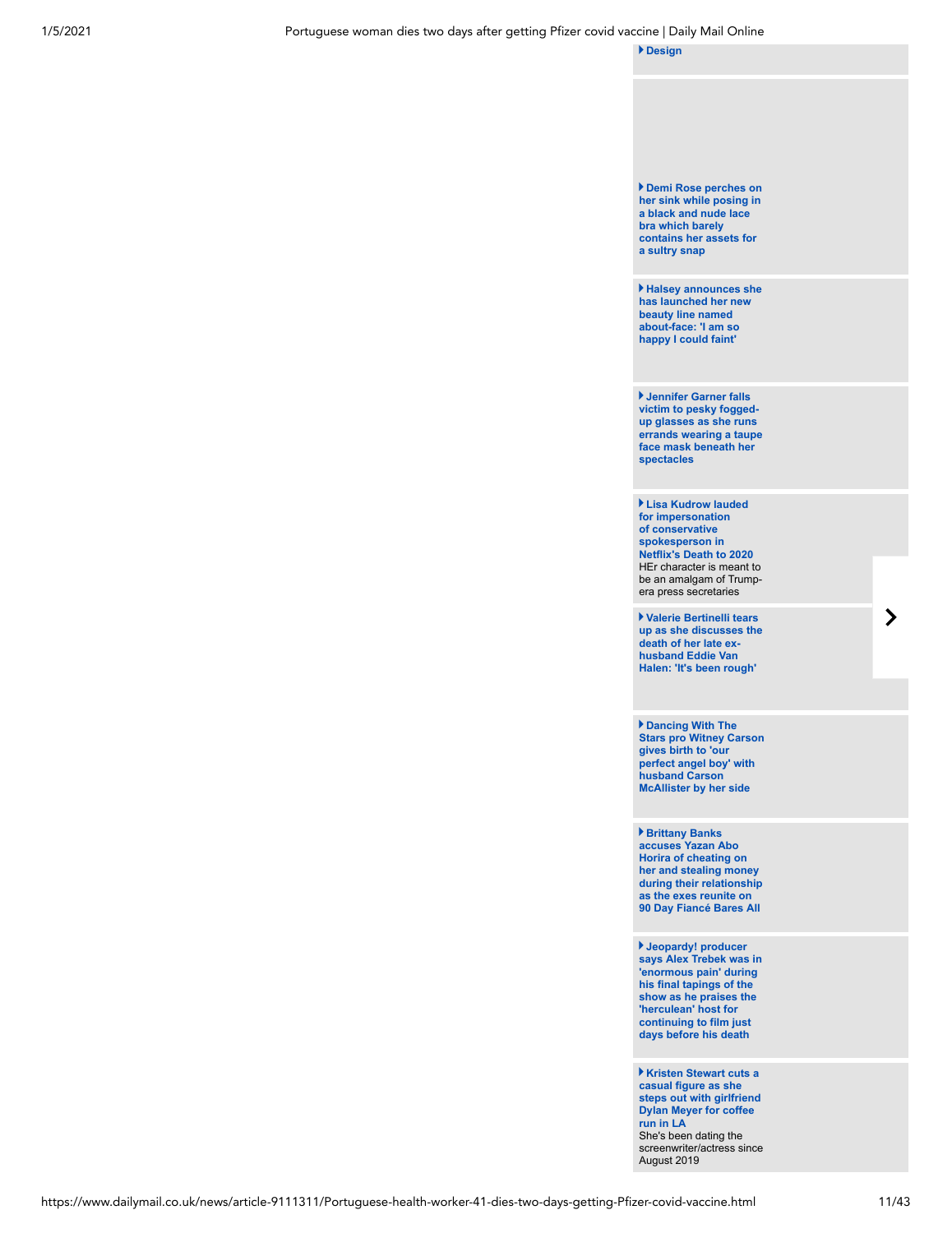Advertisement

**Nicki Minaj is being [sued by Queens rapper](https://www.dailymail.co.uk/tvshowbiz/article-9112491/Nicki-Minaj-sued-Queens-rapper-Brinx-Billions-200-million-song-Rich-Sex.html) Brinx Billions for more than \$200 million over her song Rich Sex** Claims Nicki 'ripped off' his 2016 song for a bop on her 2018 album

**[Rob Kardashian greets](https://www.dailymail.co.uk/tvshowbiz/article-9111847/Rob-Kardashian-greets-mother-Kris-Jenner-returns-home-luxurious-Aspen-getaway.html) his mother Kris Jenner as she returns home from luxurious Aspen getaway**  Spotted waiting on the airport tarmac

**Lingerie for the office! Kourtney Kardashian poses in a black lace bustier to kick off the first work day in 2021** [The 41-year-old reality TV](https://www.dailymail.co.uk/tvshowbiz/article-9112085/Kourtney-Kardashian-poses-black-lace-bustier-kick-work-day-2021.html) sensation was in black business slacks

**Demi Moore's daughter Tallulah Willis poses in a bikini as she takes a dip in a SNOW[lined creek in Idaho with](https://www.dailymail.co.uk/tvshowbiz/article-9111597/Demi-Moores-daughter-Tallulah-Willis-poses-bikini-takes-dip-SNOW-lined-creek.html) her boyfriend Dillon Buss**

**Bachelorette star Tayshia Adams flashes her tummy in a crop top [as she holds hands with](https://www.dailymail.co.uk/tvshowbiz/article-9112133/Tayshia-Adams-fiance-Zac-Clark-spotted-taking-stroll-streets-NYC.html) fiance Zac Clark during New York City shopping trip**

**Sports Illustrated [Swimsuit model Devon](https://www.dailymail.co.uk/tvshowbiz/article-9111833/Devon-Windsor-poses-1960s-style-print-bikini-makes-curves.html) Windsor poses in a 1960s style print bikini that makes the most of her curves: 'Feeling floral'**

**The Waltons cast members are slated to [participate in an on-air](https://www.dailymail.co.uk/tvshowbiz/article-9111923/The-Waltons-cast-members-slated-reunite-benefit-program-Stars-House.html) reunion that will include a live Q&A session along with a musical performance**

**Justin Bieber shuts down reports he is studying to become a minister as he declares he has 'no desire' for [such a role: 'This is fake](https://www.dailymail.co.uk/tvshowbiz/article-9112145/Justin-Bieber-shuts-reports-studying-minister.html) news'**

**'South Park Guy' [cosplayer Jarod Nandin](https://www.dailymail.co.uk/tvshowbiz/article-9111555/South-Park-Guy-cosplayer-Jarod-Nandin-dies-age-40-contracting-coronavirus.html) dies at age 40 after contracting coronavirus** 

**Snow bunny chic! Fashion formulas to look cute (and stay warm!) on the slopes [like Kendall and Kylie](https://www.dailymail.co.uk/femail/article-9111771/Fashion-formulas-look-cute-stay-warm-slopes-like-Kendall-Kylie-Jenner.html) Jenner**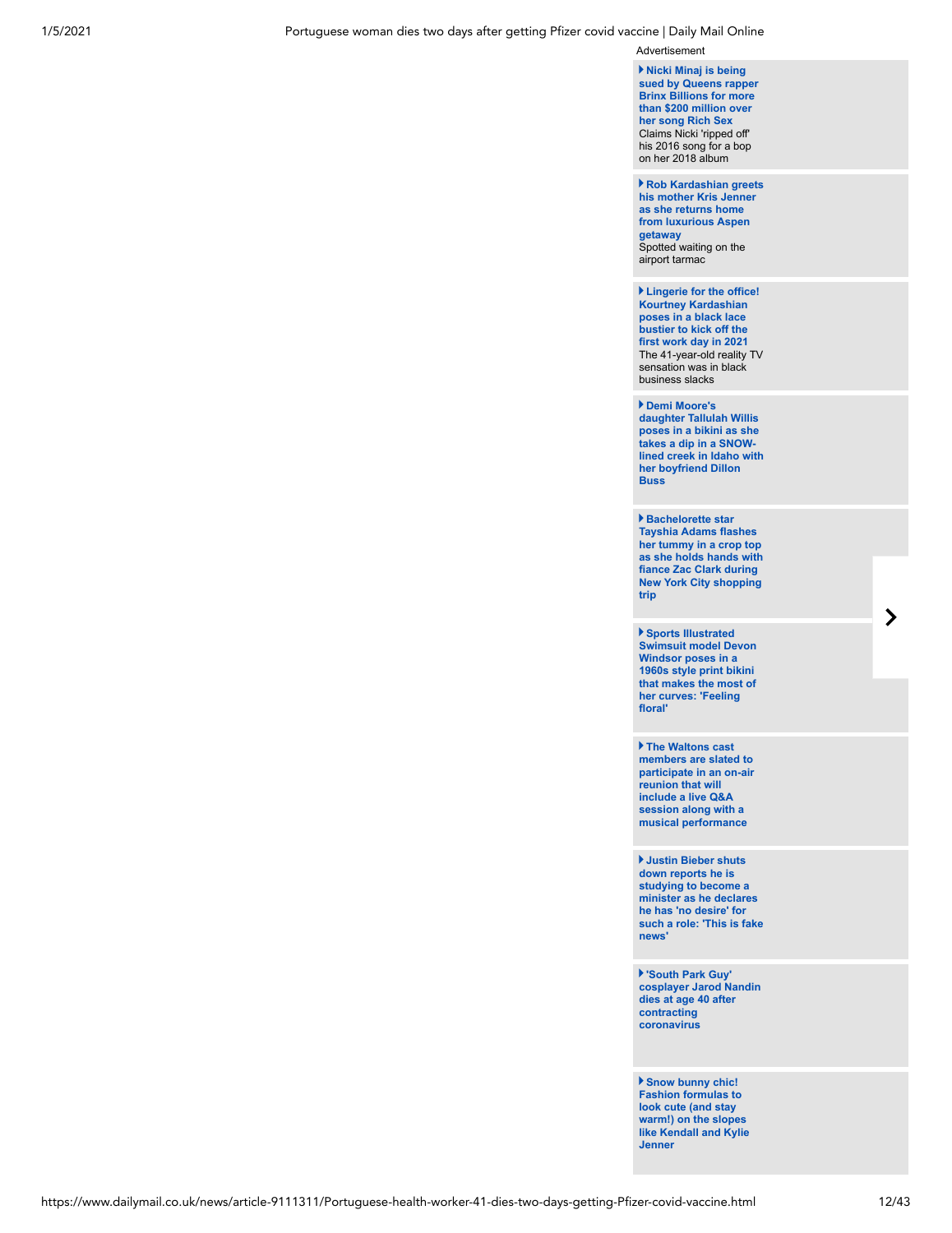Advertisement

**Taylor Swift and Harry Styles battle for number [one on the album charts](https://www.dailymail.co.uk/tvshowbiz/article-9112415/Harry-Styles-Taylor-Swift-battle-No1-album-charts-SEVEN-years-break-up.html) SEVEN years after the break-up of their whirlwind romance**

**'I'm so excited and so [in love': Dua Lipa gives](https://www.dailymail.co.uk/tvshowbiz/article-9112047/Dua-Lipa-looks-incredible-models-series-cropped-hairstyles-British-Vogue.html) an insight into her romance with Anwar Hadid as she poses for stunning British Vogue cover shoot**

**[She doesn't look like](https://www.dailymail.co.uk/tvshowbiz/article-9110909/She-doesnt-look-like-anymore-Veronicas-Lisa-Origliasso-unveils-shocking-transformation.html) this anymore! The Veronicas' Lisa Origliasso unveils shocking transformation**

**Dwayne Johnson gifts a \$30k TRUCK to lifelong friend who took him in when he was a [homeless teen and used](https://www.dailymail.co.uk/tvshowbiz/article-9111053/Dwayne-Rock-Johnson-gifts-TRUCK-friend-took-homeless-teenager.html) his last \$40 to buy The Rock his first car**

**Blake Shelton is slammed for his new 'tone deaf' song ... as Twitter users point out he's a millionaire singing about 'love on [minimum wage' amid a](https://www.dailymail.co.uk/tvshowbiz/article-9111805/Blake-Shelton-slammed-new-song-debuting-NYE-special.html) devastating pandemic**

**Jessica Alba masks up [and wears sports bra on](https://www.dailymail.co.uk/tvshowbiz/article-9111531/Jessica-Alba-masks-wears-sports-bra-neighborhood-stroll-birthday-boy-Hayes.html) neighborhood stroll with her birthday boy Hayes**

**Bond girl Tanya Roberts receives a tribute from fellow 007 [siren Britt Ekland after](https://www.dailymail.co.uk/tvshowbiz/article-9111265/Bond-girl-Tanya-Roberts-receives-tribute-fellow-007-siren-Britt-Ekland.html) dying at age 65 on Christmas Eve**

**Harry and Meghan [having more 'freedom in](https://www.dailymail.co.uk/femail/article-9111499/Long-term-solution-feud-Prince-Harry-Meghan-Markle-enjoy-freedom-expert-claims.html) America' while William and Kate dedicate their lives to duty is the only 'long-term solution' to the family rift, royal expert claims**

**Jennifer Lopez, 51, shows off her [impressive curves while](https://www.dailymail.co.uk/tvshowbiz/article-9111459/Jennifer-Lopez-puts-work-gym-poses-snap-hosting-IGTV-video.html) working out... after going makeup-free during an Instagram Live video**

**Helena Bonham Carter [takes a tense phone call](https://www.dailymail.co.uk/tvshowbiz/article-9111981/Helena-Bonham-Carter-takes-tense-phone-call-heads-stroll-London.html) as she heads out for a stroll in London wrapped up against the January chill in a tartan jacket and scarf combo**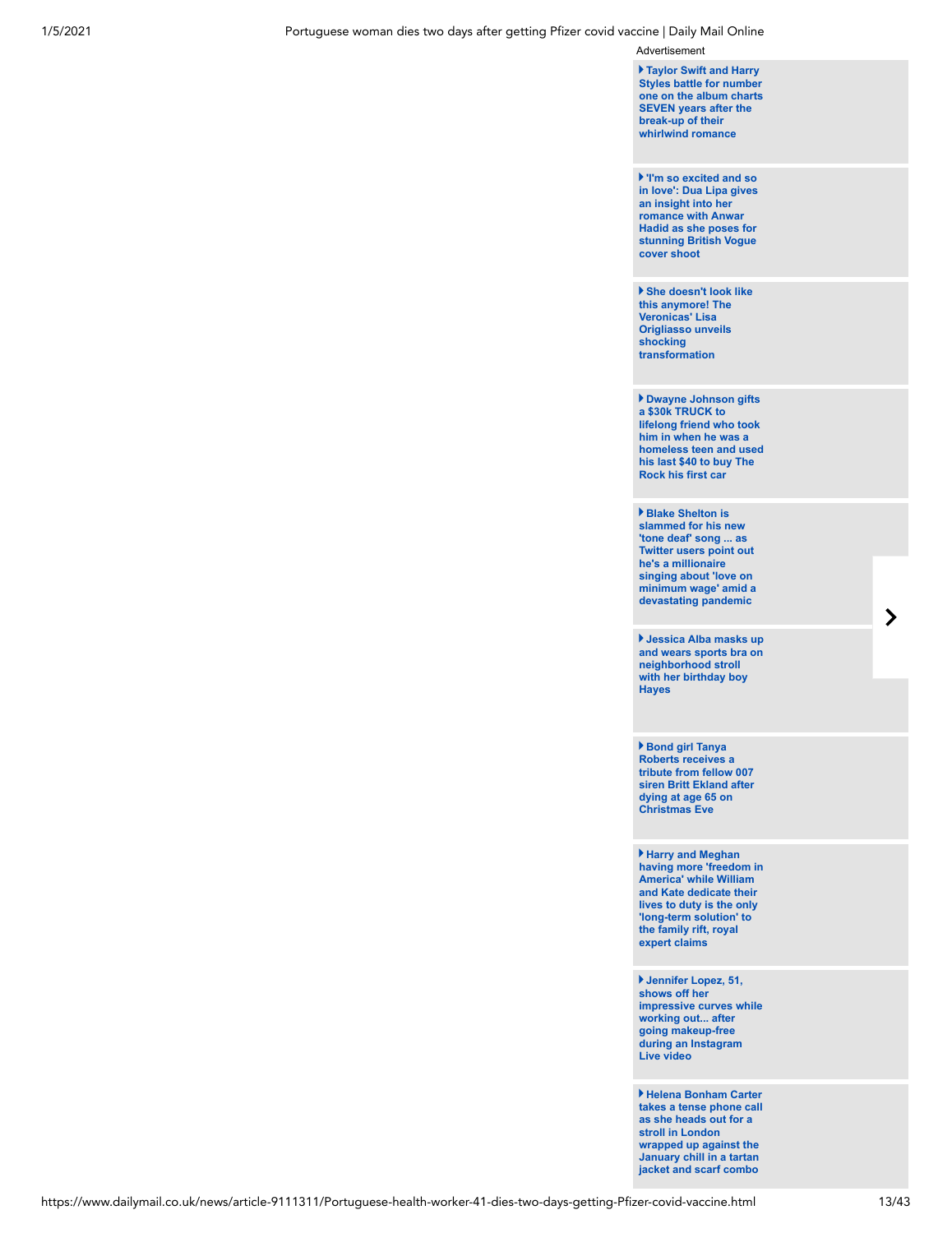#### Advertisement

| He's Darcy as a 21st<br>century f*** boy':<br><b>Bridgerton's Regé-Jean</b><br>Page gives his verdict<br>on his Duke Of Hastings<br>role and hopes viewers<br>don't view diverse<br>series as 'colorblind' |
|------------------------------------------------------------------------------------------------------------------------------------------------------------------------------------------------------------|
| Anne Hathaway says it<br>felt 'very normal' but<br>also 'completely wild'<br>making the film<br>Lockdown while in<br>lockdown amid the<br><b>COVID-19 pandemic</b>                                         |
| Rupert Murdoch's ex-<br>wife Wendi Deng, 52,<br>steps out in shorts and<br>sheer top in St Barts<br>after frolicking on the<br>beach with a mystery<br>man                                                 |
| Larry King, 87, is OUT<br>of ICU after being<br>hospitalized with COVID<br>for more than 10 days<br>'when he caught the<br>virus from a health<br>worker at his home' as<br>his son 'tests positive'       |
| Logan Paul, 25, says<br>he wants to take on                                                                                                                                                                |

**Thor actor Chris Hemsworth, 37, in a boxing ring: 'I'll fight [him after Mayweather'](https://www.dailymail.co.uk/tvshowbiz/article-9111727/Logan-Paul-expresses-desire-step-boxing-ring-Chris-Hemsworth.html)**

**'I stand with all survivors of abuse': [Vanessa Kirby supports](https://www.dailymail.co.uk/tvshowbiz/article-9112031/Vanessa-Kirby-shares-support-FKA-Twigs-sexual-battery-allegations-against-Shia-LaBeouf.html) FKA Twigs as her Pieces Of A Woman costar Shia LaBeouf faces sexual battery allegations**

**Shawn Mendes masks up to walk his Golden Retriever puppy Tarzan in Toronto alongside sister Aaliyah** [The 22-year-old Grammy](https://www.dailymail.co.uk/tvshowbiz/article-9111773/Shawn-Mendes-masks-walk-Golden-Retriever-puppy-Tarzan-Toronto-alongside-sister-Aaliyah.html) nominee spent the holidays with his family

**Salma Hayek, 54, looks INCREDIBLE as she shows off her jawdropping curves in a [skimpy halterneck bikini](https://www.dailymail.co.uk/tvshowbiz/article-9110261/Salma-Hayek-54-looks-INCREDIBLE-skimpy-bikini-sunny-beach-break.html) during sunny beach break**

**Gwen Stefani recreates some of her most famous looks as she takes a trip down [memory lane in Let Me](https://www.dailymail.co.uk/tvshowbiz/article-9110689/Gwen-Stefani-recreates-famous-looks-Let-Reintroduce-music-video.html) Reintroduce Myself music video**

**Pregnant Rose Leslie [covers her baby bump](https://www.dailymail.co.uk/tvshowbiz/article-9111369/Pregnant-Rose-Leslie-husband-Kit-Harington-stock-organic-milk-dog-walk.html) in a padded jacket as**

 $\blacktriangleright$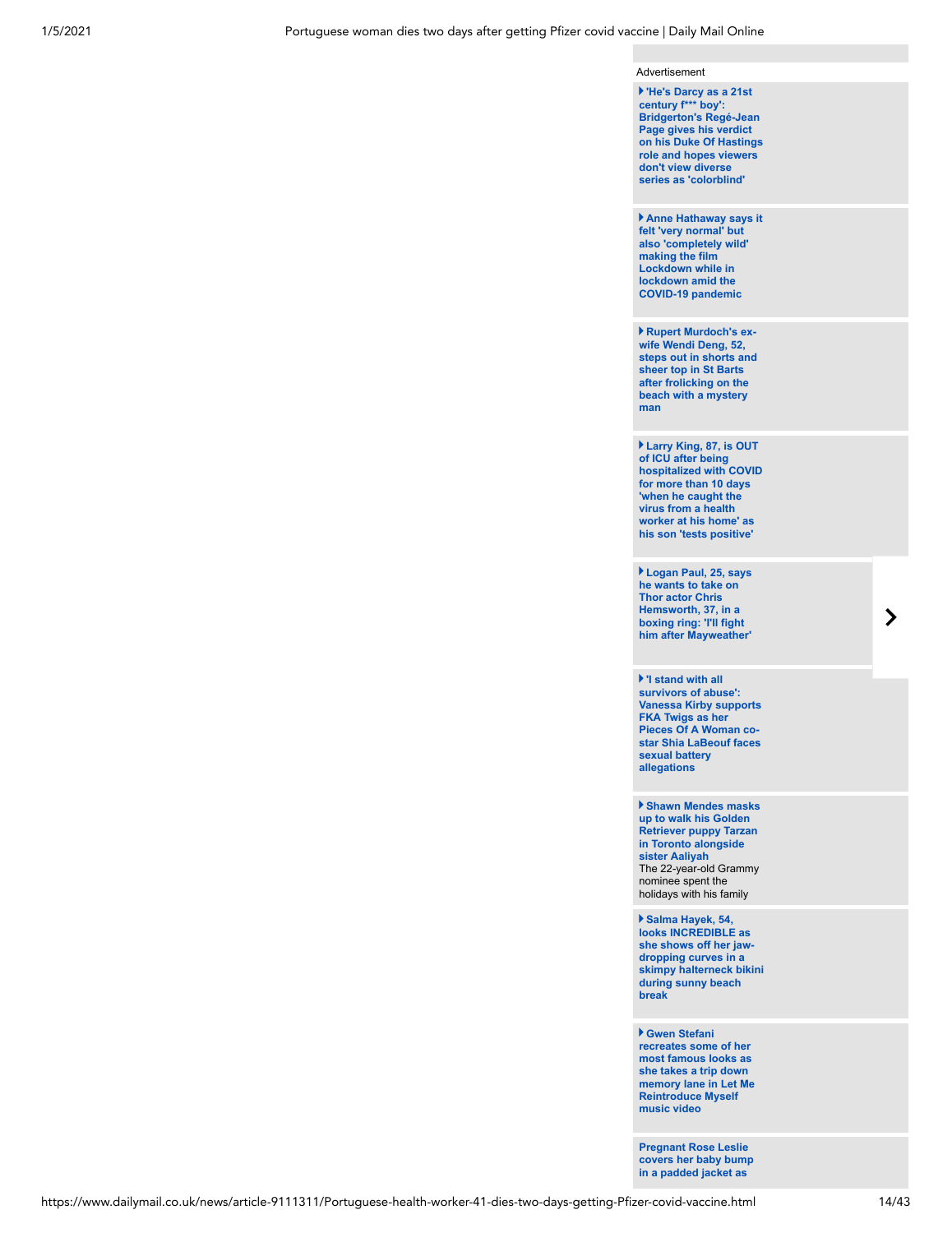#### 1/5/2021 Portuguese woman dies two days after getting Pfizer covid vaccine | Daily Mail Online

**she and husband Kit [Harington stock up on](https://www.dailymail.co.uk/tvshowbiz/article-9111369/Pregnant-Rose-Leslie-husband-Kit-Harington-stock-organic-milk-dog-walk.html) organic milk during a dog walk**

Advertisement

**EXCLUSIVE Zayn Malik's sister's ex-con [husband sent videos of](https://www.dailymail.co.uk/tvshowbiz/article-9111551/Zayn-Maliks-sisters-ex-husband-sent-videos-partying-pals-prison.html) himself partying in prison as friends say wedding has caused 'major rift' in 1D star's family**

**Victoria Silvstedt, 46, showcases her toned [physique in a frilly bikini](https://www.dailymail.co.uk/tvshowbiz/article-9110365/Victoria-Silvstedt-46-wows-frilly-bikini-frolics-shores-St-Barts.html) as she frolics on the shores of St Barts** Former Playmate looked incredible

**Kumail Nanjiani's muscular new look for Marvel's The Eternals causes online outcry... as fans come to his [defense over 'racist' and](https://www.dailymail.co.uk/tvshowbiz/article-9110179/Kumail-Nanjianis-muscular-transformation-Marvels-Eternals-debated-Twitter.html) body-shaming tweets** 

**Ed Westwick's girlfriend Tamara Francesconi wows in a [white bandeau bikini as](https://www.dailymail.co.uk/tvshowbiz/article-9110819/Ed-Westwicks-girlfriend-Tamara-Francesconi-takes-actor-beau-meet-family-South-Africa.html) she takes actor beau to**

**meet the family in her native South Africa**

**Victoria's Secret model Kelly Gale flaunts her sizzling bikini body and pert derrière as she [enjoys her first workout](https://www.dailymail.co.uk/tvshowbiz/article-9109473/Kelly-Gale-flaunts-bikini-body-pert-derri-workout-2021.html) of 2021**

**Kelly Osbourne shares a glimpse of her Ozzy lookalike beau Erik [Bragg as they wash his](https://www.dailymail.co.uk/tvshowbiz/article-9110581/Kelly-Osbourne-shares-glimpse-Ozzy-lookalike-beau-Erik-Bragg-wash-car-together.html) car together** During their chilled afternoon together

**Kyle Richards heads out on a high fashion shopping spree with eldest daughter Farrah [as the family continues](https://www.dailymail.co.uk/tvshowbiz/article-9109931/Kyle-Richards-heads-high-fashion-shopping-spree-eldest-daughter-Farrah-Aspen.html) to vacation in Aspen**

**Reese Witherspoon thanks fans for shopping at her Draper [James shop in Nashville](https://www.dailymail.co.uk/tvshowbiz/article-9111443/Reese-Witherspoon-thanks-fans-shopping-Draper-James-store-Nashville.html) after the city was bombed: 'This happy store makes me smile'**

**[Adam Brody breaks out](https://www.dailymail.co.uk/tvshowbiz/article-9111255/Adam-Brody-breaks-wetsuit-hits-waves-Malibu-solo-surfing-session.html) the wetsuit as he hits the waves of Malibu for a solo surfing session**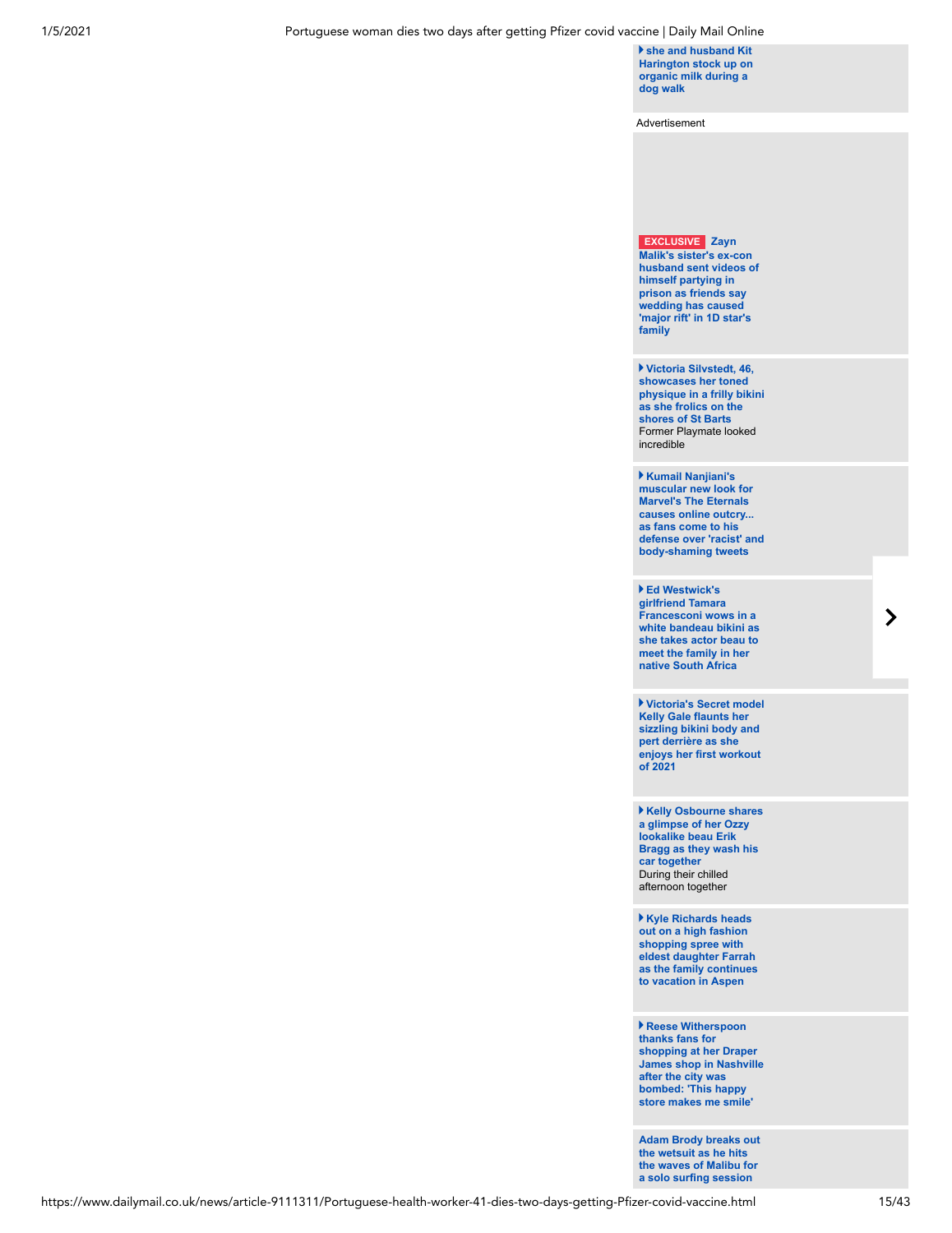#### **Lauren Silverman, 43, looks radiant in a strapless black bikini while Simon Cowell, 61, rides a jet ski as the [couple enjoy a boat day](https://www.dailymail.co.uk/tvshowbiz/article-9110619/Lauren-Silverman-looks-radiant-joins-Simon-Cowell-son-Eric-Barbados.html) with their son Eric, 6**

#### Advertisement

**Jonah Hill takes a walk around his LA neighborhood with his dog and a dog trainer** The Los Angeles native, [36, donned a navy blue T](https://www.dailymail.co.uk/tvshowbiz/article-9110061/Jonah-Hill-takes-walk-LA-neighborhood-dog-dog-trainer.html)shirt with sandals

#### **David Bowie is suspended from the ceiling and wrapped in [bandages in quirky rare](https://www.dailymail.co.uk/tvshowbiz/article-9111567/David-Bowie-suspended-ceiling-wrapped-bandages-rare-1995-shoot.html) 1995 shoot released to mark the late rocker's 74th birthday**

**Kyle Richards poses [with her four daughters](https://www.dailymail.co.uk/tvshowbiz/article-9111341/Kyle-Richards-shares-sweet-snaps-four-daughters-snowy-getaway-Aspen.html) for sweet snap during their snowy getaway to Aspen** She rang in Christmas in the snow

**'The fight is not over': Pamela Anderson says [battle to clear her friend](https://www.dailymail.co.uk/news/article-9112193/Pamela-Anderson-says-battle-clear-friend-Assanges-continue-judge-blocks-extradition.html) Julian Assange's name will continue after US lost bid to extradite him from the UK to face justice over WikiLeaks** 

**'I love her!' Kate Beckinsale is left amused as comedian Celeste Barber imitates her throwback bikini video while hobbling [her way down the stairs](https://www.dailymail.co.uk/tvshowbiz/article-9110563/Kate-Beckinsale-amused-comedian-Celeste-Barber-imitates-throwback-bikini-video.html)**

**Chantel Jeffries [displays her washboard](https://www.dailymail.co.uk/tvshowbiz/article-9110681/Chantel-Jeffries-displays-washboard-abs-cleavage-cobalt-blue-bikini.html) abs in a cobalt blue bikini during romantic Mexico getaway** The model, 28, displayed her toned midriff

**Romeo Beckham shares a sweet snap of [his girlfriend Mia Regan](https://www.dailymail.co.uk/tvshowbiz/article-9112311/Romeo-Beckham-gushes-misses-girlfriend-Mia-Regan-sweet-post.html) lovingly kissing him on the cheek as he gushes that he 'misses' her** David and Victoria Beckham's son, 18

**Dame Judi Dench [reveals she was named](https://www.dailymail.co.uk/tvshowbiz/article-9110557/Dame-Judi-Dench-reveals-named-famous-1930s-MEDIUM.html) by a famous 1930s MEDIUM and that she believes in the spirit**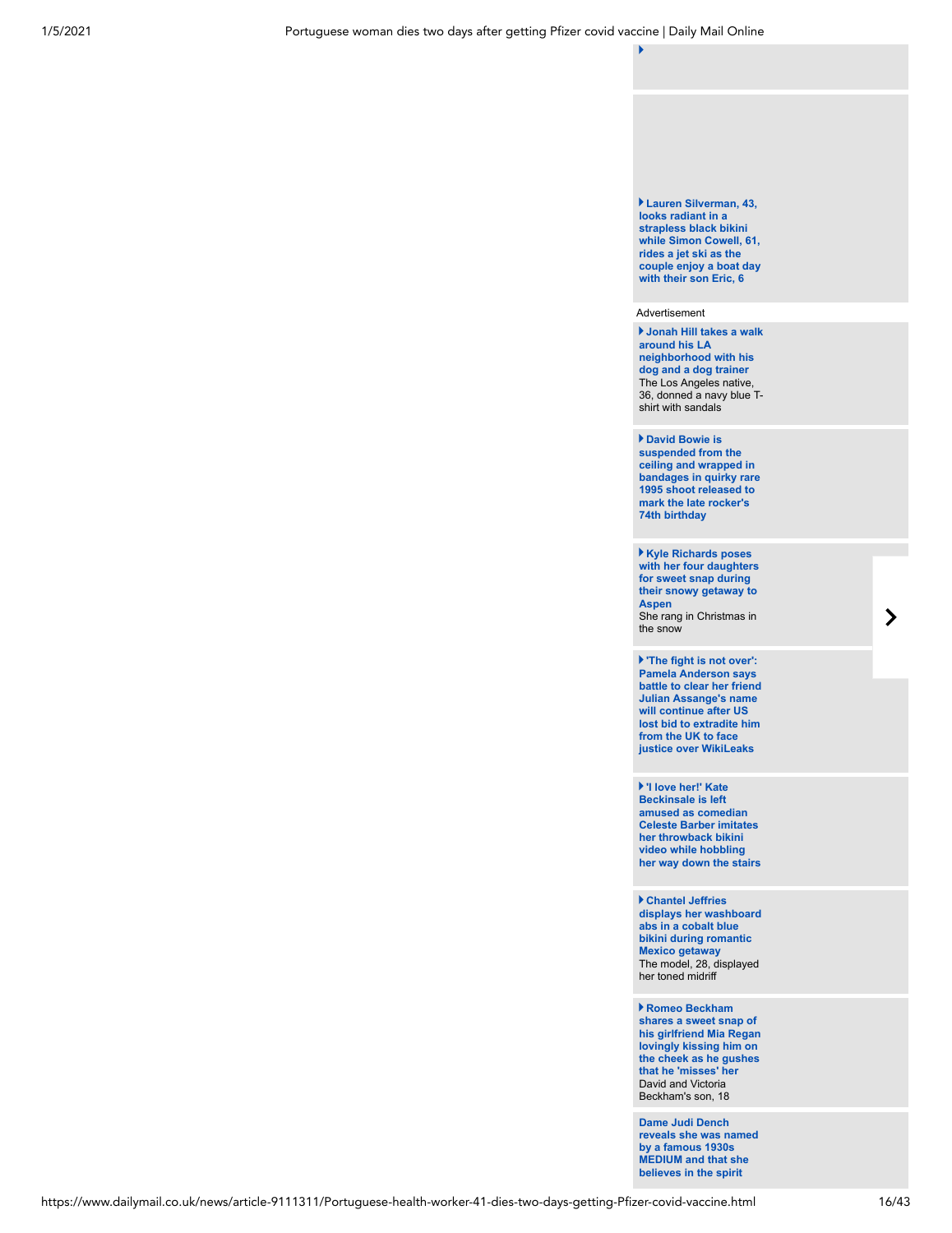**world due to ['experiences she's had'](https://www.dailymail.co.uk/tvshowbiz/article-9110557/Dame-Judi-Dench-reveals-named-famous-1930s-MEDIUM.html)**

#### **'The second time's a [charm': Chrissy Teigen](https://www.dailymail.co.uk/tvshowbiz/article-9110283/Chrissy-Teigen-unveils-nose-second-piercing-suffering-botched-job-December.html) gets her nose pierced AGAIN one week after the first attempt was botched Wow**

**Queen's cousin Lady Mary Colman who was a regular guest at Balmoral and Sandringham and a [former lady-in-waiting to](https://www.dailymail.co.uk/femail/article-9111343/Queens-cousin-Lady-Mary-Colman-dies-aged-88-Norfolk-home.html) Princess Alexandra dies aged 88 at her home**

#### Advertisement

**Children of Bodom [rocker Alexi Laiho dies](https://www.dailymail.co.uk/tvshowbiz/article-9110717/Children-Bodom-rocker-Alexi-Laiho-dies-aged-41.html) aged 41 after suffering from 'long-term health issues' as star's bandmates mourn his 'sudden loss'** 

**Jesy Nelson showcases her toned abs in a white bralet as she shares another stunning snap after [quitting Little Mix for the](https://www.dailymail.co.uk/tvshowbiz/article-9110873/Jesy-Nelson-shares-stunning-snap-quitting-Little-Mix-sake-mental-health.html) sake of her mental**

**health**

**Barbara Shelley dead aged 88: 'Queen of Hammer' horror films and Doctor Who star dies from 'underlying [issues' after recovering](https://www.dailymail.co.uk/news/article-9111023/Queen-Hammer-Horror-films-Barbara-Shelley-dead-88.html) from Covid in hospital**

**Ed Sheeran's exgirlfriend Athina [Andrelos is preparing to](https://www.dailymail.co.uk/tvshowbiz/article-9110845/Ed-Sheerans-ex-girlfriend-Athina-Andrelos-preparing-wed-singers-lookalike.html) marry singer's lookalike after their wedding was postponed due to COVID-19**

**Matt Lucas accuses Prue Leith and Paul Hollywood of drinking on the job as he jokes [they 'reek of booze' on](https://www.dailymail.co.uk/tvshowbiz/article-9108991/Matt-Lucas-accuses-Prue-Leith-Paul-Hollywood-drinking-job-Bake-Off.html) Great British Baking Show's New Year's special**

**Legendary Hollywood producer Elliott Kastner's daughter Milica, 49, goddaughter of Joan Collins and [Grace Kelly reveals she](https://www.dailymail.co.uk/femail/article-9110537/Joan-Collins-producer-goddaughter-reveals-shes-fighting-cancer.html) has terminal cancer**

**[Sarah Michelle Gellar is](https://www.dailymail.co.uk/tvshowbiz/article-9109815/Sarah-Michelle-Gellar-Sunday-casual-hits-gym-grabs-coffee-shops-LA.html) Sunday casual in white cardigan and black**

 $\blacktriangleright$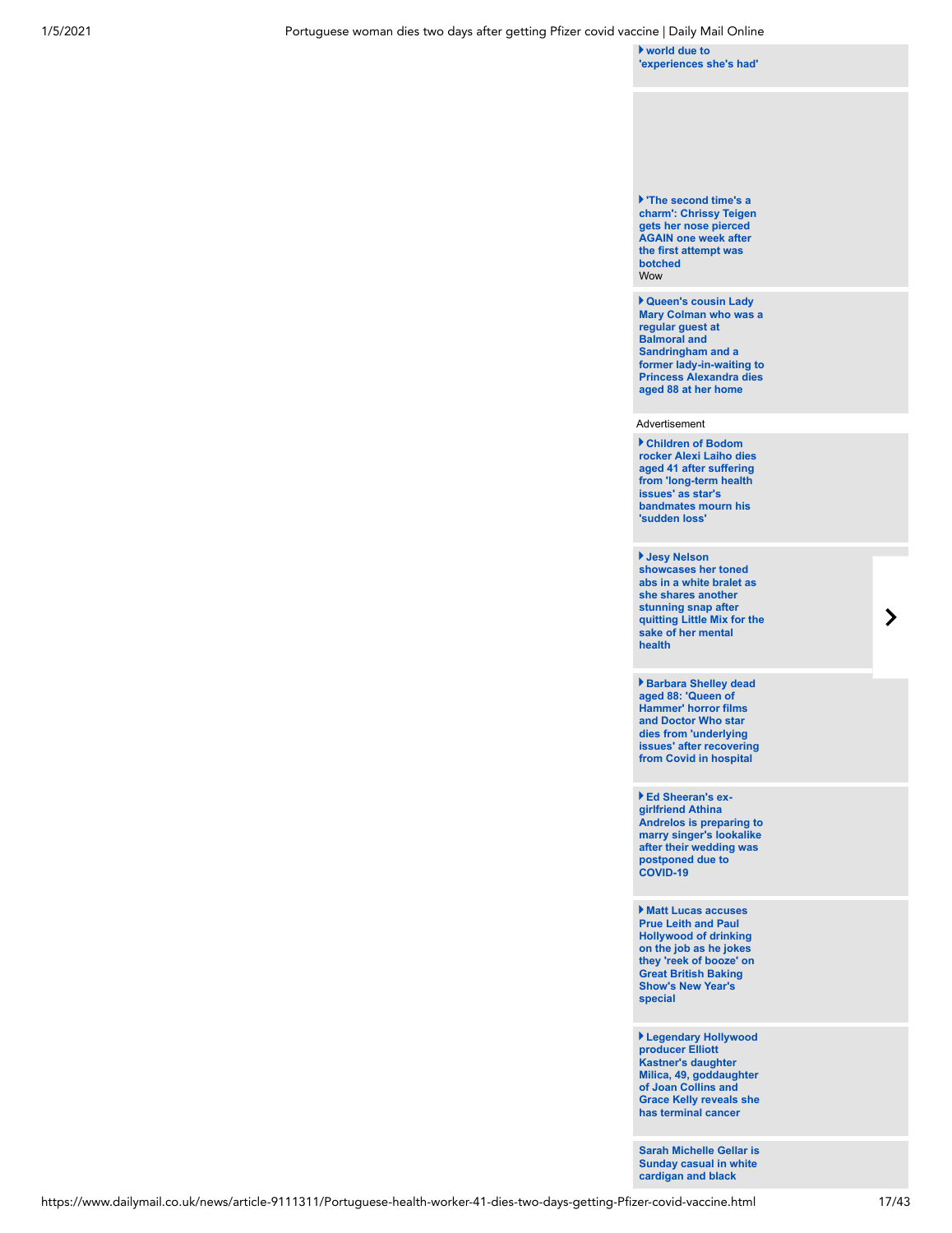**leggings as she hits [the gym, grabs coffee](https://www.dailymail.co.uk/tvshowbiz/article-9109815/Sarah-Michelle-Gellar-Sunday-casual-hits-gym-grabs-coffee-shops-LA.html) and shops in LA**

**'It's more current and controversial': Vanessa Kirby claims she would have felt 'daunted' playing Princess [Margaret in more recent](https://www.dailymail.co.uk/tvshowbiz/article-9110719/Vanessa-Kirby-claims-daunting-portraying-Princess-Margaret-recent-times.html) seasons of The Crown** 

**Mel B claims Glastonbury 2021 has [been CANCELLED again](https://www.dailymail.co.uk/tvshowbiz/article-9111731/Mel-B-claims-Glastonbury-2021-CANCELLED-COVID-19-crisis.html) after COVID-19 forced organizers to push 50th anniversary event back by a year** 

**Tanya Roberts, James Bond girl and That 70s [Show star, passes away](https://www.dailymail.co.uk/tvshowbiz/article-9109813/Tanya-Roberts-James-Bond-girl-70s-star-passes-away-65-years-age.html) at 65 years of age** The acting community is in mourning over the news

**[Beyonce gets buried in](https://www.dailymail.co.uk/tvshowbiz/article-9109707/Beyonce-gets-buried-sand-twins-Sir-Rumi-looks-38th-year.html) the sand by her twins Sir and Rumi as she looks back at her 38th year with rare photos** The 39-year-old gave fans a rare glimpse

**Ayesha Curry proudly exudes Golden State Warriors 'ENERGY' for latest Instagram self[portrait... after husband](https://www.dailymail.co.uk/tvshowbiz/article-9110219/Ayesha-Curry-shares-post-game-self-portrait-husband-Steph-scores-career-high-62-points.html) Steph scores careerhigh of 62 points**

**Kandi Burruss wears black in honor of Breonna Taylor as she joins RHOA costar [Cynthia Bailey at party](https://www.dailymail.co.uk/tvshowbiz/article-9110139/Kandi-Burruss-wears-black-honor-Breonna-Taylor-RHOA-costar-Cynthia-Bailey-BLM-event.html) for Porsha Williams' BLM activism**

**Orlando Bloom and Katy Perry celebrate 2021 with a bang as [they don dramatic rock](https://www.dailymail.co.uk/tvshowbiz/article-9108425/Orlando-Bloom-Katy-Perry-don-dramatic-rock-star-wigs-playful-social-media-snap.html) star wigs for playful social media snap** Fun times

**Selling Sunset's Christine Quinn poses with a TARANTULA on her head and a huge [snake during weekend](https://www.dailymail.co.uk/tvshowbiz/article-9110555/Christine-Quinn-poses-TARANTULA-head-huge-snake-weekend-getaway.html) getaway** Scary

**Playboi Carti DETHRONES Taylor Swift as his second studio album Whole Lotta Red debuts atop [the Billboard 200 charts](https://www.dailymail.co.uk/tvshowbiz/article-9110009/Playboi-Cartis-second-studio-album-Lotta-Red-debuts-atop-Billboard-200-album-charts.html)**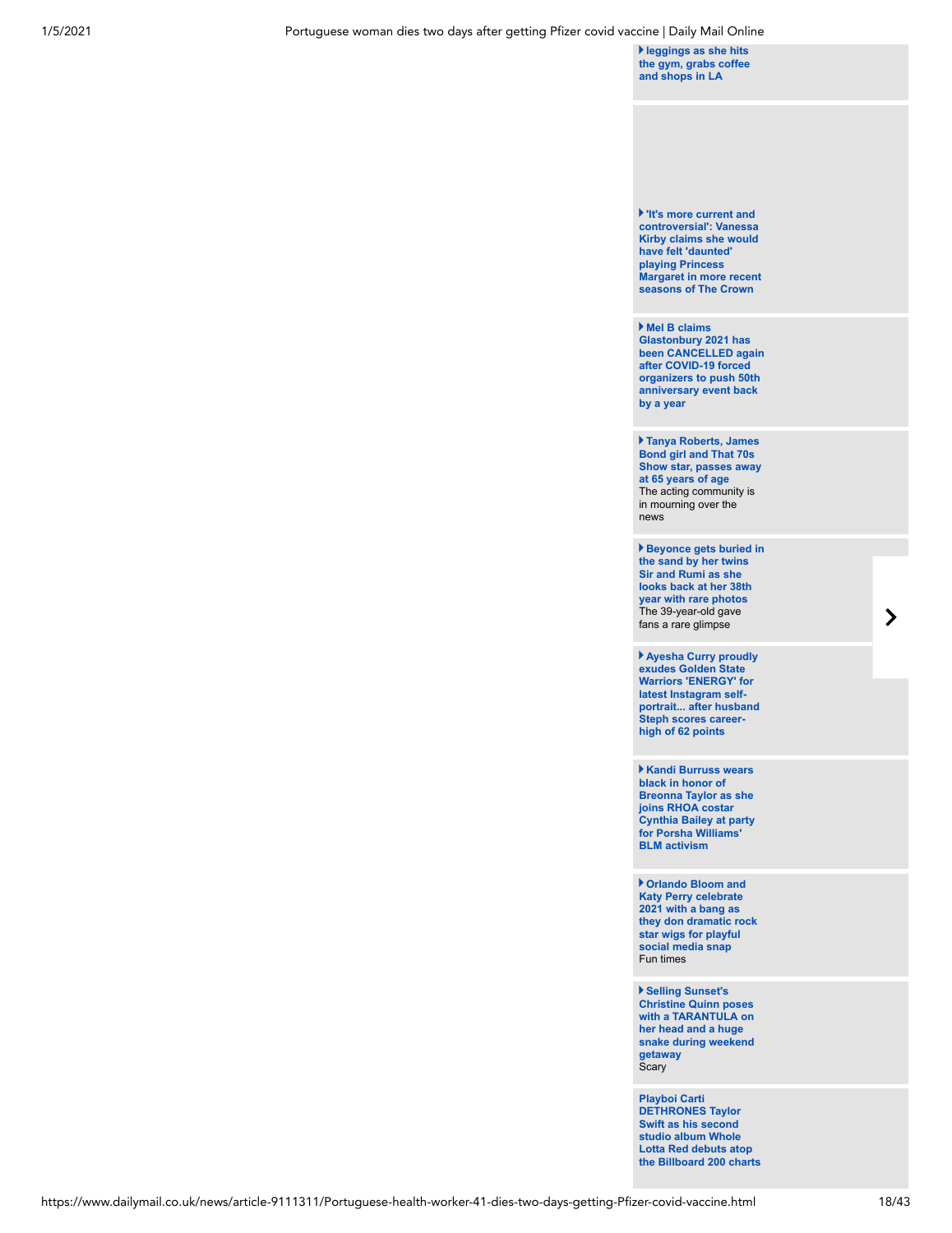#### **Amanda Kloots reveals she is 'finally ready to go to therapy to address the trauma' of losing her husband [Nick Cordero to COVID-](https://www.dailymail.co.uk/tvshowbiz/article-9109425/Amanda-Kloots-reveals-finally-ready-therapy-months-Nick-Corderos-death.html)19**

**'I didn't tell any of [them': Mel B admits she](https://www.dailymail.co.uk/tvshowbiz/article-9108167/Mel-B-tempted-reveal-taking-Masked-Singer-Spice-Girls-bandmates.html) was tempted to reveal she was taking part in The Masked Singer to her Spice Girls pals ... after being unmasked as Seahorse**

**EXCLUSIVE Amelia Gray Hamlin puts on a cheeky display in black string bikini as she [rings in 2021 with Scott](https://www.dailymail.co.uk/tvshowbiz/article-9109183/Amelia-Gray-Hamlin-puts-cheeky-display-black-string-bikini-vacation-Scott-Disick.html) Disick in Mexico**

**Sharna Burgess plans to 'move forward' with 'love' in 2021... as she [vacations in Hawaii with](https://www.dailymail.co.uk/tvshowbiz/article-9109605/Sharna-Burgess-plans-forward-love-2021-vacations-Brian-Austin-Green.html) new beau Brian Austin Green**

**Inside Kylie Jenner's \$450k-a-month Aspen rental: Star shows off seven-bed home she's sharing with Kendall [and Kris - which comes](https://www.dailymail.co.uk/tvshowbiz/article-9109321/Kylie-Jenner-shares-view-Aspen-home-shes-renting-Kendall-Kris-450K-MONTH.html) with a swimming pool**

**Zoe Kravitz posts cryptic post about taking out the trash... after filing for divorce [from Karl Glusman after](https://www.dailymail.co.uk/tvshowbiz/article-9108945/Zoe-Kravitz-posts-cryptic-meme-taking-trash-filing-divorce-Karl-Glusman.html) 18-months of marriage**

**'It's an awkward and embarrassing time for her': Hilaria Baldwin's sister-in-law comes to her defense in fake [Spanish heritage saga](https://www.dailymail.co.uk/news/article-9108297/Chynna-Phillips-defends-sister-law-Hilaria-Baldwin-fake-Spanish-roots-controversey.html)**

**Food Network personality Kerry Vincent has died at 75 from an undisclosed illness** [The Australia native had](https://www.dailymail.co.uk/tvshowbiz/article-9109471/Food-Network-personality-Kerry-Vincent-died-75-undisclosed-illness.html)

hosted the series Save My Bakery

**Pregnant Vanderpump Rules alum Brittany Cartwright gets 'glammed up' for maternity shoot... as she confesses ['Everything is growing'](https://www.dailymail.co.uk/tvshowbiz/article-9108697/Pregnant-Vanderpump-Rules-alum-Brittany-Cartwright-gets-glammed-maternity-shoot.html)**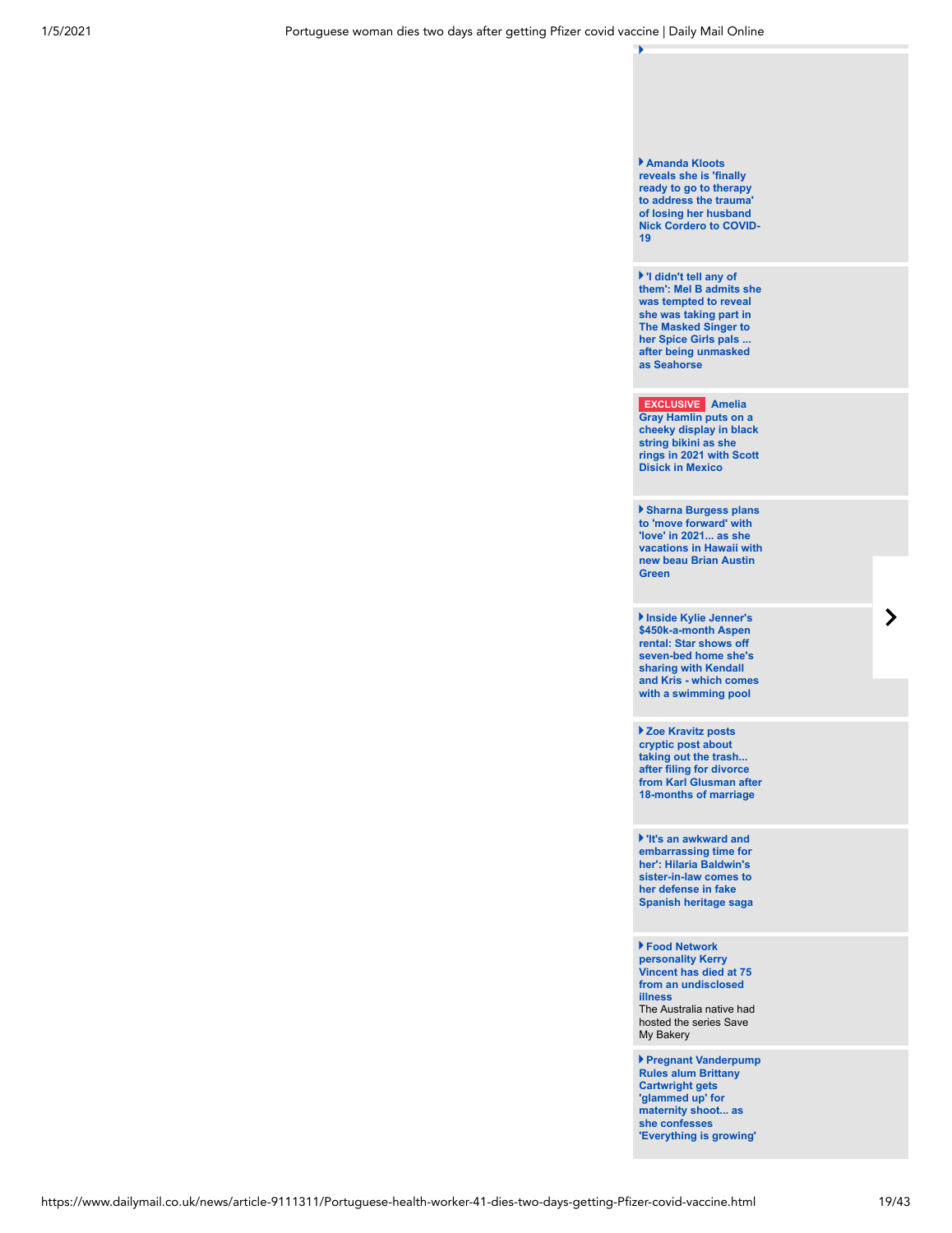**Kylie Jenner's daughter Stormi graduates from the [bunny slopes as she](https://www.dailymail.co.uk/tvshowbiz/article-9109625/Kylie-Jenners-daughter-Stormi-graduates-bunny-slopes-snowboards-getaway-Aspen.html) shows off her snowboarding skills during New Year's getaway to Aspen** 

**Queen Margrethe of Denmark, 80, becomes [the first royal to receive](https://www.dailymail.co.uk/femail/article-9108063/Queen-Margrethe-Denmark-80-royal-receive-Covid-19-vaccine.html) the Covid-19 vaccine as she announces she had first jab on New Year's Day**

**Ashley Roberts [flashes a hint of her tum](https://www.dailymail.co.uk/tvshowbiz/article-9110743/Ashley-Roberts-flashes-hint-tum-crop-ord-Heart-FM.html) in crop top co-ord and cozy coat as she returns to work at Heart FM** 

Pussycat Dolls star

**Bella Hadid keeps it [casual with a 'Whassup'](https://www.dailymail.co.uk/tvshowbiz/article-9110037/Bella-Hadid-keeps-casual-Whassup-shirt-hits-ski-slopes-Aspen.html) shirt as she hits the ski slopes in Aspen** The 24-year-old model enjoyed a day on the ski slopes

**Jessica Alba pairs navy sweater with brown plaid pants to [take daughters Honor,](https://www.dailymail.co.uk/tvshowbiz/article-9110165/Jessica-Alba-pairs-navy-sweater-brown-plaid-pants-daughters-Honor-Haven-shopping.html) 12, and Haven, nine, shopping in LA**

**Music investment fund Hipgnosis snaps up producer Jimmy Iovine's entire back catalog with 259 songs from artists including [U2, Patti Smith and Tom](https://www.dailymail.co.uk/money/markets/article-9110855/Music-investment-fund-Hipgnosis-snaps-producer-Jimmy-Iovines-entire-catalogue.html) Petty**

**Lewis Capaldi's emotional ballads became the biggest soundtrack of the 2020 pandemic as music [streaming rises by 20%](https://www.dailymail.co.uk/tvshowbiz/article-9110361/Lewis-Capaldi-emotional-ballads-biggest-soundtrack-2020-pandemic.html) in lockdown**

**Kylie Jenner returns to Los Angeles with older [sister Kendall and their](https://www.dailymail.co.uk/tvshowbiz/article-9110083/Kylie-Jenner-returns-LA-sister-Kendall-mom-Kris-private-jet-vacation-Aspen.html) mother Kris on private jet after ringing in the New Year in Aspen**

**Who Wants To Be A Millionaire: Rebel [Wilson gambles \\$93,000](https://www.dailymail.co.uk/tvshowbiz/article-9109949/Who-Wants-Millionaire-Rebel-Wilson-gambles-93-000-money-going-250-000.html) of own money while going for \$250,000**

**Zooey Deschanel calls Property Brothers star [Jonathan Scott 'My 2020](https://www.dailymail.co.uk/tvshowbiz/article-9110135/Zooey-Deschanel-calls-Property-Brothers-star-Jonathan-Scott-2020-MVP-loving-New-Year-tribute.html) MVP' in loving New Year tribute** They met filming Carpool Karaoke in August 2019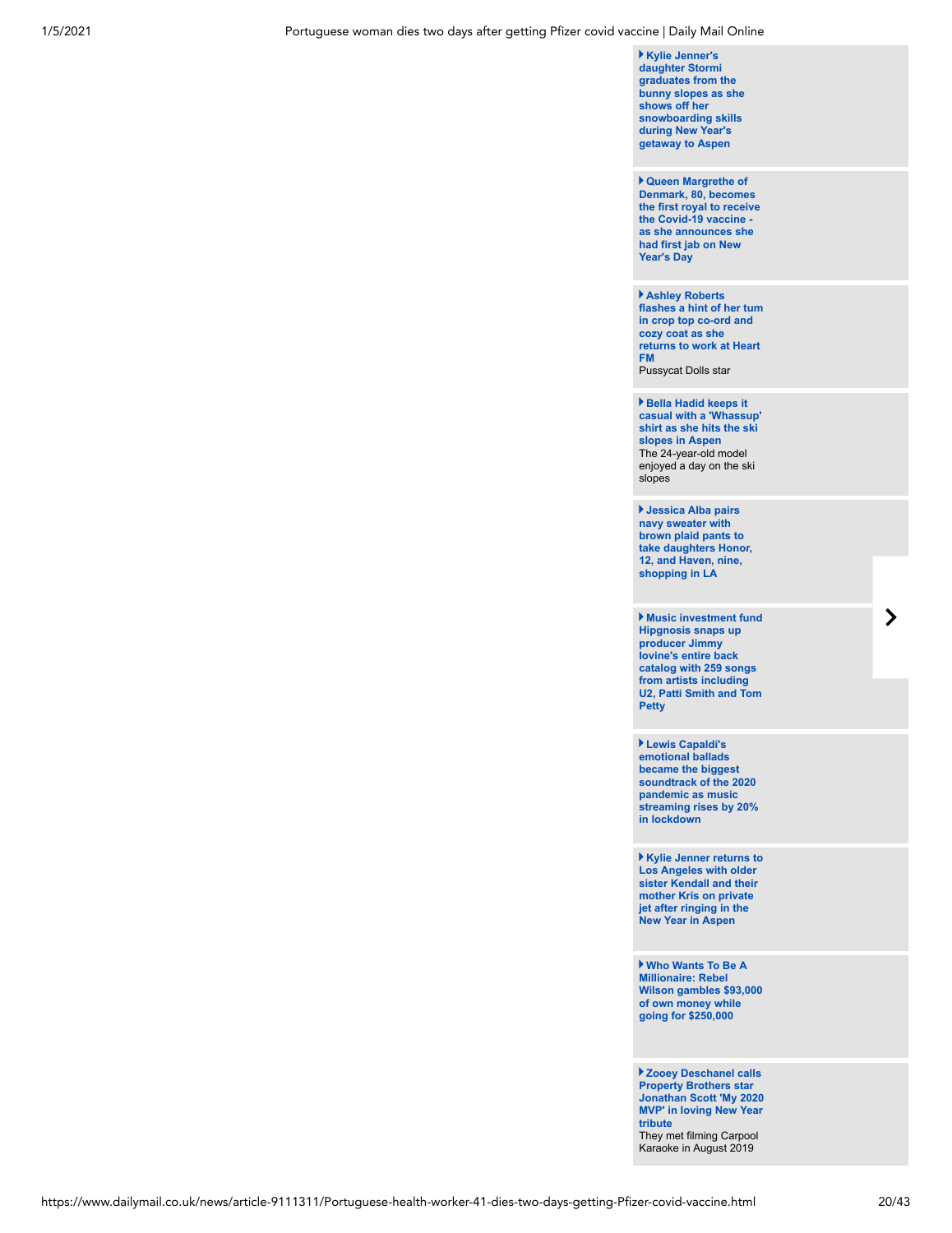**Isla Fisher channels a futuristic superhero as she reveals she's 'so thankful' for the Covid-19 vaccine and says [2021 is the 'time to zap'](https://www.dailymail.co.uk/tvshowbiz/article-9109867/Isla-Fisher-reveals-shes-thankful-Covid-19-vaccine.html) the virus**

**Rubik's Cube movie is [happening from Ashok](https://www.dailymail.co.uk/tvshowbiz/article-9110243/Rubiks-Cube-movie-happening-Ashok-Amritrajs-Hyde-Park-Entertainment-Endeavor-Content.html) Amritraj's Hyde Park Entertainment and Endeavor Content** Nearly 50 years after its debut

**Doctor Who: I May Destroy You's Michaela [Coel and The IT Crowd's](https://www.dailymail.co.uk/tvshowbiz/article-9111371/Doctor-Chewing-Gums-Michaela-Coel-Richard-Ayoade-lead-bookies-favourites.html) Richard Ayoade lead bookies' favorites to become the 14th Time Lord after Jodie Whittaker 'QUITS' series**

**Heidi Klum keeps warm in chic tan overcoat for a ride with [husband Tom Kaulitz in](https://www.dailymail.co.uk/tvshowbiz/article-9109983/Heidi-Klum-keeps-warm-tan-overcoat-ride-husband-Tom-Kaulitz-Bentley-convertible.html) her Bentley convertible to visit his twin brother Bill**

**Lizzo shows off her derrière in a multicolored furry bikini on her balcony as she [explains twerking is her](https://www.dailymail.co.uk/tvshowbiz/article-9109057/Lizzo-shows-derri-multi-colored-furry-bikini-twerks-away.html) 'ancestral birthright'**

**EXCLUSIVE Zac Efron is spotted out in Sydney's Paddington [with girlfriend Vanessa](https://www.dailymail.co.uk/tvshowbiz/article-9110057/Zac-Efron-spotted-Sydneys-Paddington-girlfriend-Vanessa-Valladares.html) Valladares after they spent New Year's Eve together**

**Real Housewives Of Atlanta: Porsha Williams cries at party [honoring her work with](https://www.dailymail.co.uk/tvshowbiz/article-9109829/Real-Housewives-Atlanta-Porsha-Williams-cries-party-honoring-work-Black-Lives-Matter.html) Black Lives Matter**

**Tori Spelling and Dean McDermott take their [kids out for a Starbucks](https://www.dailymail.co.uk/tvshowbiz/article-9110131/Tori-Spelling-Dean-McDermott-kids-Starbucks-run-Calabasas.html) run in Calabasas** The family made a rare public outing

**Kourtney Kardashian goes 'skipping at [sunset' in a cozy white](https://www.dailymail.co.uk/tvshowbiz/article-9109835/Kourtney-Kardashian-goes-skipping-sunset-cozy-SKIMS-zip-jacket-matching-pants.html) zip-up jacket and matching pants from sister Kim's clothing brand SKIMS**

**Ladies of London alum Caroline Stanbury, 44, [gets engaged to toyboy](https://www.dailymail.co.uk/tvshowbiz/article-9108863/Ladies-London-alum-Caroline-Stanbury-gets-engaged-toyboy-Sergio-Carrallo-Himalayas.html) Sergio Carrallo, 26, in the Himalayas** Divorced Not Dead podcaster has three kids from previous marriage

 $\blacktriangleright$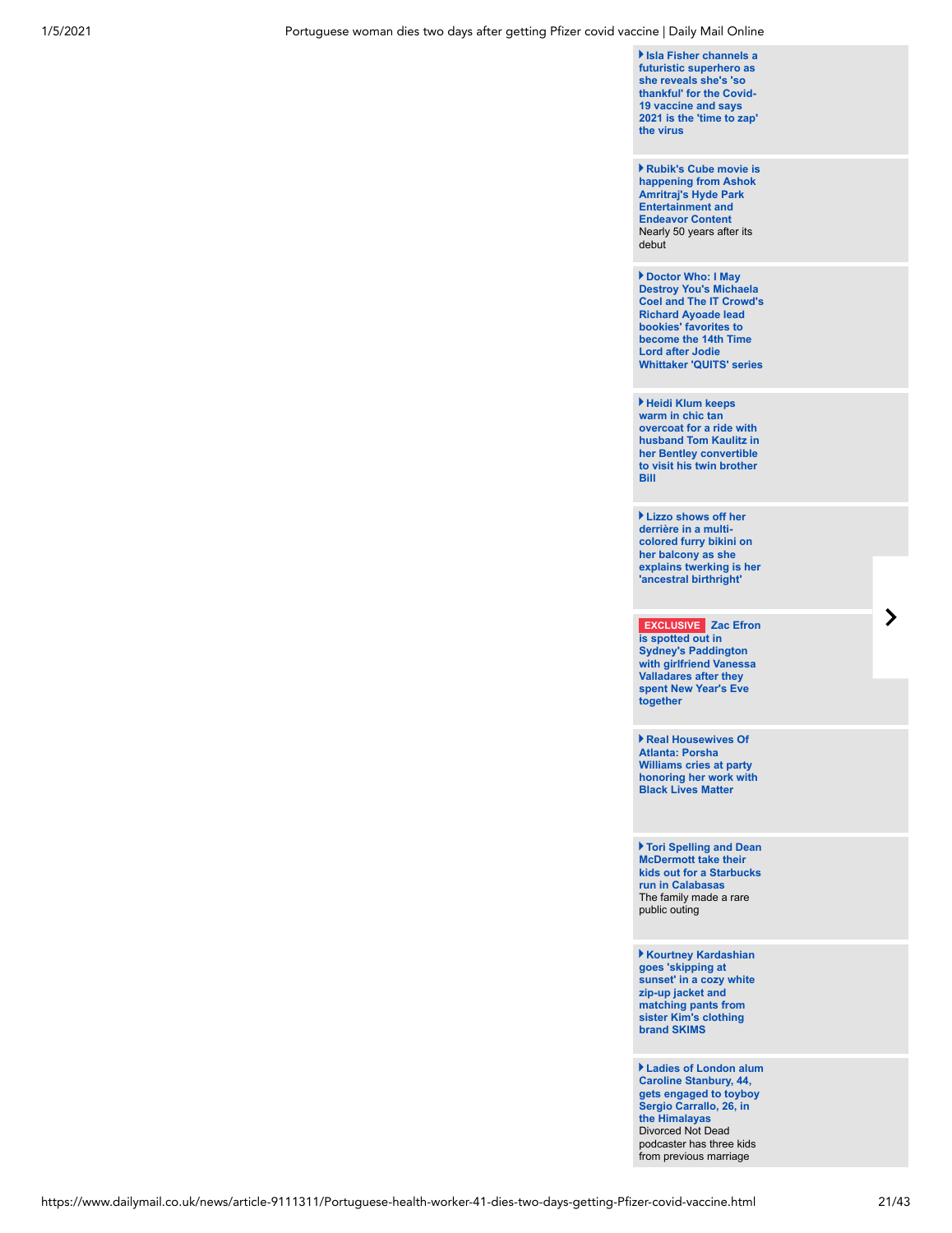**Mischa Barton color coordinates with boyfriend Gian Marco Flamini in brown Polo Ralph Lauren sweater [as they pick up dinner](https://www.dailymail.co.uk/tvshowbiz/article-9109859/Mischa-Barton-color-coordinates-boyfriend-Gian-Marco-Flamini-brown-sweater-LA.html) in LA**

**Riverdale's Camila Mendes dons tartan [face mask she meets up](https://www.dailymail.co.uk/tvshowbiz/article-9109913/Riverdales-Camila-Mendes-dons-tartan-face-mask-meets-boyfriend-Vaughan-Grayson-LA.html) with boyfriend Vaughan Grayson in LA** Mendes, 26, wore a black top tucked into blue jean flares

**Alexander Ludwig and [his fiancee Lauren Dear](https://www.dailymail.co.uk/tvshowbiz/article-9110003/Alexander-Ludwig-fiancee-Lauren-Dear-elope-Utah-months-announcing-engagement.html) elope in Utah ... months after announcing their engagement**

**Country singer Tyler Rich believes he was led by a dead man's spirit to discover his body while on a run** He believes it was fate [that led him to discover a](https://www.dailymail.co.uk/tvshowbiz/article-9109869/Country-singer-Tyler-Rich-believes-led-discover-dead-body-run.html) man's dead body

**The Bachelor's Kelley Flanagan opens up [about her breakup with](https://www.dailymail.co.uk/tvshowbiz/article-9109851/The-Bachelors-Kelley-Flanagan-opens-breakup-Peter-Weber.html) Peter Weber: We saw 'our future paths differently'**

**Gwyneth Paltrow poses in preppy blazer as she enjoys dim sum picnic with Brad [Falchuk before pledging](https://www.dailymail.co.uk/tvshowbiz/article-9109387/Gwyneth-Paltrow-poses-preppy-blazer-enjoys-dim-sum-picnic-Brad-Falchuk.html) to go on a five-day detox**

**Kylie Jenner dons [Prada snow suit as she](https://www.dailymail.co.uk/tvshowbiz/article-9109667/Kylie-Jenner-sister-Kendall-adventurous-snowmobiling-Aspen.html) and her sister Kendall show off adventurous side atop snowmobiles on lavish Aspen getaway**

**Jodie Whittaker 'QUITS' Doctor Who: BBC REFUSE to comment on [speculation actress will](https://www.dailymail.co.uk/tvshowbiz/article-9110085/The-BBC-responds-report-Dr-star-Jodie-Whittaker-leaving-series-13.html) leave at the end of series 13**

**April Love Geary [bundles up with a plaid](https://www.dailymail.co.uk/tvshowbiz/article-9109663/April-Love-Geary-bundles-plaid-fleece-jacket-pair-leggings-grocery-run.html) fleece jacket and a pair of leggings for grocery run... after giving birth to third child with fiance Robin Thicke**

**Meghan Markle's halfsister Samantha to release bombshell memoir 'The Diary of [Princess Pushy's Sister'](https://www.dailymail.co.uk/femail/article-9108121/Meghan-Markles-half-sister-Samantha-finally-release-bombshell-memoir.html) next week - which she promises will reveal 'hidden truths'**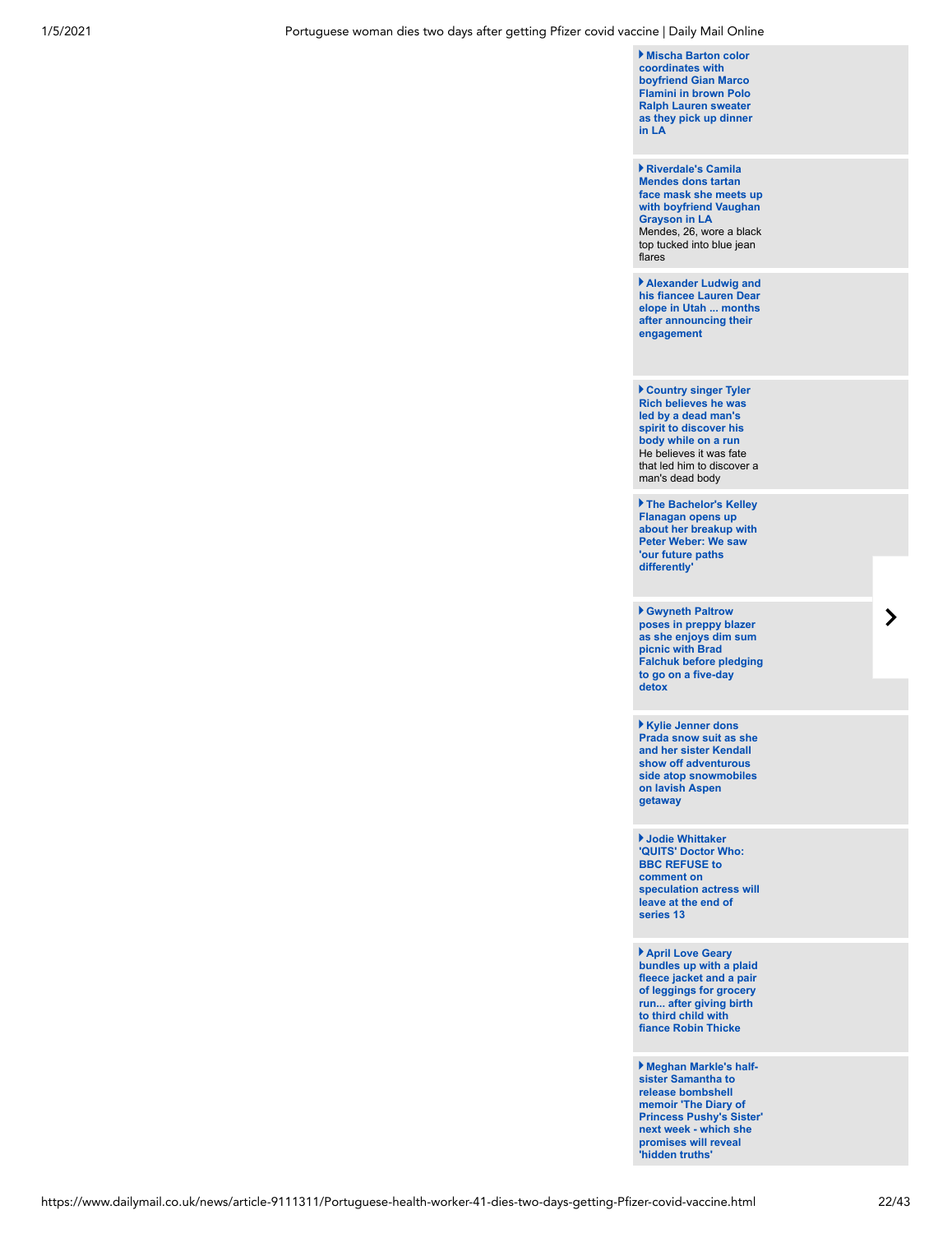**Floribama Shore star Nilsa Prowant is engaged to [boyfriend Gus... after](https://www.dailymail.co.uk/tvshowbiz/article-9109559/Floribama-Shore-star-Nilsa-Prowant-engaged-boyfriend-Gus-announcing-pregnancy.html) announcing they are expecting first child together**

**Justin Bieber proudly rocks 'short shorts' on Instagram... before posing for a loved up [shot with wife Hailey in](https://www.dailymail.co.uk/tvshowbiz/article-9109389/Justin-Bieber-rocks-short-shorts-Instagram-posing-wife-Hailey-matching-pair.html) a matching pair** 

**I'll have what Lily Allen's having! How stars from Cara Delevingne to Emma [Watson are endorsing](https://www.dailymail.co.uk/femail/article-9108761/How-stars-Cara-Delevingne-Emma-Watson-endorsing-racy-new-trend-sexual-wellness.html) the racy new trend for 'sexual wellness'**

**Call me Phoebe [Waltzer-Bridge! Fleabag](https://www.dailymail.co.uk/tvshowbiz/article-9109651/Call-Phoebe-Waltzer-Bridge-Fleabag-star-shows-moves-music-video-Harry-Styles.html) star shows off her moves in music video with Harry Styles**  The unlikely duo perform a dance number in Styles's new music video

**Zach Braff in gushing Instagram birthday tribute calls Florence Pugh 'most fun person' he's ever met** He hailed his girlfriend [Florence Pugh as a 'gift to](https://www.dailymail.co.uk/tvshowbiz/article-9109537/Zach-Braff-gushing-Instagram-birthday-tribute-calls-Florence-Pugh-fun-person-hes-met.html) the world'

**Victoria's Secret models Jasmine Tookes, Josephine Skriver and Izabel [Goulart ring in the new](https://www.dailymail.co.uk/tvshowbiz/article-9109575/Jasmine-Tookes-Josephine-Skriver-Izabel-Goulart-ring-new-year-St-Barts.html) year in St. Barts**

**Bella Hadid dresses [down her glam look with](https://www.dailymail.co.uk/tvshowbiz/article-9109353/Bella-Hadid-dresses-glam-look-acid-wash-hoodie-ringing-new-year-new-red-do.html) a casual acid wash hoodie after ringing in the new year with sexy new red 'do**

**Lucy Hale slips into some skintight snakeskin leggings as [she walks her dog Elvis](https://www.dailymail.co.uk/tvshowbiz/article-9109523/Lucy-Hale-slips-skintight-snakeskin-leggings-walks-dog-Elvis-LA.html) in LA... after hosting New Year's Rockin' Eve in Times Square**

**Bachelor alum Lauren Bushnell 'prayed every day for months' after fearing she couldn't get pregnant** ['Mentally, this was a really](https://www.dailymail.co.uk/tvshowbiz/article-9109721/Bachelor-alum-Lauren-Bushnell-prayed-day-months-fearing-pregnant.html) hard part of the journey,' Lauren wrote

**Jason Kennedy reveals that his wife Lauren Scruggs [Kennedy has started](https://www.dailymail.co.uk/tvshowbiz/article-9109657/Jason-Kennedy-reveals-wife-Lauren-Scruggs-Kennedy-started-IVF-journey.html) their 'IVF journey' to have their first child together**

https://www.dailymail.co.uk/news/article-9111311/Portuguese-health-worker-41-dies-two-days-getting-Pfizer-covid-vaccine.html 23/43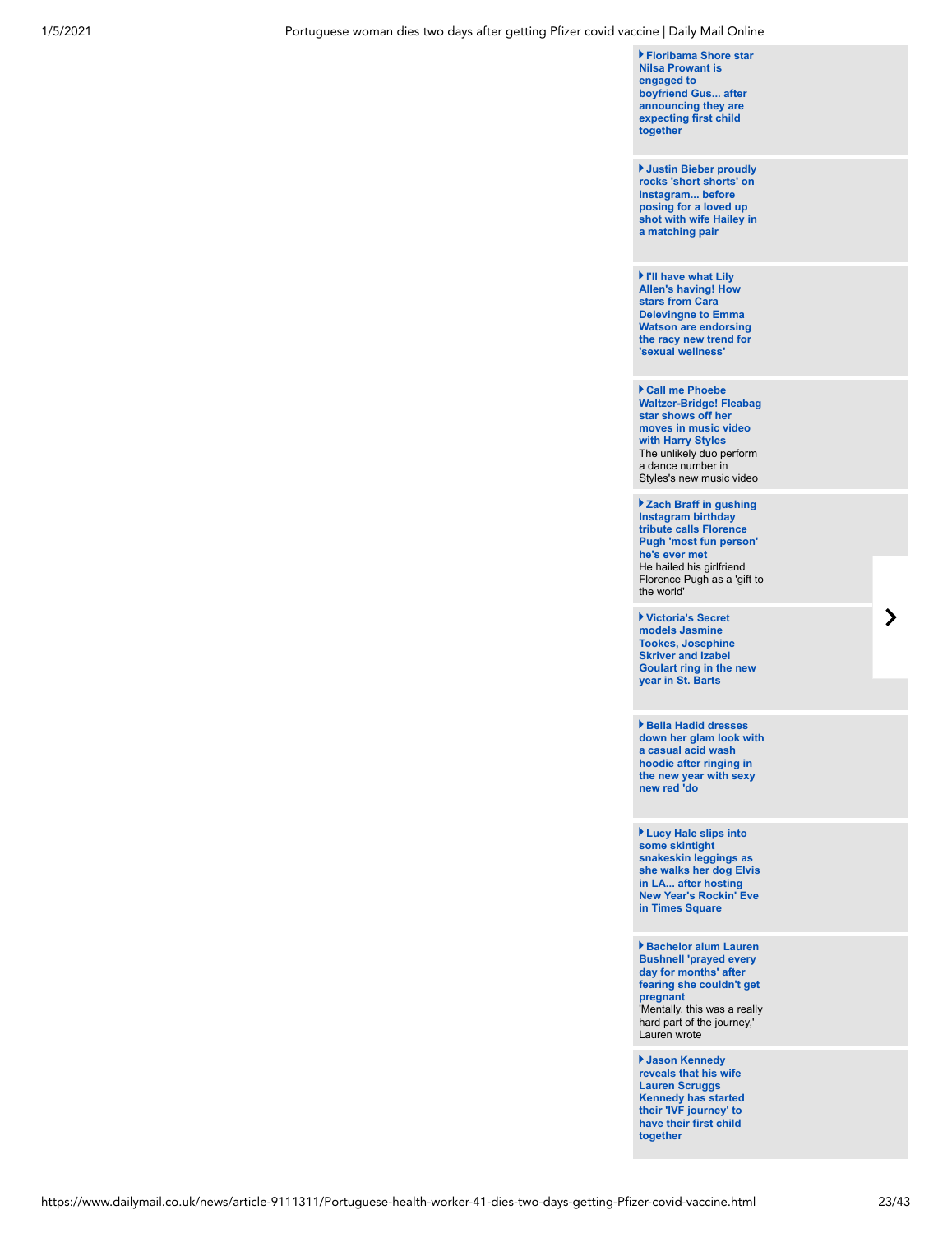**Harry Potter star Devon Murray welcomes baby son Cooper Michael with Shannon McCaffrey Quinn... dubbing his [girlfriend his 'hero' after](https://www.dailymail.co.uk/tvshowbiz/article-9109639/Harry-Potters-Devon-Murray-welcomes-baby-son-Cooper-Michael-girlfriend-Shannon-McCaffrey-Quinn.html) a 'long and scary' birth**

#### **Shirtless Paul**

**McCartney, 78, enjoys a boat trip with wife Nancy, 61, as the couple go for a swim while [making the most of their](https://www.dailymail.co.uk/tvshowbiz/article-9108437/Shirtless-Paul-McCartney-78-enjoys-boat-trip-wife-Nancy-61-St-Barts.html) sunny getaway to St. Barts**

**Harry Styles and Phoebe Waller-Bridge [show off their moves in](https://www.dailymail.co.uk/tvshowbiz/article-9104749/Harry-Styles-Phoebe-Waller-Bridge-dance-moves-Treat-People-Kindness-video.html) matching suits for epic dance routine in singer's Treat People With Kindness video**

**Aubrey Plaza is Sunday casual in matching hoodie and [joggers as she picks up](https://www.dailymail.co.uk/tvshowbiz/article-9109551/Aubrey-Plaza-Sunday-casual-matching-hoodie-joggers-picks-coffee-LA.html) coffee to go in LA**

**RHOBH star Dorit [Kemsley defends Hillary](https://www.dailymail.co.uk/tvshowbiz/article-9109329/RHOBH-star-Dorit-Kemsley-defends-Hillary-Hilaria-Baldwin-Spanish-scandal.html) 'Hilaria' Baldwin after Spanish scandal: 'I've had so much scrutiny over the way I speak'**

**Prince Harry has 'discarded life as an action man' to become an 'airy-fairy do-gooder' [with 'a woke West Coast](https://www.dailymail.co.uk/femail/article-9108011/Angela-Levin-says-Duke-Sussex-shadow-prince-knew.html) life' , royal biographer claims** 

**Elsa Hosk conceals her growing baby bump under a distressed denim jacket and [vintage Titanic t-shirt on](https://www.dailymail.co.uk/tvshowbiz/article-9108873/Elsa-Hosk-conceals-growing-baby-bump-vintage-Titanic-t-shirt-hike-LA.html) a hike with beau Tom Daly** 

**Barry Gibb on new country album and grieving his brothers: 'Basically, I've been in [lockdown for years now'](https://www.dailymail.co.uk/tvshowbiz/article-9109107/Barry-Gibb-new-country-album-grieving-brothers-Ive-lockdown-years-now.html)**

**Ellen DeGeneres grabs art and books from Montecito merchant [amid her recovery from](https://www.dailymail.co.uk/tvshowbiz/article-9109271/Ellen-DeGeneres-grabs-art-books-Montecito-merchant-amid-recovery-COVID-19.html) COVID-19** DeGeneres donned a light button-up with blue pants and white shoes

**Doctor Who fans laud Jodie Whittaker for ['showing women can be](https://www.dailymail.co.uk/tvshowbiz/article-9109235/Jodie-Whittaker-QUITS-Doctor-3-years-sci-fi-show.html) heroes too' amid speculation she 'will leave role as first-ever female Time Lord '**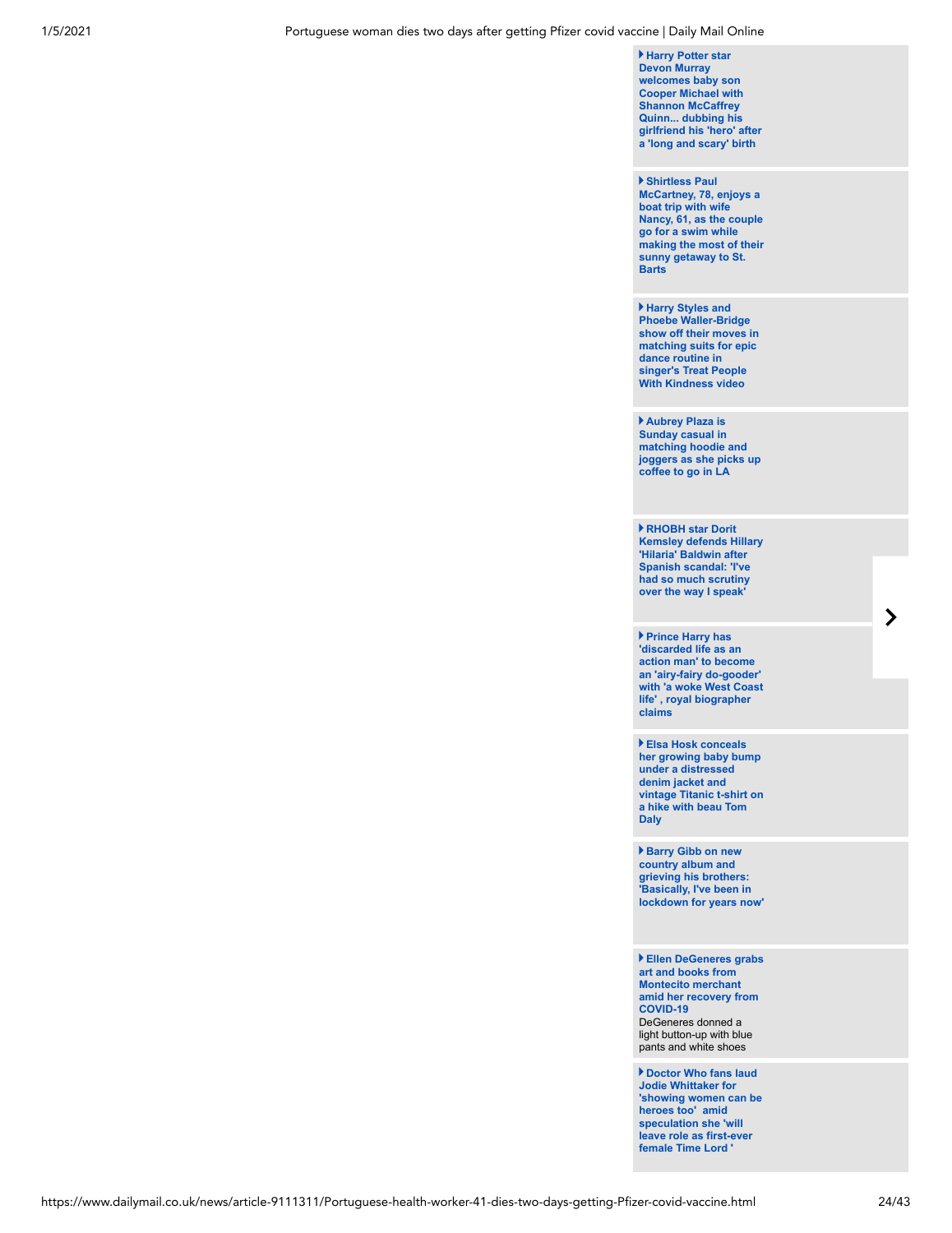**Are Blair's antics over Princess Diana the [reason the Queen hasn't](https://www.dailymail.co.uk/news/article-9109081/Are-Blairs-antics-Princess-Diana-reason-Queen-Sir-Tony.html) made him Sir Tony? As the former PM is absent again from the honors, Richard Kay examines the possible reasons for the ongoing snub**

**Armie Hammer finally reunites with his two [children in the Cayman](https://www.dailymail.co.uk/tvshowbiz/article-9108781/Armie-Hammer-reunites-kids-Cayman-Islands-14-day-quarantine-amid-divorce.html) Islands after two week quarantine... amid divorce from Elizabeth Chambers**

## **EXCLUSIVE How**

**model Jessica Hart calling her daughter Baby sparked a bizarre feud with her best [friend... who also has a](https://www.dailymail.co.uk/tvshowbiz/article-9107317/Jessica-Hart-sparks-feud-friend-calling-daughter-Baby.html) little girl called Baybi**

**Paris Hilton shares loved up snaps from 'paradise' with beau Carter Reum as they continue their lavish [yachting vacation in St.](https://www.dailymail.co.uk/tvshowbiz/article-9108815/Paris-Hilton-shares-loved-snaps-beau-Carter-Reum-yachting-vacation-St-John.html) John**

**Kylie Jenner looks cozy in an oversized [white sweatsuit as the](https://www.dailymail.co.uk/tvshowbiz/article-9108659/Kylie-Jenner-rocks-oversized-white-sweatsuit-daughter-Stormi-two-arms-Aspen.html) doting mother heads out in Aspen with daughter Stormi, two**

**Diddy chills out with his kids at his palatial Miami estate... after throwing a maskless [27th birthday party for](https://www.dailymail.co.uk/tvshowbiz/article-9108565/Diddy-activates-dad-mode-hangs-kids-palatial-Miami-estate.html) son Justin**

**Kate Bosworth dons cut-out top to celebrate 38th birthday with [husband Michael Polish](https://www.dailymail.co.uk/tvshowbiz/article-9108695/Kate-Bosworth-dons-cut-celebrate-38th-birthday-husband-Michael-Polish-LA.html) in Beverly Hills**

**Wonder Woman 1984 [grabs \\$5.5 million at the](https://www.dailymail.co.uk/tvshowbiz/article-9108799/Box-Office-Wonder-Woman-1984-Grabs-5-5-Million-Domestically-Global-Total-Tops-118-Million.html) domestic box office as it nears \$118 million worldwide** Movie only appears in 2,151 locations in the US

**Carly Waddell says her [and estranged husband](https://www.dailymail.co.uk/tvshowbiz/article-9109403/Carly-Waddell-says-estranged-husband-Evan-Bass-split-day-Thanksgiving.html) Evan Bass split the day after Thanksgiving... after Evan's ex Marie said they broke up two years ago**

**Sia says motherhood is both 'painful and rewarding'... after [adopting two teenagers](https://www.dailymail.co.uk/tvshowbiz/article-9108965/Sia-admits-motherhood-painful-rewarding-adopting-teens.html) in 2019 because they were ageing out of the foster care system**

**Olivia Jade Giannulli [begs for the year 2021](https://www.dailymail.co.uk/tvshowbiz/article-9107795/Olivia-Jade-begs-2021-just-vibes-good-following-mom-Lori-Loughlins-prison-stint.html)**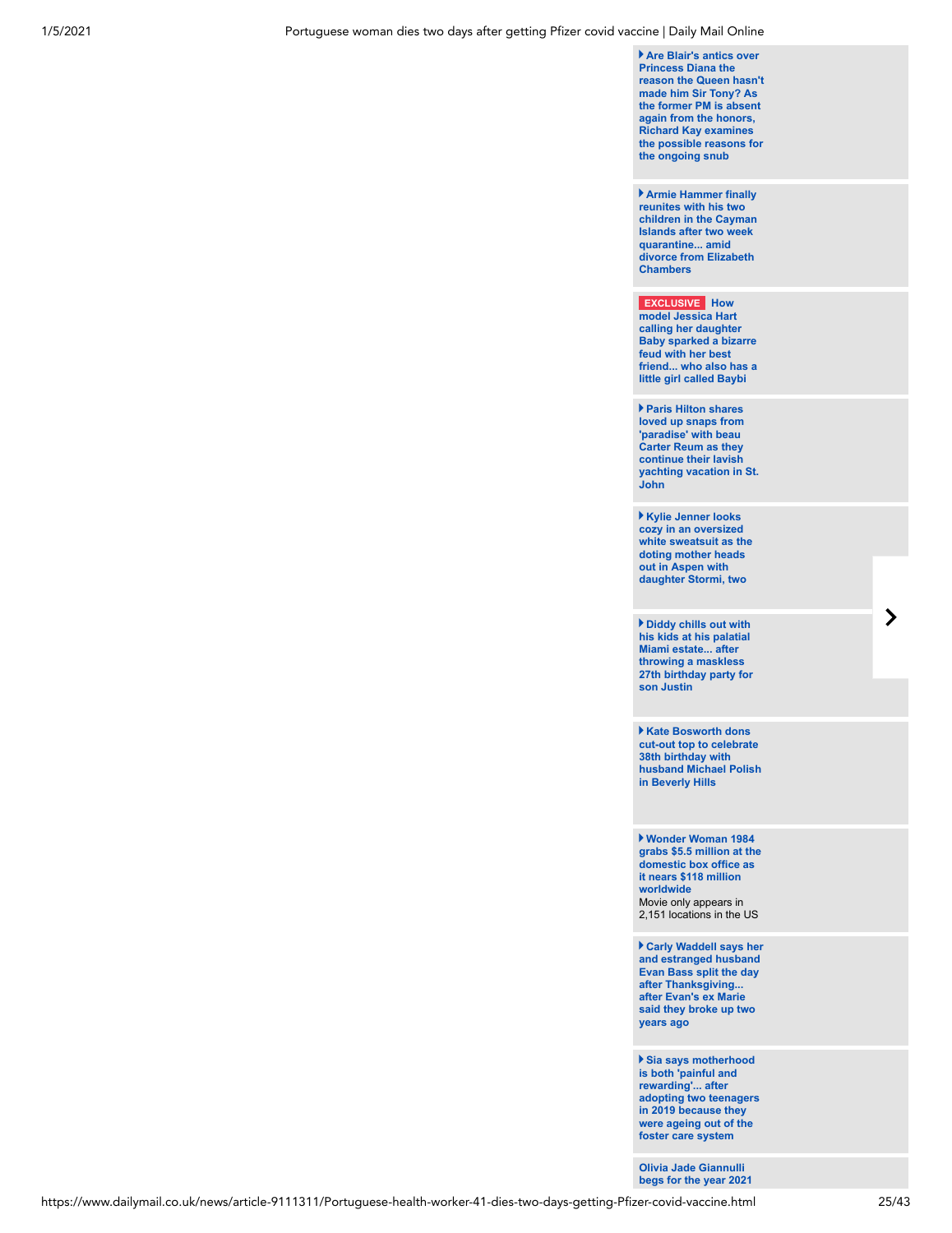**to 'just keep the vibes [good' in maskless party](https://www.dailymail.co.uk/tvshowbiz/article-9107795/Olivia-Jade-begs-2021-just-vibes-good-following-mom-Lori-Loughlins-prison-stint.html) pics... following mother Lori Loughlin's prison release**

**Gordon Ramsay's daughter Holly looks sensational in a stylish [mini skirt and matching](https://www.dailymail.co.uk/tvshowbiz/article-9108933/Gordon-Ramsays-daughter-Holly-wows-knitted-mini-skirt-celebrates-21st-birthday.html) crop top as she celebrates her 21st birthday at home**

**Kourtney Kardashian cozies up by her [fireplace with a cup of](https://www.dailymail.co.uk/tvshowbiz/article-9107947/Kourtney-Kardashian-cozies-fireplace-cup-tea-hand-Instagram.html) tea in hand as she enjoys a day of relaxation following hectic holiday season**

**Gerry And The Pacemakers front-man Gerry Marsden dies age 78: Don't Let the Sun [Catch You Crying singer](https://www.dailymail.co.uk/tvshowbiz/article-9108661/Gerry-Marsden-dies-age-78-Youll-Never-Walk-singer-passes-away-following-short-illness.html) passes away following short illness**

**Nicole Scherzinger looks incredible in a [tiny bikini as she jumps](https://www.dailymail.co.uk/tvshowbiz/article-9107983/Nicole-Scherzinger-radiates-happiness-jumps-New-Years-snap-sea.html) for joy after ringing in new year with beau Thom Evans**

**Zoe Kravitz files for divorce from actor [husband Karl Glusman](https://www.dailymail.co.uk/tvshowbiz/article-9107727/Zoe-Kravitz-files-divorce-actor-husband-Karl-Glusman-two-years-marriage.html) after less than two years of marriage**

**Bella Thorne displays her jaw-dropping [physique in skimpy blue](https://www.dailymail.co.uk/tvshowbiz/article-9108151/Bella-Thorne-wears-skimpy-blue-bikini-posing-snaps-beau-Benjamin-Mascolo.html) bikini before posing for loved-up snaps with beau Benjamin Mascolo in Tulum**

**Kristen Bell praises Dax Shepard's 'commitment to growth' as she shares sweet birthday tribute to her [husband of seven years](https://www.dailymail.co.uk/tvshowbiz/article-9108585/Kristen-Bell-praises-Dax-Shepards-commitment-growth-shares-sweet-birthday-tribute.html)**

**Timeless icons: From the watch worn by Buzz [Aldrin on his mission to](https://www.dailymail.co.uk/news/article-6452171/The-fascinating-stories-watches-iconic-people-history.html) the moon to Kate Middleton's classic Cartier... wristwatches of the stars** 

**Kate Mara warned her [parents about role as a](https://www.dailymail.co.uk/tvshowbiz/article-9108099/Kate-Mara-reveals-warned-parents-latest-role-high-school-teacher-grooms-pupil.html) high school teacher who grooms students: 'Some people will feel uncomfortable watching'**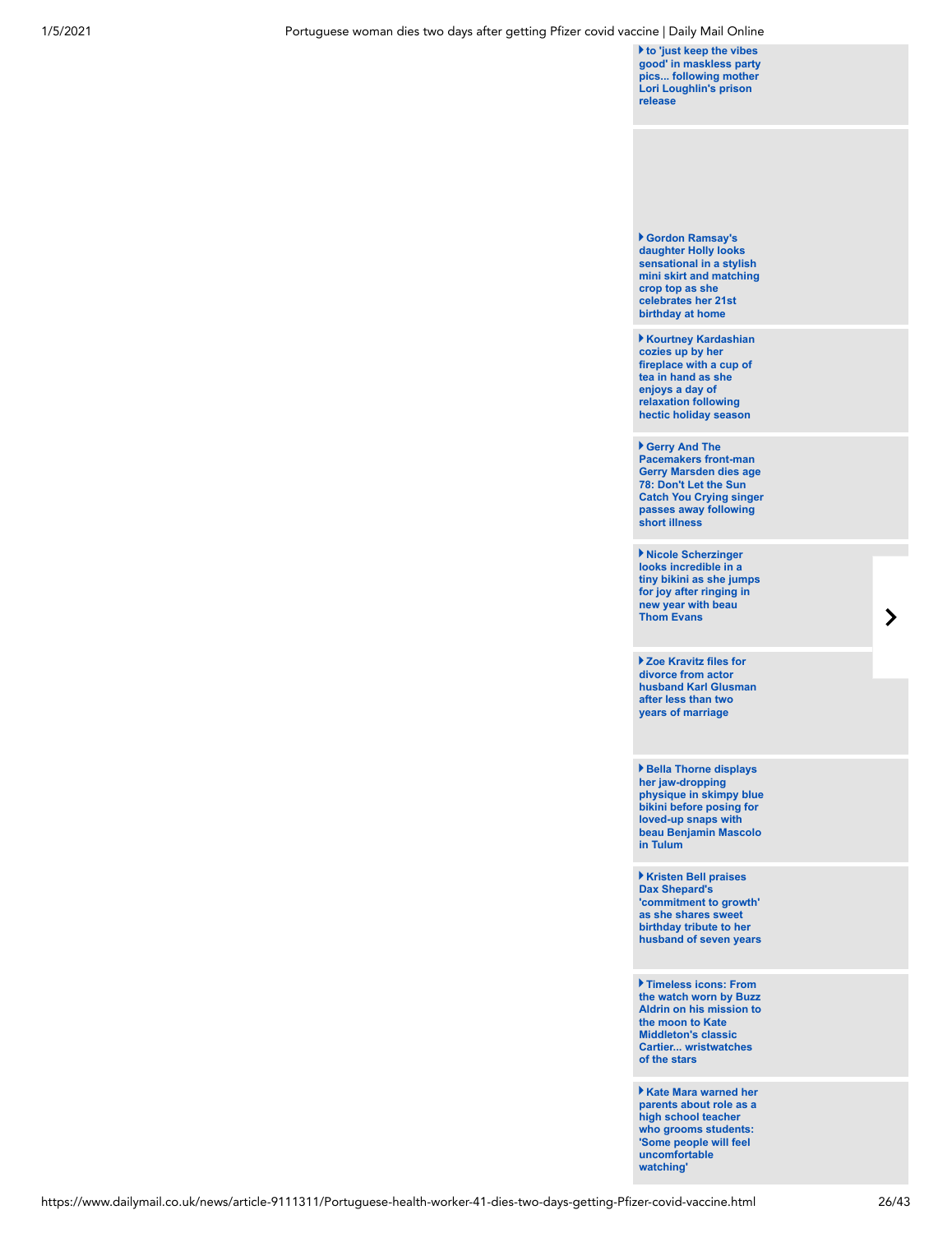**Iggy Pop, 73, takes a dip while wearing [patterned swim trunks](https://www.dailymail.co.uk/tvshowbiz/article-9108579/Iggy-Pop-73-takes-dip-Miami-Beach-releasing-COVID-inspired-track-Dirty-Little-Virus.html) in Miami Beach... after releasing COVIDinspired track Dirty Little Virus**

**Queen of chic! Kate [Middleton beats Meghan](https://www.dailymail.co.uk/femail/article-9104493/Kate-Middleton-biggest-fashion-influencer-year.html) Markle to be named the UK's most popular influencer of 2020 - after online searches for her lockdown outfits soared**

**Sia defends her [decision to cast Dance](https://www.dailymail.co.uk/tvshowbiz/article-9108355/Sia-defends-decision-cast-Dance-Moms-Maddie-Ziegler-autistic-teen-debut-movie.html) Moms star Maddie Ziegler as an autistic teen in debut movie Music**

**Katie Holmes captures [wintry New York City on](https://www.dailymail.co.uk/tvshowbiz/article-9107227/Katie-Holmes-captures-wintry-New-York-City-camera.html) her camera as she ventures out into the Big Apple in a wool coat** 

**Gwyneth Paltrow speeds home on her scooter after hiking in the Santa Monica Mountains with her [husband Brad Falchuk](https://www.dailymail.co.uk/tvshowbiz/article-9107575/Gwyneth-Paltrow-speeds-home-scooter-hiking-mountains-husband-Brad-Falchuk.html)**



Advertisement



Newsweek · 4hrs aSee more versions

https://www.dailymail.co.uk/news/article-9111311/Portuguese-health-worker-41-dies-two-days-getting-Pfizer-covid-vaccine.html 27/43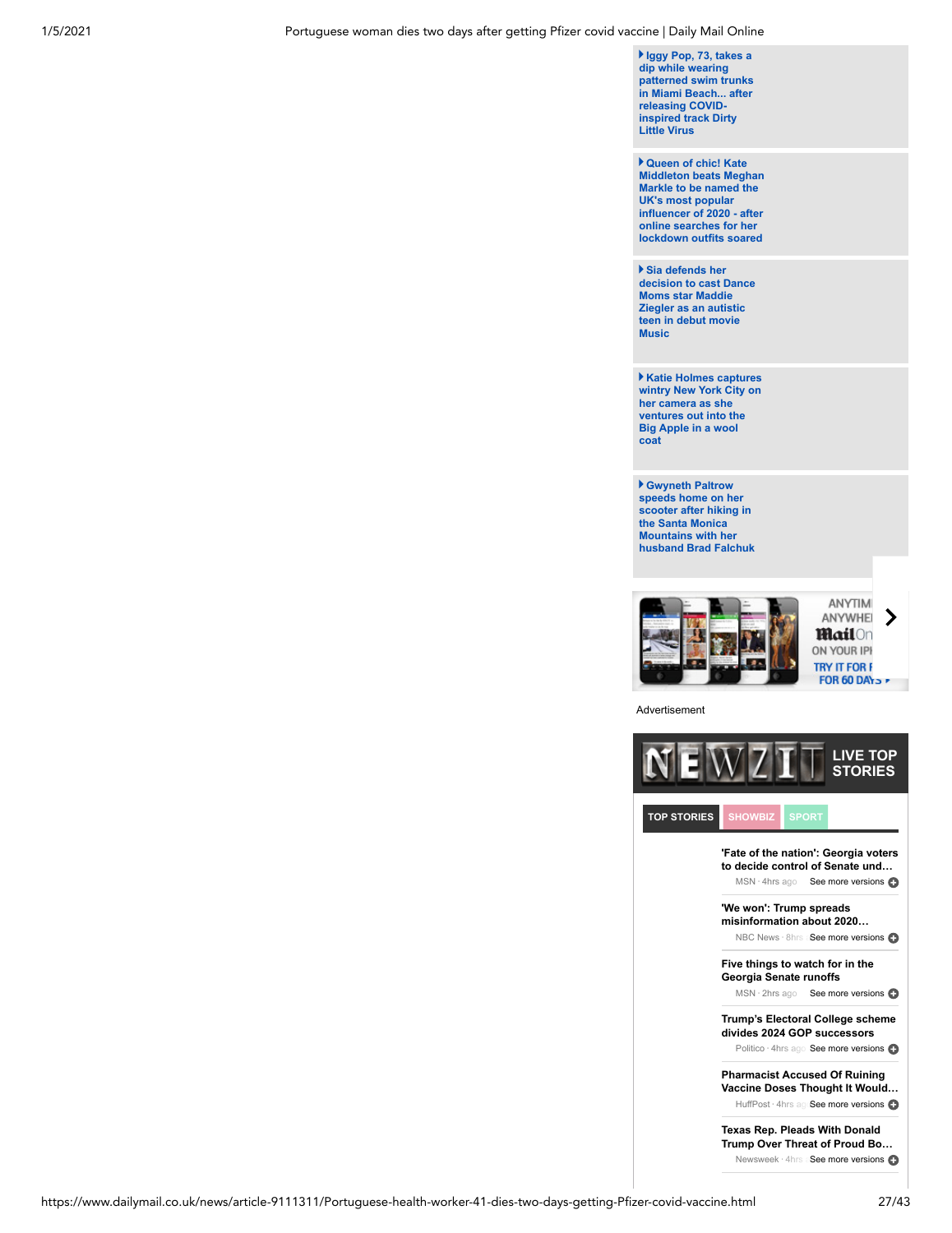#### 1/5/2021 Portuguese woman dies two days after getting Pfizer covid vaccine | Daily Mail Online

**Doctors encourage COVID**

**Animation despite reports of**<br>ABC News · 3hrs a **See more versions** 

**New GOP congresswoman basks [in right-wing glory by packing h…](https://www.newzit.com/?ito=Mail-Top-Stories&referringDomain=www.dailymail.co.uk&referringURL=https%3A%2F%2Fwww.dailymail.co.uk%2Fnews%2Farticle-9111311%2FPortuguese-health-worker-41-dies-two-days-getting-Pfizer-covid-vaccine.html&fromXPTS=1609853180174)** Raw Story · 4hrs a See more versions

**Larry King out of ICU after being hospitalized with COVID-19**

Fox News · 27minsSee more versions

**'Do your freaking job!' CNN host rejects plea to pity Mike Pence…**

**Click here to view more >** 

## **DON'T MISS**

**Rupert Murdoch's exwife Wendi Deng, 52, shops for luxury goods with hunky mystery companion as they [continue to soak up the](https://www.dailymail.co.uk/tvshowbiz/article-9108315/Rupert-Murdochs-ex-Wendi-Deng-52-goes-shopping-hunky-mystery-companion-St-Barts.html) sunshine in St Barts**

**RHOC's Braunwyn Windham-Burke admits that she'll 'be heartbroken' if her husband dates other [women... after she came](https://www.dailymail.co.uk/tvshowbiz/article-9107671/RHOCs-Braunwyn-Windham-Burke-admits-shell-heartbroken-husband-dates-women.html) out as gay**

**Emily Ratajkowski [bares her bulging baby](https://www.dailymail.co.uk/tvshowbiz/article-9107407/Emily-Ratajkowski-bares-bulging-baby-bump-promotes-180-bikini-line-Inamorata.html) bump as she promotes \$180 bikini from own line Inamorata** Her firstborn child is due in the new year

**Inside Mar-a-Lago's New Year's Eve bash: Vanilla Ice gives birthday shoutout to Don Trump Jr. as he [performs to hundreds of](https://www.dailymail.co.uk/news/article-9106973/Vanilla-Ice-performs-hundreds-maskless-partygoers-Mar-Lagos-New-Years-Eve-bash.html) maskless partygoers including Rudy Giuliani**

**Hilaria or Hillary? Newly resurfaced 2009 tax form shows Baldwin [took two attempts to get](https://www.dailymail.co.uk/news/article-9106925/Hilaria-Hillary-Newly-resurfaced-2009-tax-form-shows-Baldwin-took-two-attempts-right.html) her name right as she faces backlash for faking Spanish roots** 

**Casa del New York! Hillary Baldwin, Alec [and their children take a](https://www.dailymail.co.uk/news/article-9106777/Hilaria-Baldwin-takes-stroll-Hamptons-kids-amid-ongoing-Spanish-heritage-saga.html) stroll in the Hamptons amid storm over her faking Spanish accent and lying about her heritage** 

**Robin Thicke loads bicycles into his car after riding around the beach with his older [kids... while his fiancée](https://www.dailymail.co.uk/tvshowbiz/article-9107913/Robin-Thicke-loads-bicycles-car-riding-beach-older-kids.html) April Love Geary stays home with baby Luca**

**Larry King, 87, 'is in [hospital with COVID-19'](https://www.dailymail.co.uk/news/article-9106947/Larry-King-87-Los-Angeles-hospital-COVID-19.html) as concern grows for broadcast legend who has already had a heart attack and cancer** 

https://www.dailymail.co.uk/news/article-9111311/Portuguese-health-worker-41-dies-two-days-getting-Pfizer-covid-vaccine.html 28/43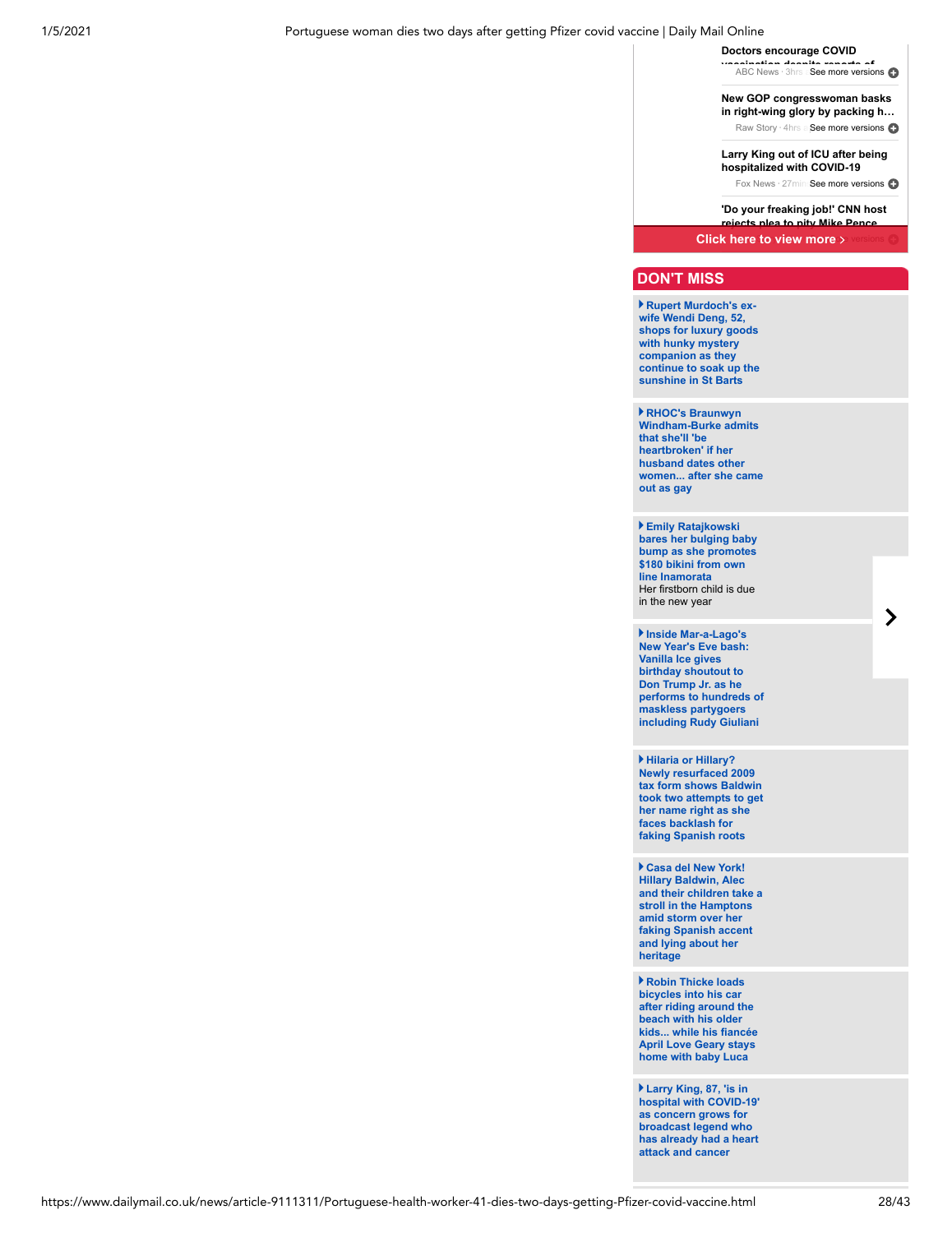**George Clooney isn't looking forward to the [long-delayed release of](https://www.dailymail.co.uk/tvshowbiz/article-9107785/George-Clooney-isnt-looking-forward-release-ultra-low-budget-horror-film-Grizzly-II.html) his low-budget early- '80s horror film Grizzly II: 'It was a bad time for hair and clothes'**

**I turned down Bobby Kennedy, says Joan Collins... and Warren Beatty WAS forceful in the feathers! Nothing is [off limits as Dame Joan](https://www.dailymail.co.uk/news/article-9106897/I-turned-Bobby-Kennedy-says-Joan-Collins-joins-friend-PIERS-MORGAN-lunch.html) joins her friend PIERS MORGAN for lunch**

**Instagram official! Cody Simpson poses with new model girlfriend Marloes Stevens in cute New** Year's Eve photos. **only months after his [split from Miley Cyrus](https://www.dailymail.co.uk/tvshowbiz/article-9107075/Cody-Simpson-poses-model-girlfriend-Marloes-Stevens-NYE.html)**

**Andy Cohen says Vanderpump Rules firings were 'decisions for that moment' and that it would have been ['more interesting' if they](https://www.dailymail.co.uk/tvshowbiz/article-9107383/Andy-Cohen-says-Vanderpump-Rules-firings-decisions-moment.html) remained on the show**

**'It's made it easier for me': Eddie Izzard [praises Caitlyn Jenner](https://www.dailymail.co.uk/tvshowbiz/article-9108547/Eddie-Izzard-praises-Caitlyn-Jenner-role-battling-transphobia.html) for her role in battling 'toxic' transphobia**

**Teddi Mellencamp starts off 2021 on the wrong foot as she'll [have to wear a boot for](https://www.dailymail.co.uk/tvshowbiz/article-9107863/Teddi-Mellencamp-starts-2021-wrong-foot-shell-wear-boot-weeks.html) weeks for a 'dancer's fracture'**

**EJ Johnson reps his hometown in LA [Dodgers jersey and blue](https://www.dailymail.co.uk/tvshowbiz/article-9107801/EJ-Johnson-reps-hometown-LA-Dodgers-jersey-strolls-beach-Miami-sister-Elisa.html) satin coverup as he strolls the beach in Miami with sister Elisa**

**Sean Penn keeps it [casual in black bomber](https://www.dailymail.co.uk/tvshowbiz/article-9107835/Sean-Penn-keeps-casual-black-bomber-parking-lot-picnic-wife-Leila-George-LA.html) jacket as he has a parking lot picnic with wife Leila George in LA**

**Miley Cyrus reveals she uses sex toys to decorate her home because 'sex and interior design go [actually hand in hand'](https://www.dailymail.co.uk/tvshowbiz/article-9107475/Miley-Cyrus-reveals-uses-sex-toys-decorate-home.html)**

**Olivia Culpo works a plunging black mini [dress as she rings in](https://www.dailymail.co.uk/tvshowbiz/article-9106789/Olivia-Culpo-smooches-hunky-boyfriend-Christian-McCaffrey-rings-2021.html) 2021 with a smooch from her hunky boyfriend Christian McCaffrey**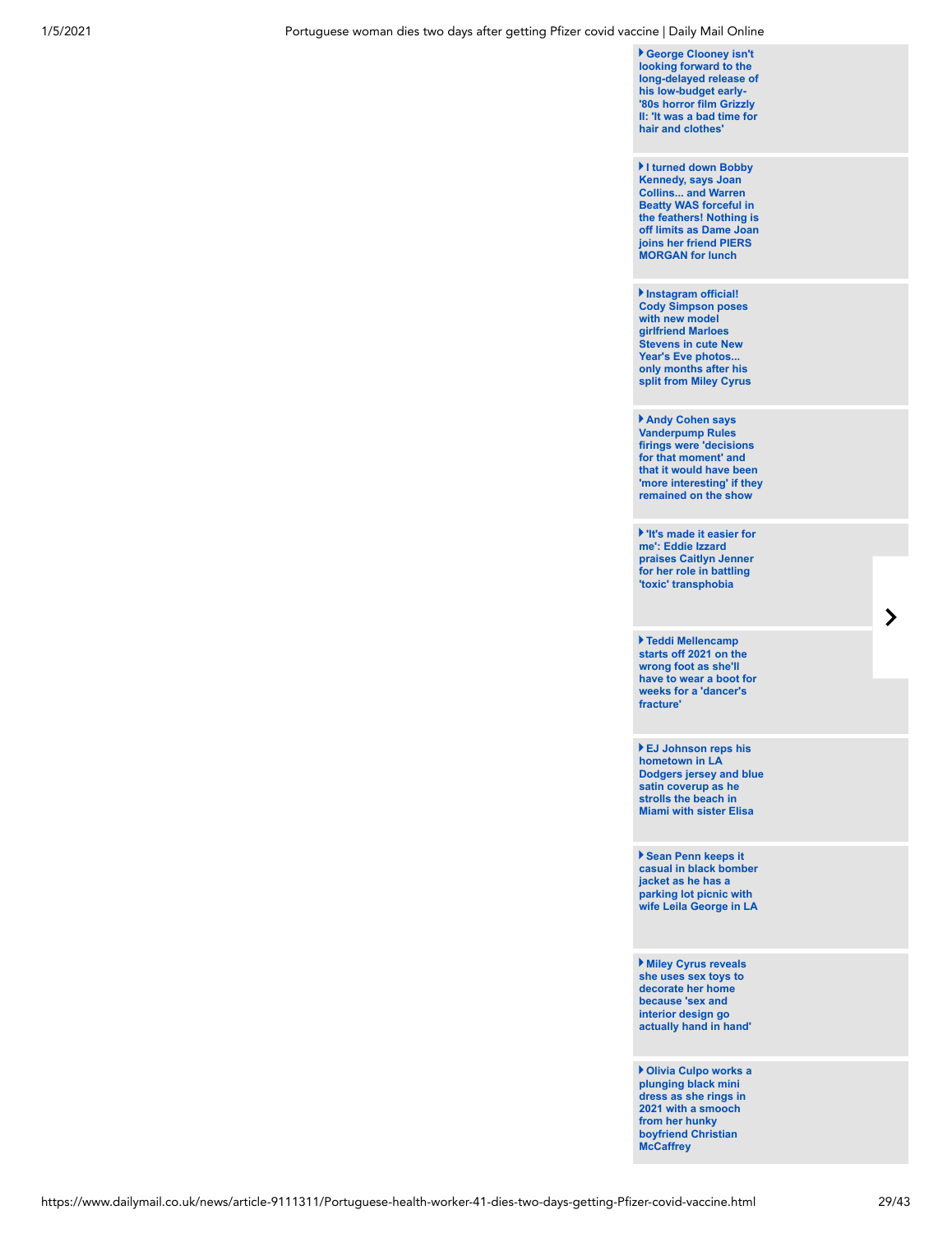**'I could play this part into my 60s': Victoria star Jenna Coleman says she is in talks for series four and insists [there's scope for show](https://www.dailymail.co.uk/tvshowbiz/article-9108369/Jenna-Coleman-looks-set-return-Queen-Victoria-series-four-ITV-hit-show.html) to span decades**

**Kris Jenner gets swarmed by fans with [boyfriend Corey Gamble](https://www.dailymail.co.uk/tvshowbiz/article-9107461/Kris-Jenner-gets-swarmed-fans-boyfriend-Corey-Gamble-bundle-Prada-Aspen.html) as they bundle up for shopping spree at Prada during NYE getaway in Aspen**

**Diane Keaton gives back in style as she sports chic black and white look while dropping off \$25K [donation at food bank in](https://www.dailymail.co.uk/tvshowbiz/article-9107587/Diane-Keaton-sports-chic-black-white-look-dropping-25K-donation-food-bank-LA.html) LA**

**[Izabel Goulart puts on](https://www.dailymail.co.uk/tvshowbiz/article-9107853/Izabel-Goulart-puts-leggy-display-gracefully-boards-superyacht-St-Barts.html) a leggy display in a unique swimsuit coverup as she gracefully boards a superyacht in St. Barts**

**[Sharon Osbourne says](https://www.dailymail.co.uk/tvshowbiz/article-9107585/Sharon-Osbourne-says-Ozzy-settling-2021-shares-sweet-snap-rocker.html) she and Ozzy are 'settling into 2021' as she shares sweet snap of the Black Sabbath frontman and their dog Wesley... following COVID-19 scare**

**Lucy Hale starts 2021 with a bold look in mixed prints as she [makes a grocery run in](https://www.dailymail.co.uk/tvshowbiz/article-9107749/Lucy-Hale-starts-2021-bold-look-makes-grocery-run-LA-NYE-Times-Square.html) LA... after celebrating NYE in Times Square**

**Robert Irwin photobombs sister Bindi and her husband Chandler Powell while [on holiday in Tasmania](https://www.dailymail.co.uk/tvshowbiz/article-9108241/Robert-Irwin-photobombs-sister-Bindi-husband-Chandler-Powell-holiday-Tasmania.html)**

**Alessandra Ambrosio shows off her fit physique in a tiny pink bikini as she sips on some fresh coconut [water during beach day](https://www.dailymail.co.uk/tvshowbiz/article-9107513/Alessandra-Ambrosio-shows-fit-physique-tiny-pink-bikini-beach-day-Brazil.html) in Brazil**

**Mark Wahlberg announces plans to bring his burger chain Wahlburgers to [Australia... with the first](https://www.dailymail.co.uk/tvshowbiz/article-9108385/Mark-Wahlberg-set-open-fast-food-chain-Wahlburgers-Australia.html) location opening in Sydney in just months**

**Denmark's Princess [Mary's 'feuds with her](https://www.dailymail.co.uk/news/article-9106029/Inside-bitter-feud-Princess-Mary-sister-law-Princess-Marie.html) sister-in-law Princess Marie in row that is slowly tearing the Danish royal family apart'**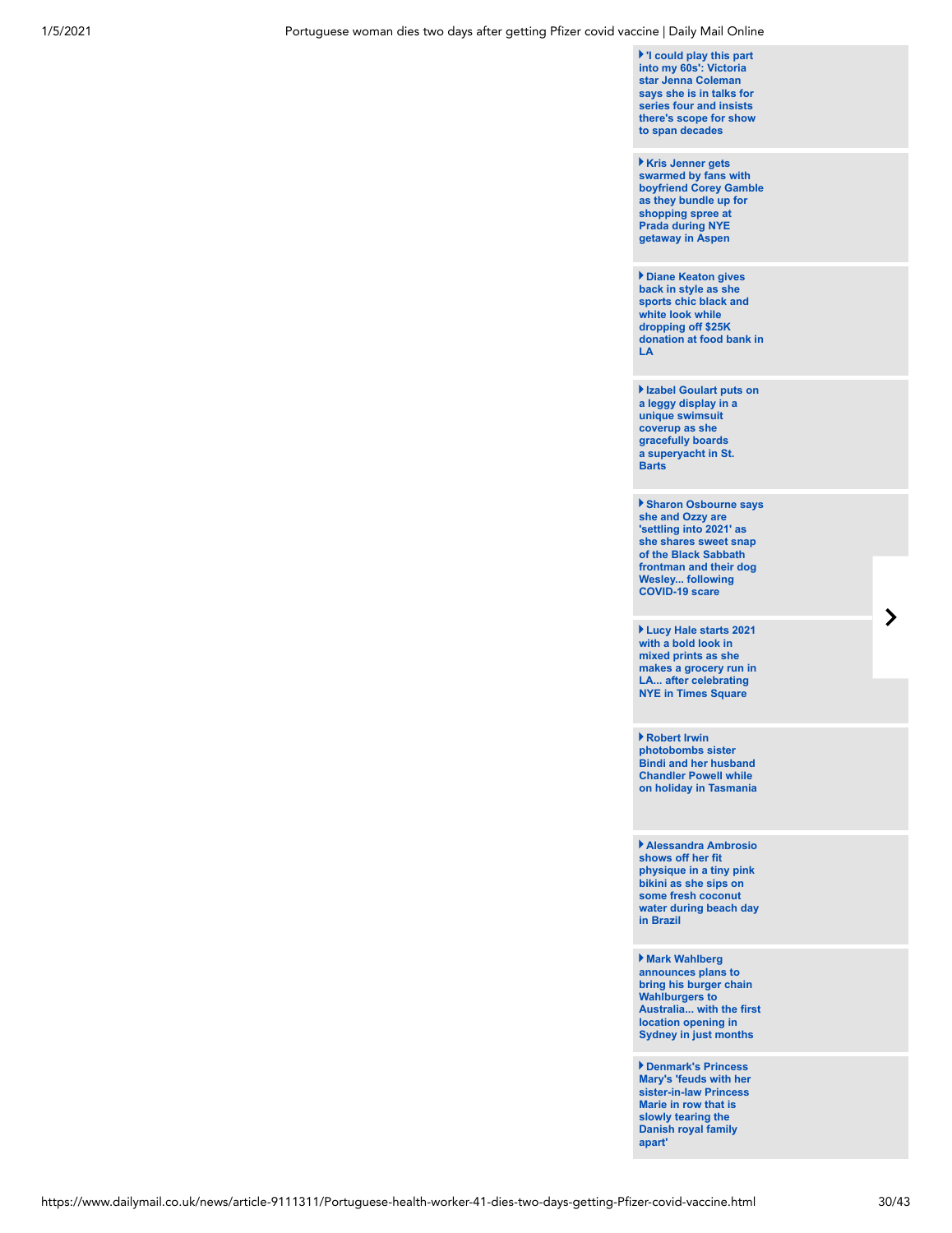**Lily James looks lovelorn on a London [bridge as she holds her](https://www.dailymail.co.uk/usshowbiz/article-9107399/Lily-James-looks-lovelorn-London-bridge-dramatic-year-screen.html) head in her hands after a dramatic year on and off the screen**

**Camila Alves takes the plunge in glittering [gown as she cuddles up](https://www.dailymail.co.uk/tvshowbiz/article-9106701/Camila-Alves-takes-plunge-glittering-gown-cuddles-Matthew-McConaughey.html) to Matthew McConaughey: 'No one I'd rather be doing with...'**

**Justin Bieber and model wife Hailey are [glamorously goofy as](https://www.dailymail.co.uk/tvshowbiz/article-9106935/Justin-Bieber-wife-Hailey-glamorously-goofy-post-loved-snaps-New-Years.html) they share loved-up snaps working their New Year's best**

**Country singer Tyler Rich shaken after [discovering a bloodied](https://www.dailymail.co.uk/tvshowbiz/article-9106719/Tyler-Rich-shaken-discovering-bloodied-dead-body-New-Year-Eve-run-Massachusetts.html) dead body during his four-mile New Year's Eve run in Massachusetts**

**[Chantel Jeffries shows](https://www.dailymail.co.uk/tvshowbiz/article-9107169/Chantel-Jeffries-shows-taut-midriff-bikini-Drew-Taggart-bares-toned-torso-Tulum.html) off taut bikini body as she splashes around the beaches of Tulum with her shirtless Chainsmokers beau Drew Taggart**

**Dua Lipa flashes knockout curves in sizzling barely-there bikini as she hits the [beaches of Tulum with](https://www.dailymail.co.uk/tvshowbiz/article-9106797/Dua-Lipa-flashes-knockout-curves-barely-bikini-beach-Tulum.html) her gal pals** 

**EXCLUSIVE Eric Bana praises up-and-coming [actor Joe Klocek, 25, for](https://www.dailymail.co.uk/tvshowbiz/article-9107627/Eric-Bana-praises-young-coming-actor-Joe-Klocek-25-performance-Dry.html) his incredible performance in The Dry playing his character's younger self**

**Prince Harry's Apple TV mental health documentary with Oprah Winfrey stalls after facing several [delays - despite being in](https://www.dailymail.co.uk/femail/article-9106051/Prince-Harrys-Apple-TV-mental-health-documentary-Oprah-Winfrey-stalls.html) the making for more than two years**

**Michael B. Jordan and Lori Harvey continue to [fuel romance rumors as](https://www.dailymail.co.uk/tvshowbiz/article-9106919/Michael-B-Jordan-Lori-Harvey-continue-fuel-romance-rumors.html) they jet into Salt Lake City for snowy New Year's Eve getaway** 

**Stormi hits the slopes again! Kylie Jenner's [daughter practices her](https://www.dailymail.co.uk/tvshowbiz/article-9106737/Stormi-hits-slopes-Kylie-Jenners-daughter-snowboards-family-getaway-Aspen.html) snowboarding skills during family getaway to Aspen** 

**Katherine [Schwarzenegger heads](https://www.dailymail.co.uk/tvshowbiz/article-9106525/Katherine-Schwarzenegger-heads-desert-husband-Chris-Pratt-four-month-old-Lyla-Maria.html) to the desert with**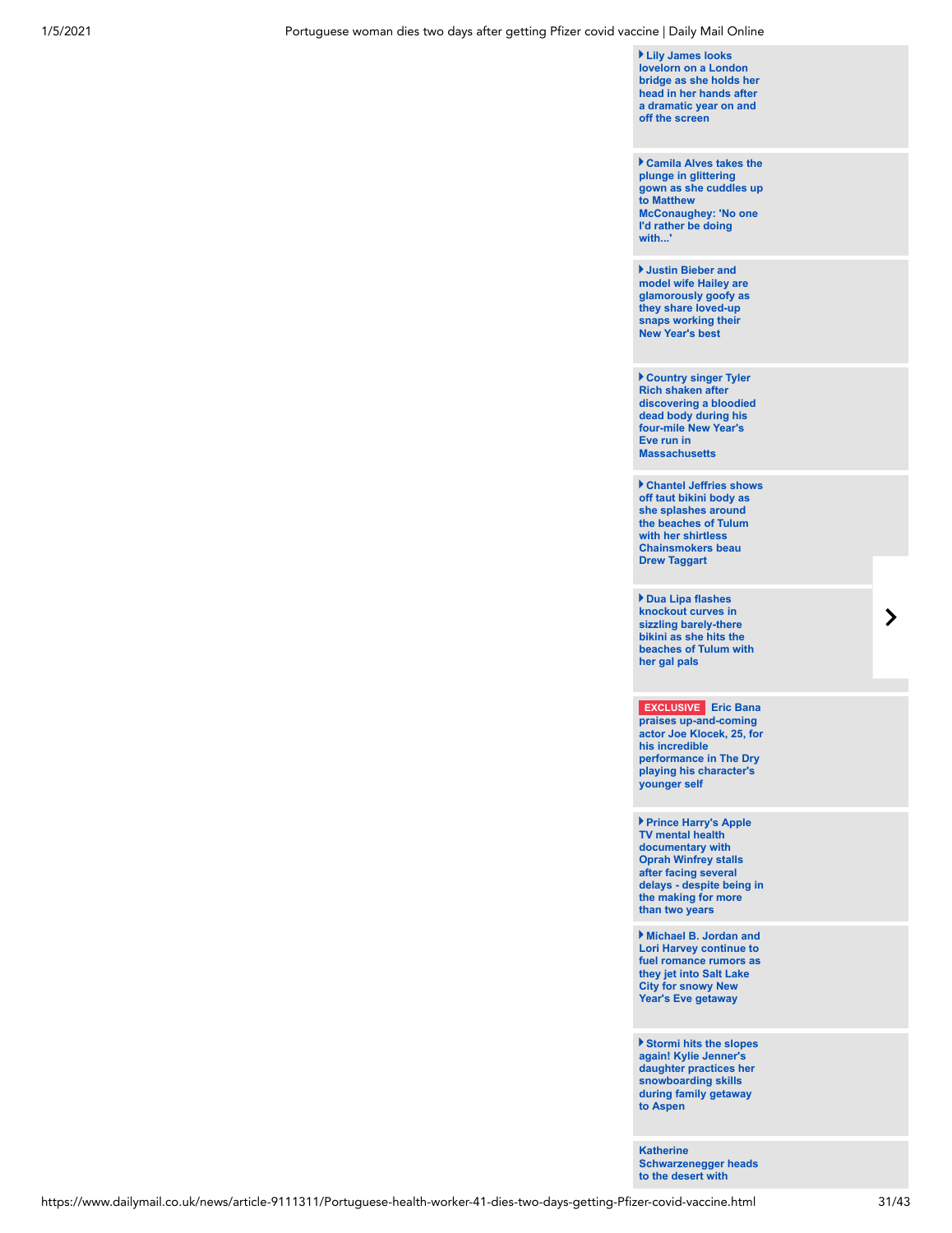**husband Chris Pratt [and four-month-old Lyla](https://www.dailymail.co.uk/tvshowbiz/article-9106525/Katherine-Schwarzenegger-heads-desert-husband-Chris-Pratt-four-month-old-Lyla-Maria.html) Maria as she speaks on baby's first road trip**

**[Bella Hadid heats up](https://www.dailymail.co.uk/tvshowbiz/article-9106645/Bella-Hadid-heats-Aspen-sexy-bodycon-dress-cutouts-strikes-poses-campfire.html) Aspen vacation in a sexy bodycon dress with cutouts as she strikes poses by the campfire**

**Nicki Minaj shares photos of her baby son's face for the FIRST [TIME three months after](https://www.dailymail.co.uk/tvshowbiz/article-9106475/Nicki-Minaj-shares-pics-baby-sons-face-TIME-three-months-birth.html) birth... but still does not reveal his name**

**Olivia Munn sizzles in a purple bikini and goggles while [snorkeling on tropical](https://www.dailymail.co.uk/tvshowbiz/article-9105841/Olivia-Munn-sizzles-purple-bikini-goggles-snorkeling-NYE-getaway.html) NYE getaway**

**Kylie Jenner stays warm in a furry beige [coat as she and sister](https://www.dailymail.co.uk/tvshowbiz/article-9105775/Kylie-Jenner-stays-warm-furry-coat-sister-Kendall-shopping-Aspen.html) Kendall Jenner enjoy shopping trip while vacationing in Aspen**

**[Dua Lipa shows off her](https://www.dailymail.co.uk/tvshowbiz/article-9105979/Dua-Lipa-shows-sensational-body-tiny-bikini.html) sensational body in a tiny bikini as she chills out with boyfriend Anwar Hadid during idyllic Mexican getaway** 

**[Gwyneth Paltrow and](https://www.dailymail.co.uk/tvshowbiz/article-9105837/Gwyneth-Paltrow-husband-Brad-Falchuk-New-Years-Day-stroll-neighborhood.html) her husband Brad Falchuk get in some light exercise with a New Year's Day stroll around their LA neighborhood**

**The Crown's Helena Bonham Carter bumps [into Emma Corrin as the](https://www.dailymail.co.uk/tvshowbiz/article-9106863/Well-one-never-Crowns-Helena-Bonham-Carter-bumps-Emma-Corrin.html) 25-year-old Diana actress eyes up wedding dresses** 

**['Love ya dad': Romeo](https://www.dailymail.co.uk/tvshowbiz/article-9106773/Love-ya-dad-Romeo-Beckham-pens-sweet-message-father-following-heartwarming-photo.html) Beckham pens sweet message to famous father David as he shares holiday throwback snap**

**Michael B. Jordan and Lori Harvey continue to [fuel dating rumors after](https://www.dailymail.co.uk/tvshowbiz/article-9105927/Michael-B-Jordan-Lori-Harvey-continue-fuel-dating-rumors-snowboarding-spot.html) they share video of themselves snowboarding in the same spot** 

**[Miley Cyrus slips into a](https://www.dailymail.co.uk/tvshowbiz/article-9105713/Miley-Cyrus-slips-skintight-orange-declares-NEW-YEAR-Instagram.html) skintight orange get-up**

 $\blacktriangleright$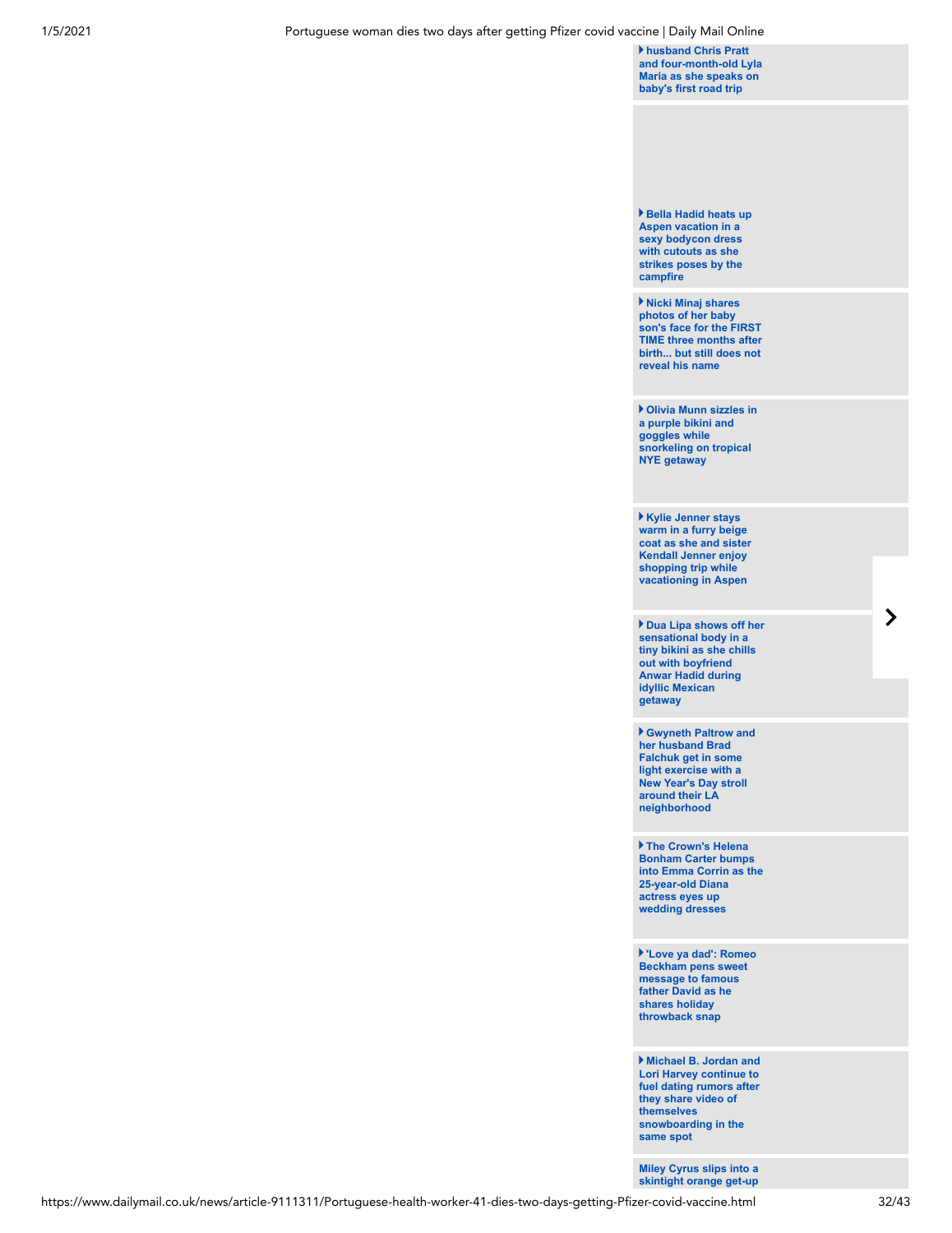**and shows off her [bedazzled backside as](https://www.dailymail.co.uk/tvshowbiz/article-9105713/Miley-Cyrus-slips-skintight-orange-declares-NEW-YEAR-Instagram.html) she declares: 'NEW YEAR. SAME ME' on Instagram**

**How Queen personally [intervened to stop Harry](https://www.dailymail.co.uk/news/article-9105239/REBECCA-ENGLISH-reveals-Queen-took-two-seconds-freeze-Harry-cenotaph-ceremony.html) laying a wreath at the Cenotaph: The monarch took 'two seconds' to decide to refuse grandson from ceremony**

**Has Monaco's princess finally been pushed too far? A very unroyal new haircut, her husband hit by a THIRD love child claim... and [yet another nightmare in](https://www.dailymail.co.uk/news/article-9105591/Has-Monacos-princess-finally-pushed-far-nightmare-gilded-cage.html) their gilded cage** 

**Paris Hilton channels her inner Mary Ann in retro red checkered bikini as she yachts [around the Caribbean](https://www.dailymail.co.uk/tvshowbiz/article-9105913/Paris-Hilton-channels-inner-Mary-Ann-red-checkered-bikini-yachts-Caribbean.html) with boyfriend Carter Reum for New Year's**

**Disney Legend and former EVP of Attractions Ron Dominguez known as ['Mr. Disneyland' passes](https://www.dailymail.co.uk/tvshowbiz/article-9107115/Disney-Legend-Ron-Dominguez-known-Mr-Disneyland-passed-away-85.html) away at 85**

**Elsa Hosk bundles up her bump in chic camel coat as she starts off 2021 with a masked-up [coffee run in Studio City](https://www.dailymail.co.uk/tvshowbiz/article-9106641/Elsa-Hosk-bundles-bump-camel-coat-starts-2021.html) on New Year's Day**

**Drew Barrymore looks optimistic as she throws out her 2020 calendar full of memories for a brand [new one: 'A fresh start!'](https://www.dailymail.co.uk/tvshowbiz/article-9106635/Drew-Barrymore-throws-2020-calendar-memories-brand-new-one.html)**

**Bella Hadid continues to be a style icon as she slips her slender frame [into a cut-out mini dress](https://www.dailymail.co.uk/tvshowbiz/article-9105941/Bella-Hadid-continues-style-icon-night-pals-NYC.html) and a red jacket for night out with pals**

**'F\*\*k 2020!' Gordon Ramsay unleashes his infamous temper on a GINGERBREAD HOUSE as he wields a rolling [pin and utters expletive](https://www.dailymail.co.uk/tvshowbiz/article-9106393/Gordon-Ramsay-smashes-gingerbread-house-rolling-pin-new-years-message.html)laden New Year's message**

**Suri Cruise, 14, looks nearly as tall as mom [Katie Holmes ... as the](https://www.dailymail.co.uk/tvshowbiz/article-9105445/Suri-Cruise-14-looks-nearly-tall-mom-Katie-Holmes-pair-step-shop-NYC.html) pair step out for a**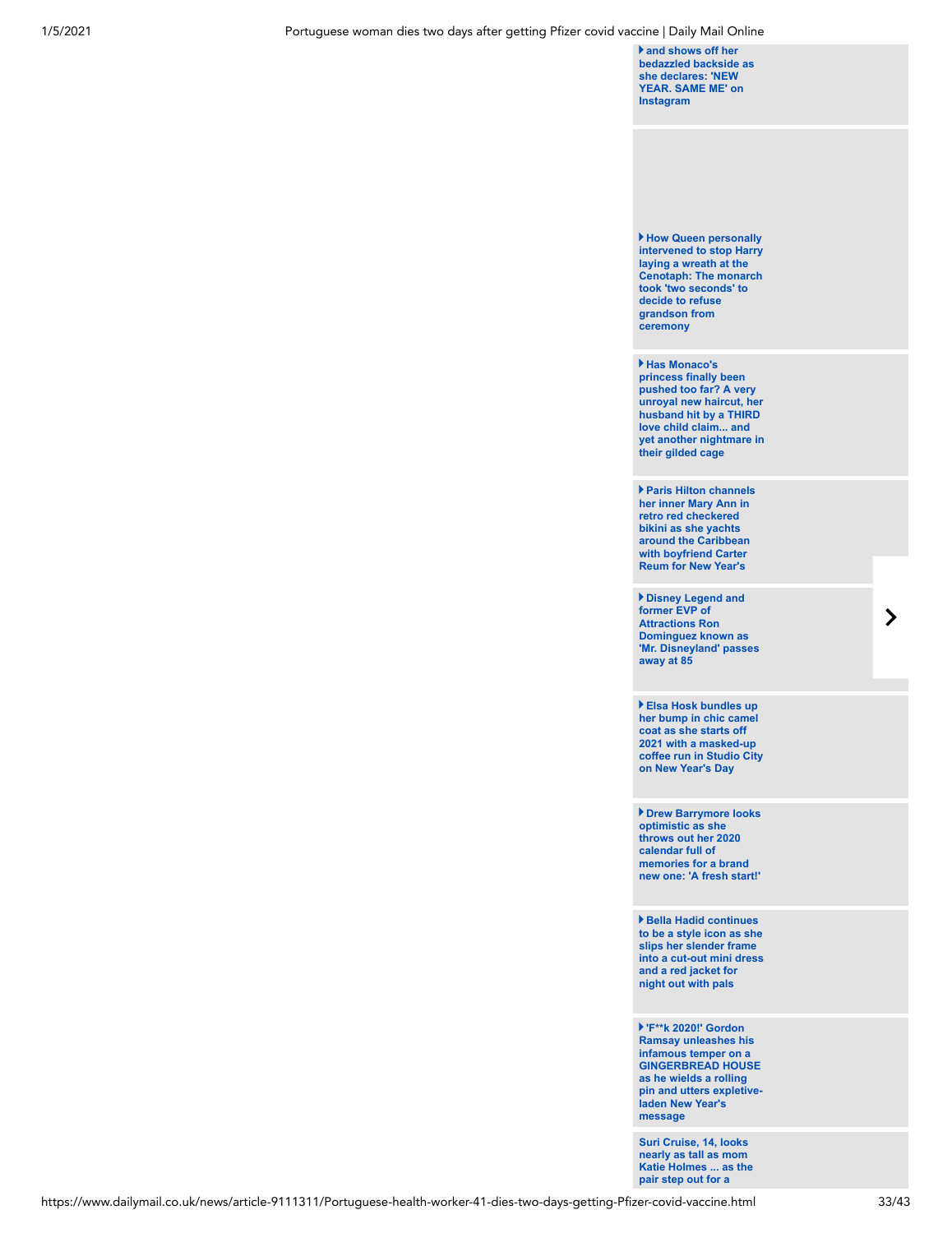**mother-daughter [shopping day in New](https://www.dailymail.co.uk/tvshowbiz/article-9105445/Suri-Cruise-14-looks-nearly-tall-mom-Katie-Holmes-pair-step-shop-NYC.html) York City**

**Megan Thee Stallion turns heads in a skimpy lilac bikini as she [emerges from the ocean](https://www.dailymail.co.uk/tvshowbiz/article-9105807/Megan-Thee-Stallion-turns-heads-skimpy-lilac-bikini-emerges-ocean.html) in candid seaside snaps**

**Meghan King is dating again in her new home of St. Louis but says it [is 'awkward' navigating](https://www.dailymail.co.uk/tvshowbiz/article-9105889/Meghan-King-dating-St-Louis-following-split-beau-Christian-Schauf.html) the scene as a single mom**

**Dua Lipa looks incredible in a TINY colourful thong bikini as she packs on the PDA with boyfriend Anwar Hadid during romantic beach day in Mexico** [New Year's Day in the sun](https://www.dailymail.co.uk/tvshowbiz/article-9104983/Dua-Lipa-slips-frame-colourful-bikini-matching-thong.html)

**Jenna Dewan takes [the plunge in saucy NYE](https://www.dailymail.co.uk/tvshowbiz/article-9105203/Jenna-Dewan-takes-plunge-saucy-party-dress-getting-flirty-fianc-Steve-Kazee.html) party dress and reminds fiancé Steve Kazee what she looks 'like outside of sweats'** They celebrated at home

**Justin Bieber strips to his Calvins as he [reveals the process to](https://www.dailymail.co.uk/tvshowbiz/article-9104871/Justin-Bieber-shows-tattoo-removal-process-pair-white-briefs-music-video.html) cover his 60-plus tattoos for new music video 'Anyone'**

**Christina Aguilera strips down to cowboy [hat as she polishes off a](https://www.dailymail.co.uk/tvshowbiz/article-9105881/Christina-Aguilera-strips-cowboy-hat-drinks-huge-bottle-Champagne-bubble-bath.html) huge bottle of Champagne in New Year's Day bubble bath**

**Busy Philipps reveals her eldest child Birdie, 12, is gay and prefers they/them pronouns** [Fathered by I Feel Pretty](https://www.dailymail.co.uk/tvshowbiz/article-9104557/Busy-Philipps-announces-eldest-child-Birdie-12-gay-uses-pronouns.html) director Marc Silverstein

**Kyle Richards bundles up in a brown fleece coat as she does some [shopping in Aspen with](https://www.dailymail.co.uk/tvshowbiz/article-9105629/Kyle-Richards-bundles-brown-fleece-coat-shops-Aspen-daughters-husband.html) her daughters and husband Mauricio Umansky**

**Kylie Jenner and her [mom Kris cheer on two](https://www.dailymail.co.uk/tvshowbiz/article-9105499/Kylie-Jenner-looks-proud-two-year-old-little-girl-Stormi-takes-snowboarding-lesson-Aspen.html)year-old Stormi with Corey Gamble as the toddler shows off her snowboarding skills in Aspen**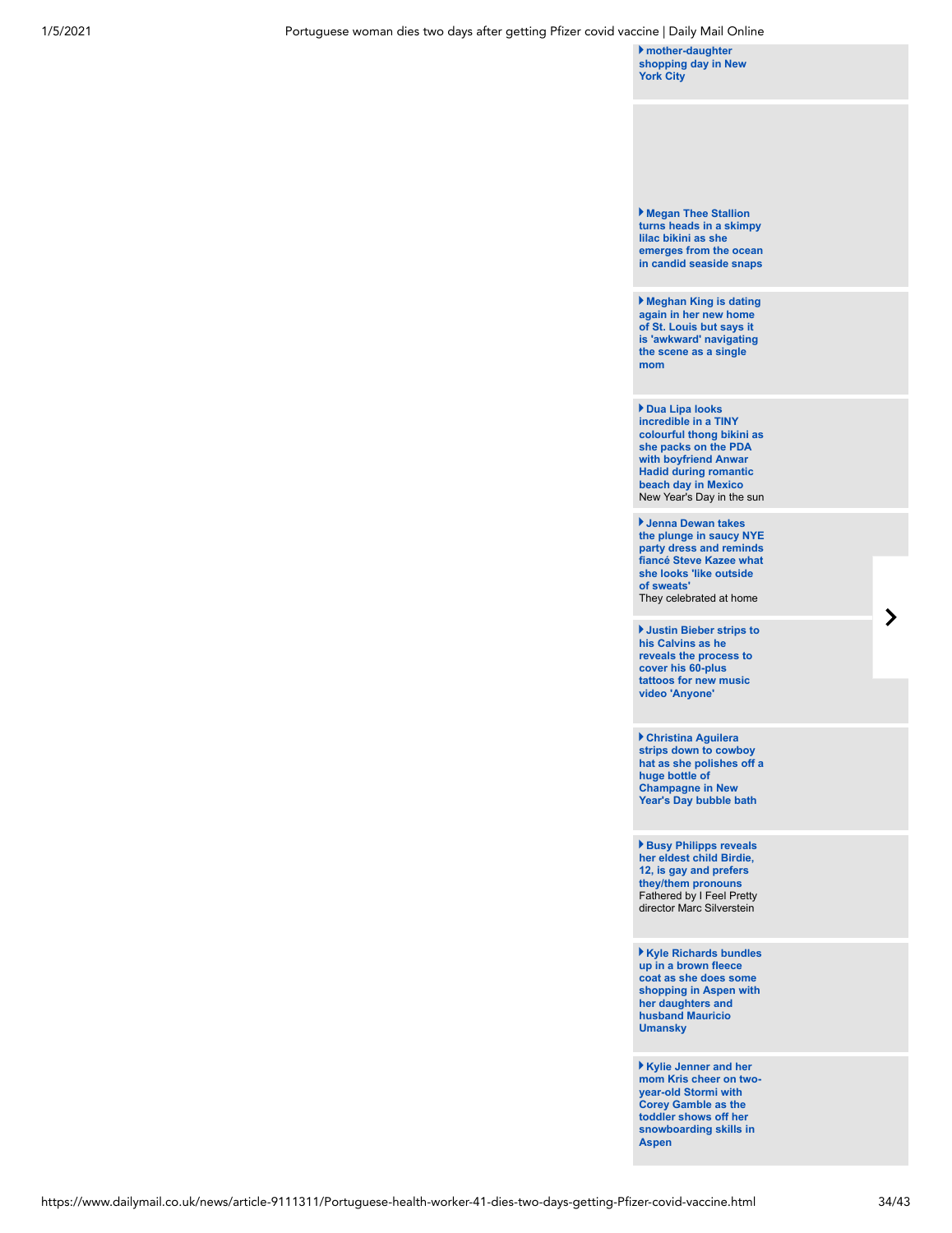**Cardi B heats up 2021 with her first sizzling bikini pic of the new year as she prepares to [get back into her fitness](https://www.dailymail.co.uk/tvshowbiz/article-9105457/Cardi-B-heats-2021-sizzling-bikini-pic-new-year-gets-fitness-routine.html) routine after holidays**

**Melissa McCarthy and her family capture a stunning rainbow over their Byron Bay home as they celebrate New [Year's Day in Australia](https://www.dailymail.co.uk/tvshowbiz/article-9105907/Melissa-McCarthy-family-celebrate-New-Years-Day-Australia.html)**

**Mindy Kaling has a callback to The Office [as she picks 'The Temp'](https://www.dailymail.co.uk/tvshowbiz/article-9105725/Mindy-Kaling-picks-Temp-Dwight-Jim-TikTok-style-challenge.html) over Dwight and Jim in a This or That TikTokstyle challenge**

**Gossip Girl reboot reveals character names for Tavi Gevinson, Emily Alyn [Lind and the rest of new](https://www.dailymail.co.uk/tvshowbiz/article-9105767/Gossip-Girl-reboot-reveals-character-names-new-cast-HBO-Max-continuation-chic-set-photos.html) cast of HBO Max series in chic set photos**

**Brian Austin Green wishes for 'love and togetherness' in shirtless New Year's post during romantic [Hawaiian getaway with](https://www.dailymail.co.uk/tvshowbiz/article-9105561/Brian-Austin-Green-wishes-love-togetherness-shirtless-New-Years-post-romantic-getaway.html) Sharna Burgess**

**Rihanna looks incredible as she showcases her toned [curves in a racy metallic](https://www.dailymail.co.uk/tvshowbiz/article-9105259/Rihanna-tells-fans-begging-new-album-sooo-2019-shares-sexy-NYEs-selfie.html) ensemble for New Year's Eve snap as fans beg star for a new album** 

**'See ya never 2020!' Taylor Swift is seen playfully giving the finger in throwback [snap shared by her BFF](https://www.dailymail.co.uk/tvshowbiz/article-9105567/Taylor-Swifts-BFF-Claire-Winter-Kislinger-shares-photo-singer-giving-2020-finger.html) as they celebrate the New Year**

**Beyonce reflects on 2020 in behind-thescenes video showcasing her career highs... as she expects [2021 to be a 'better and](https://www.dailymail.co.uk/tvshowbiz/article-9105553/Beyonce-reflects-2020-scenes-video-showcasing-career-highs.html) brighter' year**

**America Ferrera [reunites with Sisterhood](https://www.dailymail.co.uk/tvshowbiz/article-9105659/America-Ferrera-reunites-Traveling-Pants-star-Amber-Tamblyn-NYE-dance-party-family.html) of the Traveling Pants co-star Amber Tamblyn for very exclusive NYE dance party with their families**

**Josh Brolin's wife Kathryn enjoys an [evening cuddle session](https://www.dailymail.co.uk/tvshowbiz/article-9105649/Josh-Brolins-wife-Kathryn-enjoys-evening-cuddle-session-newborn-daughter-Chapel-Grace.html) with newborn daughter Chapel Grace... after giving birth on December 25**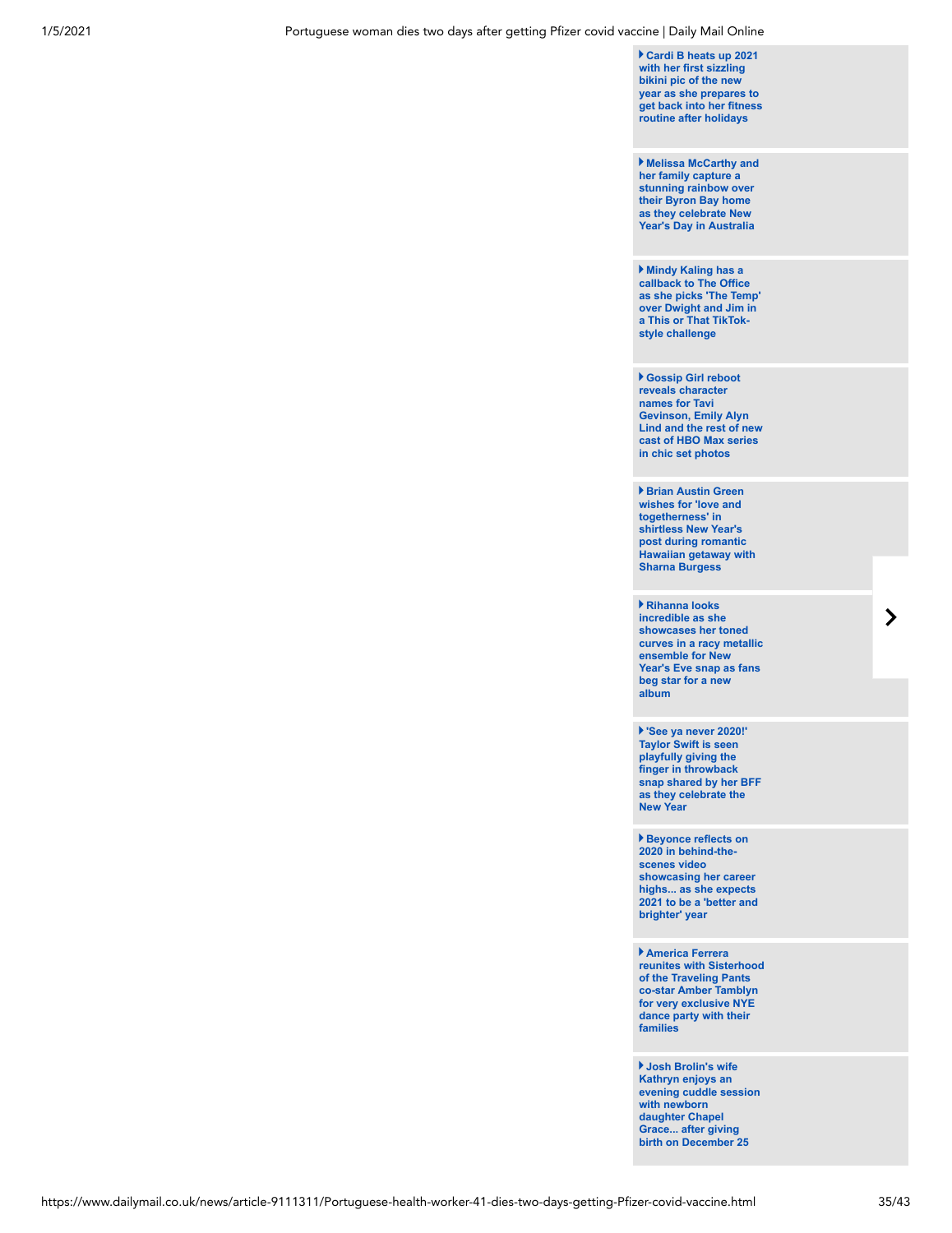**Wipe out! Kylie Jenner takes a major spill on the mountain while [snowboarding in Aspen](https://www.dailymail.co.uk/tvshowbiz/article-9104961/Kylie-Jenner-takes-spill-mountain-snowboarding-Aspen-sister-Kendall.html) with sister Kendall** She was pictured tumbling down

**EDEN CONFIDENTIAL: Why is Cara Delevingne's clan so [keen to keep their lavish](https://www.dailymail.co.uk/tvshowbiz/article-9105461/Why-Cara-Delevingnes-clan-keen-lavish-Christmas-bash-wraps.html) Christmas bash under wraps?**

**Melissa Benoist's ex[husband Blake Jenner](https://www.dailymail.co.uk/tvshowbiz/article-9105047/Melissa-Benoists-ex-husband-Blake-Jenner-returns-Instagram-admitting-domestic-abuse.html) returns to Instagram after admitting 'full responsibility' for domestic abuse** The Glee actor's back

**Cristiano Ronaldo's girlfriend Georgina Rodriguez shows off sparkling diamond ring as she poses in silk [dressing gown for sultry](https://www.dailymail.co.uk/tvshowbiz/article-9105207/Cristiano-Ronaldos-girlfriend-Georgina-Rodriguez-shows-sparkling-diamond-ring.html) snap** 

**Oscar Isaac rings in the New Year with [longtime pal and fellow](https://www.dailymail.co.uk/tvshowbiz/article-9104881/Oscar-Isaac-rings-New-Year-longtime-pal-fellow-Star-Wars-heartthrob-Pedro-Pascal.html) Star Wars heartthrob Pedro Pascal: '2020 we're done with ya'**

**Mariah Carey's son Moroccan, nine, gives New Year's message as he reflects on 2020: ['This year was inspiring](https://www.dailymail.co.uk/tvshowbiz/article-9105231/Mariah-Carey-warms-fans-hearts-New-Years-message-son-Rocky-Cannon-nine.html) to me'**

**Alessandra Ambrosio dives into 2021 in a skimpy purple bikini as she vacations on a superyacht during her [extended winter holiday](https://www.dailymail.co.uk/tvshowbiz/article-9105279/Alessandra-Ambrosio-dives-2021-purple-bikini-vacations-superyacht-Brazil.html) in Brazil**

**Hugh Jackman goes SHIRTLESS for FREEZING New Year's [Day 'polar bear plunge'](https://www.dailymail.co.uk/tvshowbiz/article-9105349/Hugh-Jackman-goes-SHIRTLESS-FREEZING-New-Years-Day-polar-bear-plunge-Atlantic-Ocean.html) in the Atlantic Ocean**

**Ciara and Russell Wilson have fun with their kids in matching festive aprons as she expresses her gratitude [for 'joy, family & love' in](https://www.dailymail.co.uk/tvshowbiz/article-9104965/Ciara-Russell-Wilson-fun-kids-matching-festive-aprons-Christmas-throwback.html) the New Year**

**Kylie Minogue, 52, exudes glamour in a blue sequinned gown [with a VERY racy thigh](https://www.dailymail.co.uk/tvshowbiz/article-9105539/Kylie-Minogue-exudes-glamour-blue-sequinned-gown-racy-thigh-high-split.html)high split for new sizzling snap** 

**[Tarek El Moussa and](https://www.dailymail.co.uk/tvshowbiz/article-9104811/Tarek-El-Moussa-Heather-Rae-Young-share-glamorous-throwback-snaps-ring-New-Years.html) Heather Rae Young share glamorous**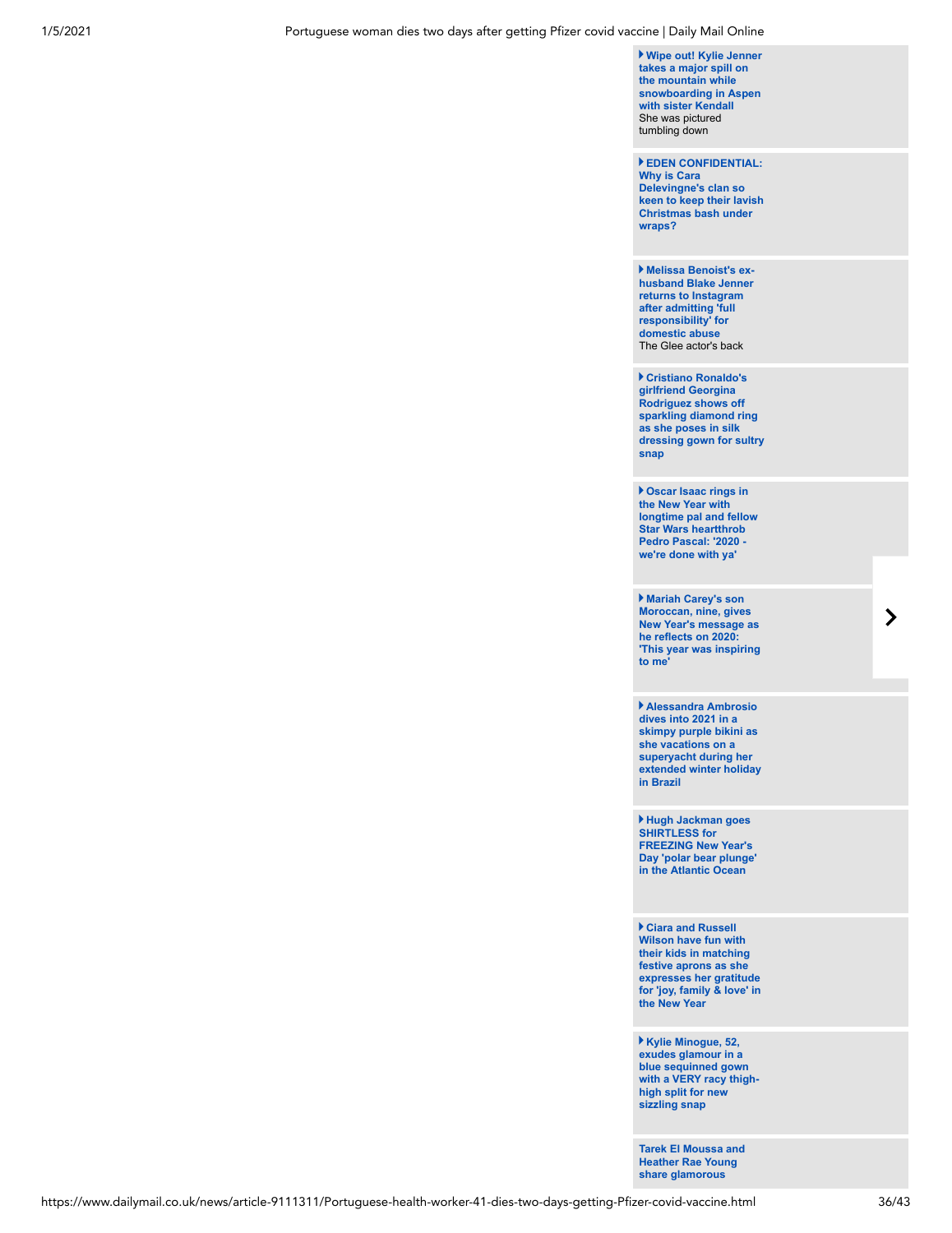**throwback snaps as [they ring in New Year's:](https://www.dailymail.co.uk/tvshowbiz/article-9104811/Tarek-El-Moussa-Heather-Rae-Young-share-glamorous-throwback-snaps-ring-New-Years.html) 'Good things are coming'**

**Kourtney Kardashian trades leather NYE dress for Christmas pajamas as she declares she is 'extra [grateful' to wake up with](https://www.dailymail.co.uk/tvshowbiz/article-9105307/Kourtney-Kardashian-declares-extra-grateful-wake-2021-kids-Penelope-Reign.html) kids Penelope and Reign**

**Andy Cohen and [Anderson Cooper enjoy](https://www.dailymail.co.uk/tvshowbiz/article-9104957/Andy-Cohen-Anderson-Cooper-enjoy-virtual-hangout-John-Mayer-hosting-CNN-New-Years.html) virtual hangout with John Mayer after hosting CNN NYE broadcast in Times Square**

**Judge rules that [lawsuit accusing Danny](https://www.dailymail.co.uk/news/article-9104539/Judge-rules-Danny-Masterson-stalking-intimidation-cases-Scientology-mediation.html) Masterson of stalking and intimidation after rape accusers went to cops must go through 'religious arbitration' within Scientology**

**Sorry! Justin Bieber fumbles during New Year's Eve performance as her forgets the lyrics to his hit song** [He confesses, 'I forget the](https://www.dailymail.co.uk/tvshowbiz/article-9105125/Justin-Bieber-fumbles-forgets-lyrics-Sorry-New-Years-Eve-performance.html) words,' while working the stage

**'She left him': Bachelor Nation's Evan Bass and wife Carly Waddell separated in [2019, his ex-wife claims](https://www.dailymail.co.uk/tvshowbiz/article-9104747/Bachelor-vet-Evan-Basss-ex-wife-Marie-says-Carly-Waddell-living-apart-2019.html)** They only announced their separation on December 23

**Anna Kendrick says [goodbye to 2020 as she](https://www.dailymail.co.uk/tvshowbiz/article-9105061/Anna-Kendrick-says-goodbye-2020-dubs-nightmare-year-rotted-b-h.html) dubs the 'nightmare' year a 'rotted b\*\*\*h'** The Pitch Perfect actress had some choice words

**Brad Paisley gifts a brand-new guitar and groceries to Nashville bombing survivor who [lost his home and car in](https://www.dailymail.co.uk/tvshowbiz/article-9105083/Brad-Paisley-gifts-new-guitar-Nashville-explosion-survivor-lost-home.html) Christmas Day blast**

**Justin Hartley goes Instagram official with [Sofia Pernas after eight](https://www.dailymail.co.uk/tvshowbiz/article-9104587/Justin-Hartley-goes-Instagram-official-girlfriend-Sofia-Pernas-eight-months-dating.html) months of dating... following divorce from Chrishell Stause**

**Pawn Stars' Corey [Harrison 'trashed a](https://www.dailymail.co.uk/news/article-9104751/Pawn-Stars-Corey-Harrison-trashed-rented-RV-causing-30-000-worth-damage.html) rented RV causing \$30,000 worth of**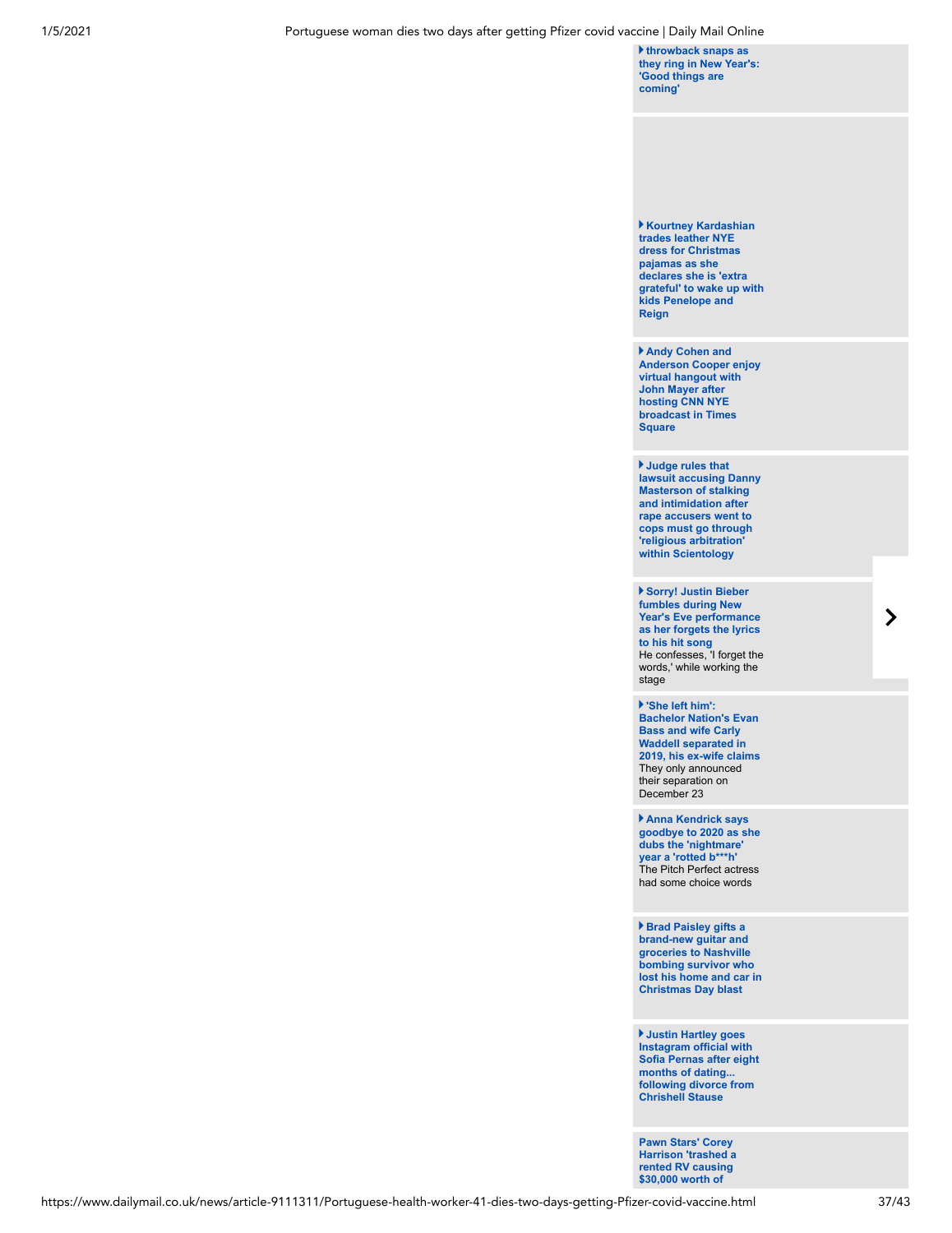**damage and is [refusing to pay for it'](https://www.dailymail.co.uk/news/article-9104751/Pawn-Stars-Corey-Harrison-trashed-rented-RV-causing-30-000-worth-damage.html)**  The reality TV star, dubbed 'Big Hoss'

**Kendall Jenner cuts a chic figure in long jacket and Hermes bag as she explores Aspen [with Fai Khadra... while](https://www.dailymail.co.uk/tvshowbiz/article-9104833/Kendall-Jenner-explores-Aspen-Fai-Khadra-Travis-Scott-checks-town.html) Travis Scott takes a look around** 

| <b>EXCLUSIVE</b> They<br>speak to each other in<br><b>English!' Majorcan</b><br>friends of Hilaria<br><b>Baldwin's family claim</b><br>they've never even met<br>the 'fake' Spaniard                   |
|--------------------------------------------------------------------------------------------------------------------------------------------------------------------------------------------------------|
| If I want to be better for<br>my children': James<br>Corden is unveiled as<br><b>WW's new spokesman</b><br>after becoming<br>'embarrassed' over his<br>fitness and struggling to<br>play with his kids |
| I woke up with a high<br>fever and unable to<br><b>breathe': Chloe Bennet</b><br>announces she is<br>battling COVID-19 and<br>reveals 'multiple family<br>members are infected                         |
| It's a boy! Country star<br><b>Chris Lane and</b><br><b>Bachelor Nation's</b><br><b>Lauren Bushnell are</b><br>elated when they see<br>blue smoke during golf-<br>themed gender reveal                 |
| Bella Hadid oozes 90s<br>it-girl vibes as she<br>covers V Magazine in<br>sexy pink bra and opera<br>gloves styled by the<br>model herself                                                              |

**Megan Thee Stallion puts on a very racy performance in [sparkling nude bodysuit](https://www.dailymail.co.uk/tvshowbiz/article-9104129/Megan-Thee-Stallion-puts-racy-performance-Dick-Clarks-New-Years-Rockin-Eve-NYC.html) for Dick Clark's New Year's Rockin' Eve in NYC**

**Victoria Beckham, 46, harks back to her Posh Spice days as she [expertly performs a viral](https://www.dailymail.co.uk/tvshowbiz/article-9104783/Victoria-Beckham-expertly-performs-viral-TikTok-dance-routine-daughter-Harper-nine.html) TikTok dance routine with daughter Harper, nine** 

**'It sucks': Ryan Reynolds shocks fans by revealing his middle name is Rodney as he [pokes fun at himself on](https://www.dailymail.co.uk/tvshowbiz/article-9104869/Ryan-Reynolds-leaves-Twitter-users-disbelief-revealing-middle-Rodney.html)**

 $\sum$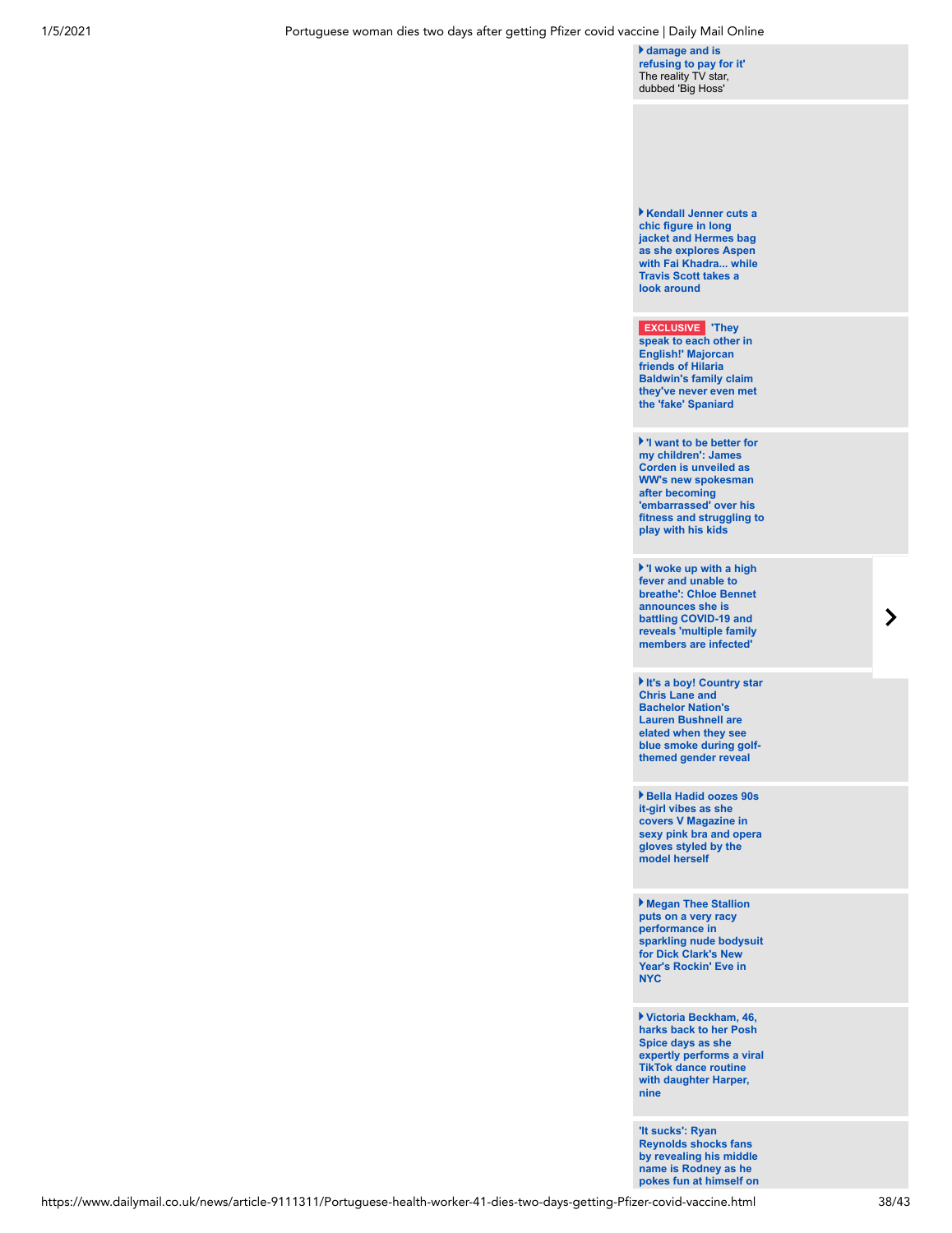**[Twitter](https://www.dailymail.co.uk/tvshowbiz/article-9104869/Ryan-Reynolds-leaves-Twitter-users-disbelief-revealing-middle-Rodney.html)**

**Lea Michele embraces motherhood as she cradles baby boy Ever [Leo in sun-kissed New](https://www.dailymail.co.uk/tvshowbiz/article-9104793/Lea-Michele-embraces-motherhood-cradles-baby-boy-Leo-sun-kissed-New-Years-Day-post.html) Year's Day post** In her happy place

**Lucy Hale rocks a [matching blue sweatsuit](https://www.dailymail.co.uk/tvshowbiz/article-9104767/Lucy-Hale-rocks-matching-blue-sweatsuit-JFK-ringing-2021-alongside-Ryan-Seacrest.html) at the airport after ringing in 2021 alongside Ryan Seacrest as the co-host of New Year's Rockin' Eve**

**Nicole Scherzinger flaunts her incredible abs and lithe legs as [she rings in 2021 with](https://www.dailymail.co.uk/tvshowbiz/article-9104721/Nicole-Scherzinger-flaunts-incredible-abs-lithe-legs.html) hunky Thom Evans** 

**Calgary mansion where Leonardo DiCaprio lived while filming The Revenant is set to fetch \$6.6M at [auction - and it boasts a](https://www.dailymail.co.uk/news/article-9102353/Calgary-mansion-home-Leonardo-DiCaprio-set-fetch-6-6-million.html) basketball court and views of the Rockies**

**Paris Hilton slips into a red gingham bikini as she and boyfriend [Carter Reum ring in New](https://www.dailymail.co.uk/tvshowbiz/article-9104127/Paris-Hilton-slips-red-bikini-Carter-Reum-ring-New-Years-Eve-luxury-yacht.html) Year's Eve on a luxury yacht in the Caribbean Stunning** 

**Prince William 'will be unhappy' Harry is 'exploiting Prince [Diana's iconic status' on](https://www.dailymail.co.uk/news/article-9104417/Prince-Harry-uses-photo-Princess-Diana-new-Archewell-website.html) new Archewell website that is face of Spotify and Netflix venture, says royal expert**

**'Making our own fun': [Adele clutches a pint of](https://www.dailymail.co.uk/tvshowbiz/article-9104189/Adele-parties-pals-London-curb-unseen-2020-snap.html) beer and a cigarette as she parties with her pals on London curb in unseen 2020 snap** Fun times

**'Why is Alicia Keys singing about New York [for London's New Year?'](https://www.dailymail.co.uk/news/article-9104231/Viewers-slam-BBC-using-Alicia-Keys-welcome-2021-criticise-tune-performance.html) Viewers slam BBC for using singer as music act to welcome in 2021 as they criticize 'out of tune' performance** 

**[Devon Windsor wows in](https://www.dailymail.co.uk/tvshowbiz/article-9104561/Devon-Windsor-wows-series-sizzling-bikini-throwback-pics.html) series of sizzling bikini throwback pics as she shares her most-liked Instagram posts from 2020**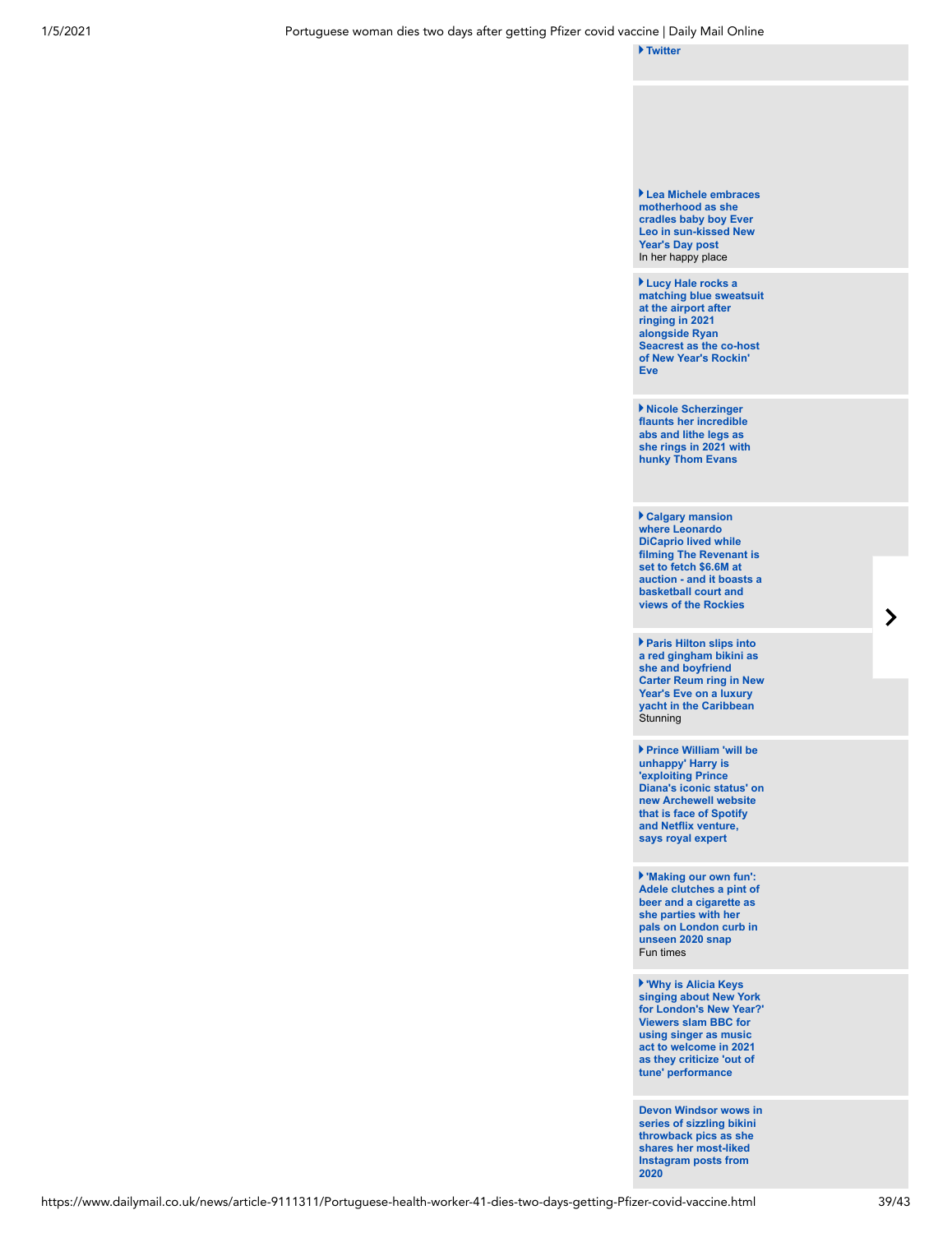**The tragic downside of A-list stars like Chris Hemsworth, Zac Efron and Natalie Portman [flocking to Bryon Bay](https://www.dailymail.co.uk/tvshowbiz/article-9104133/Celebrities-like-Chris-Hemsworth-Zac-Efron-flock-Bryon-Bay-house-prices-locals.html)  as the sleepy town turns into Hollywood 2.0** 

**Stella Maxwell goes TOPLESS in the snow as she braves Aspen's chilly mountains [wearing just a thong for](https://www.dailymail.co.uk/tvshowbiz/article-9104147/Stella-Maxwell-goes-TOPLESS-snow-pose-risqu-New-Years-Eve-post.html) risqué New Year's Eve post**

**Mariah Carey forgets [Auld Lang Syne's lyrics](https://www.dailymail.co.uk/tvshowbiz/article-9104229/Mariah-Carey-forgets-Auld-Lang-Synes-lyrics-tunefully-ringing-2021.html) while ringing in 2021 (despite releasing her own version of the song!)** Oops

**Meghan Markle wore \$60,409 worth of new clothes in 2020 - a [quarter of 2019's total](https://www.dailymail.co.uk/femail/article-9027075/Meghan-Markle-slashed-value-wardrobe-wearing-just-44-188-new-items.html)  after swapping royal duties for lockdown in California**

**Queen and Prince William carried out almost half of their engagements virtually in 2020 - while Prince [Charles made the most](https://www.dailymail.co.uk/femail/article-9104775/Queen-Prince-William-carried-half-engagements-virtually-2020.html) in-person public appearances** 

**Brooklyn Beckham's [ex Hana Cross wows in](https://www.dailymail.co.uk/tvshowbiz/article-9104347/Brooklyn-Beckhams-ex-Hana-Cross-gets-cosy-mystery-man-New-Years-break-St-Barts.html) a tiny white bikini and gets very cozy with mystery man during New Year's break in St Barts**

**Jennifer Lopez proves she's still Jenny From The Block as she hitches a ride on the subway in an epic [ensemble ahead of her](https://www.dailymail.co.uk/tvshowbiz/article-9104219/Jennifer-Lopez-proves-shes-Jenny-Block-hitches-ride-subway.html) NYE performance**

**Dick Clark's New Year's Rockin' Eve: Jennifer Lopez rocks out to [Dream On by Aerosmith](https://www.dailymail.co.uk/tvshowbiz/article-9103593/Dick-Clarks-New-Years-Rockin-Eve-Jennifer-Lopez-arrives-fur-coat-ring-2021-NYC.html) while ringing in 2021 with live headlining performance**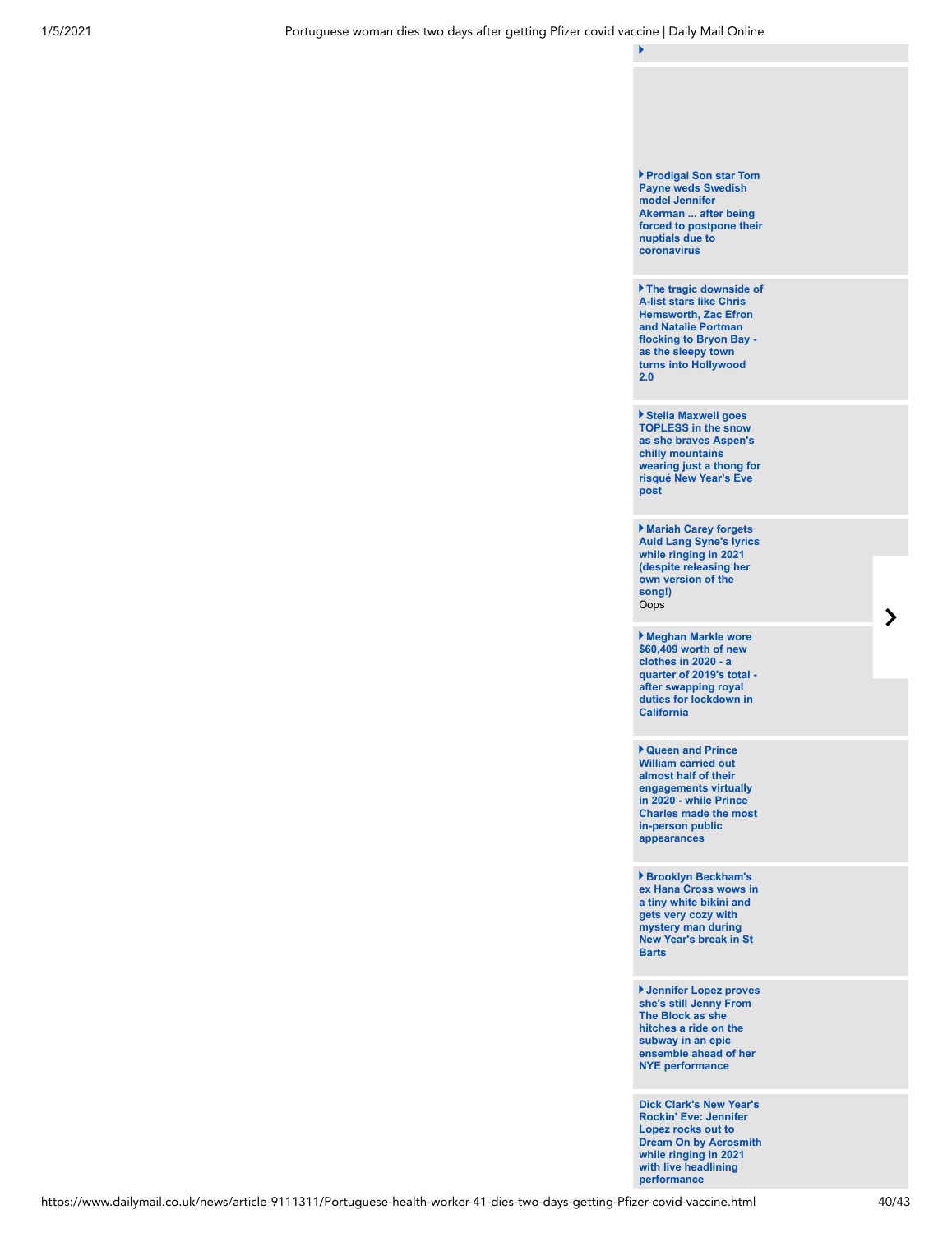

**Ellie Goulding's**

**husband posts unseen snaps from 'country walks, date nights, and a very special road trip [in Italy' to mark her 34th](https://www.dailymail.co.uk/tvshowbiz/article-9104185/Ellie-Gouldings-husband-Caspar-Jopling-marks-34th-birthday-candid-snaps-sweet-note.html) birthday**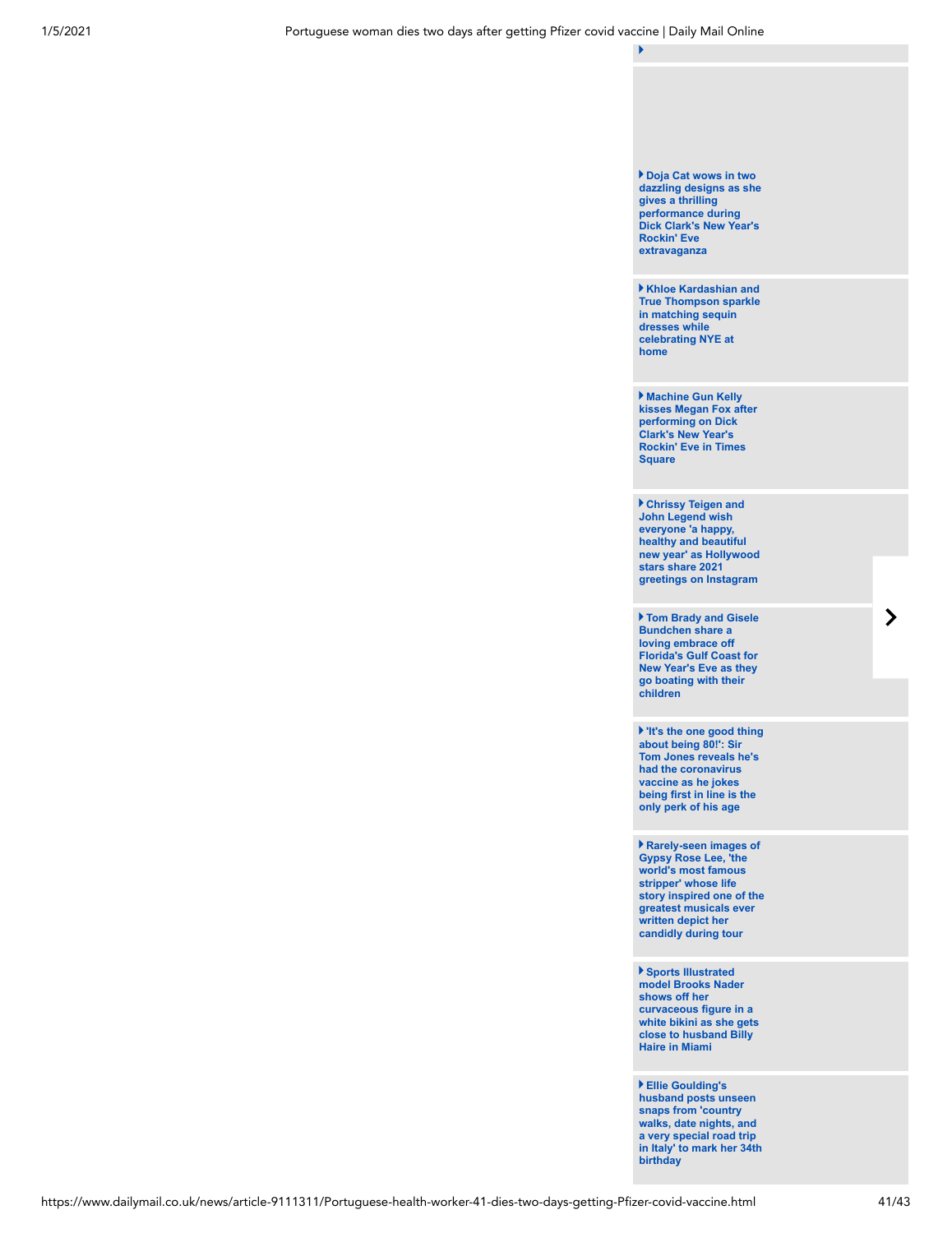**[Back to top](#page-0-0)**

**Liam Gallagher ENDS feud with brother Noel and announces 'this is [our year' as Oasis fans](https://www.dailymail.co.uk/tvshowbiz/article-9104781/Liam-Gallagher-ENDS-feud-brother-Noel-says-year-Oasis-reunion-predicted.html) predicted a 2021 reunion**

**Hailey Bieber tried a new diet during lockdown to keep her 110lb figure in check [but it did not work out: 'I](https://www.dailymail.co.uk/tvshowbiz/article-9102749/Hailey-Bieber-tried-new-diet-lockdown-110lb-figure-check.html) had a lot of energy, but it was not for me'**



**TOP STORIES**

**SHOWBIZ** SPORT

**'Fate of the nation': Georgia voters to decide control of Senate und…** MSN · 4hrs ago See more versions

**'We won': Trump spreads misinformation about 2020…**

NBC News · 8hrs aSee more versions

**Five things to watch for in the Georgia Senate runoffs**

MSN · 2hrs ago See more versions

**Trump's Electoral College sch divides 2024 GOP successors** Politico · 4hrs ago See more version

**Pharmacist Accused Of Ruini Vaccine Doses Thought It Wo** 

HuffPost · 4hrs agoSee more version

**Texas Rep. Pleads With Donal Trump Over Threat of Proud Bo…**

Newsweek · 4hrs a See more versions

**Doctors encourage COVID vaccination despite reports of…** ABC News · 3hrs a See more versions

**New GOP congresswoman basks in right-wing glory by packing h…**

Raw Story · 4hrs a See more versions

**Larry King out of ICU after being hospitalized with COVID-19**

Fox News · 27minsSee more versions

**'Do your freaking job!' CNN host rejects plea to pity Mike Pence…**

**Click here to view more >** 

Advertisement